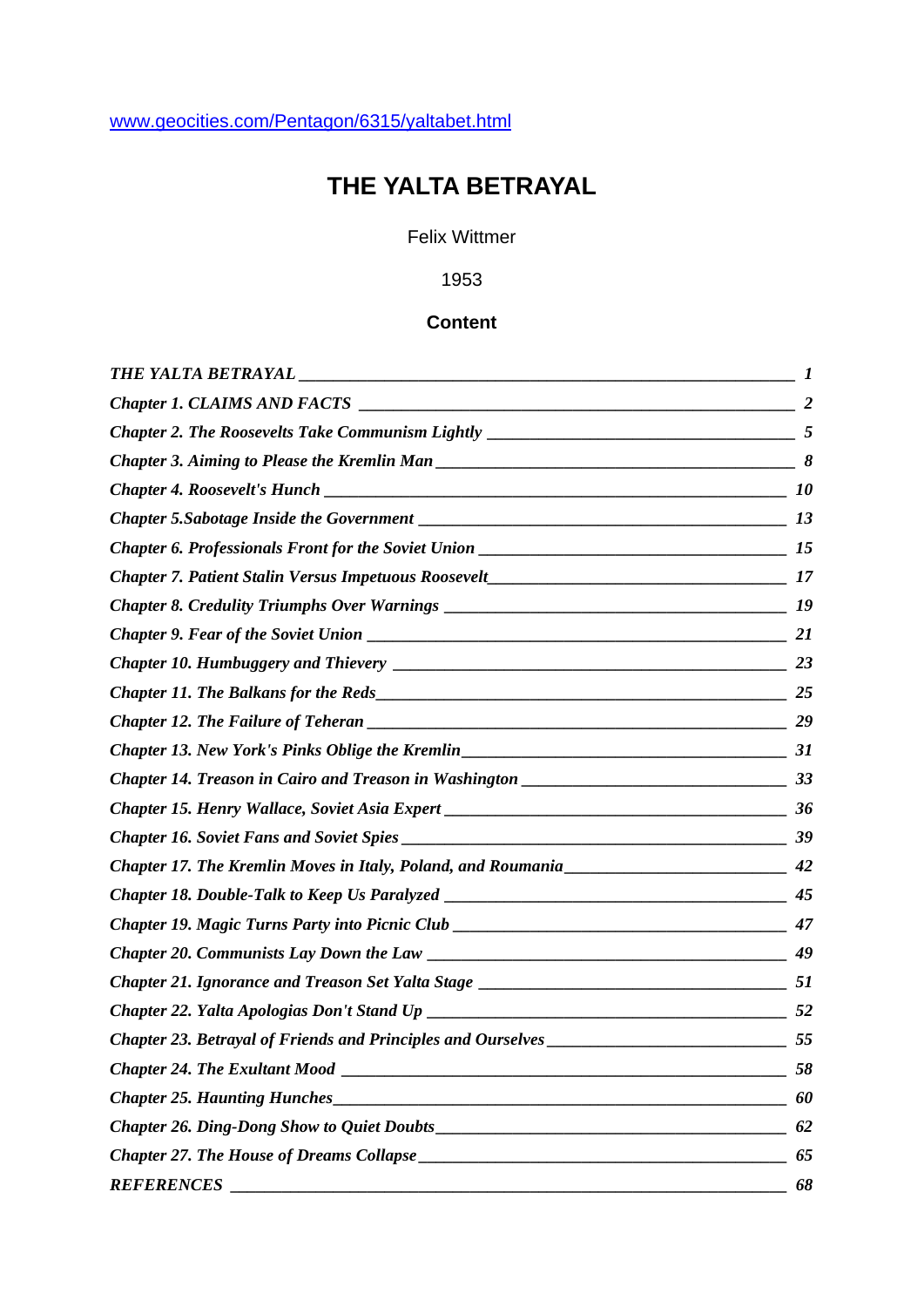# <span id="page-1-0"></span>**Chapter 1. CLAIMS AND FACTS**

IN APOLOGY for the Yalta disaster, Sumner Welles wrote of Franklin Delano Roosevelt: "He could not then know that the co-operative relationship with Stalin that he had established would break down almost immediately after his death."\*1\*

 Raymond Gram Swing claimed that "none of the negotiators could have believed that the cold war would be on in three years."\*2\*

 "A bad bargain?" John Gunther asked with reference to the Far Eastern Yalta concessions. "Perhaps it may seem so now. But as of that time, early in i945, it seemed very good."\*3\*

 Such is the trite and dreary tenor of the writings with which the New Deal-Fair Deal diplomats, columnists, authors, and professors have flooded the land. "Don't blame Roosevelt and his advisors," they admonish us. "Don't blame his followers, and Don't blame us who once waxed rich riding the bandwagon. In those days it made sense to trust the Kremlin."

 What kind of sense? if I may ask. Such postulates, aimed at preserving a bankrupt administration and saving the prestige of baleful blunderers, are absurd.

 Fact is that flirtation with the Kremlin was the fad of tragically ignorant progressives who guided the nation in the years of crisis, and that Franklin Delano Roosevelt, under the continuous influence of the First

#### 12

Lady, was obsessed with turning his charms on Uncle Joe Stalin.

 Fact is that Roosevelt, warmhearted and vigorous, but also excessively conscious of his own importance, surrounded himself with a gang of myopic yes-men who, like Harry Hopkins, George C. Marshall, Joseph E. Davies, and Elliot Roosevelt, frivolously praised the Soviet Union to the skies.

 Fact is that the President's Senate-approved cabinet officers often were not consulted before Roosevelt took decisive steps, and sometimes they were not informed after he had taken them.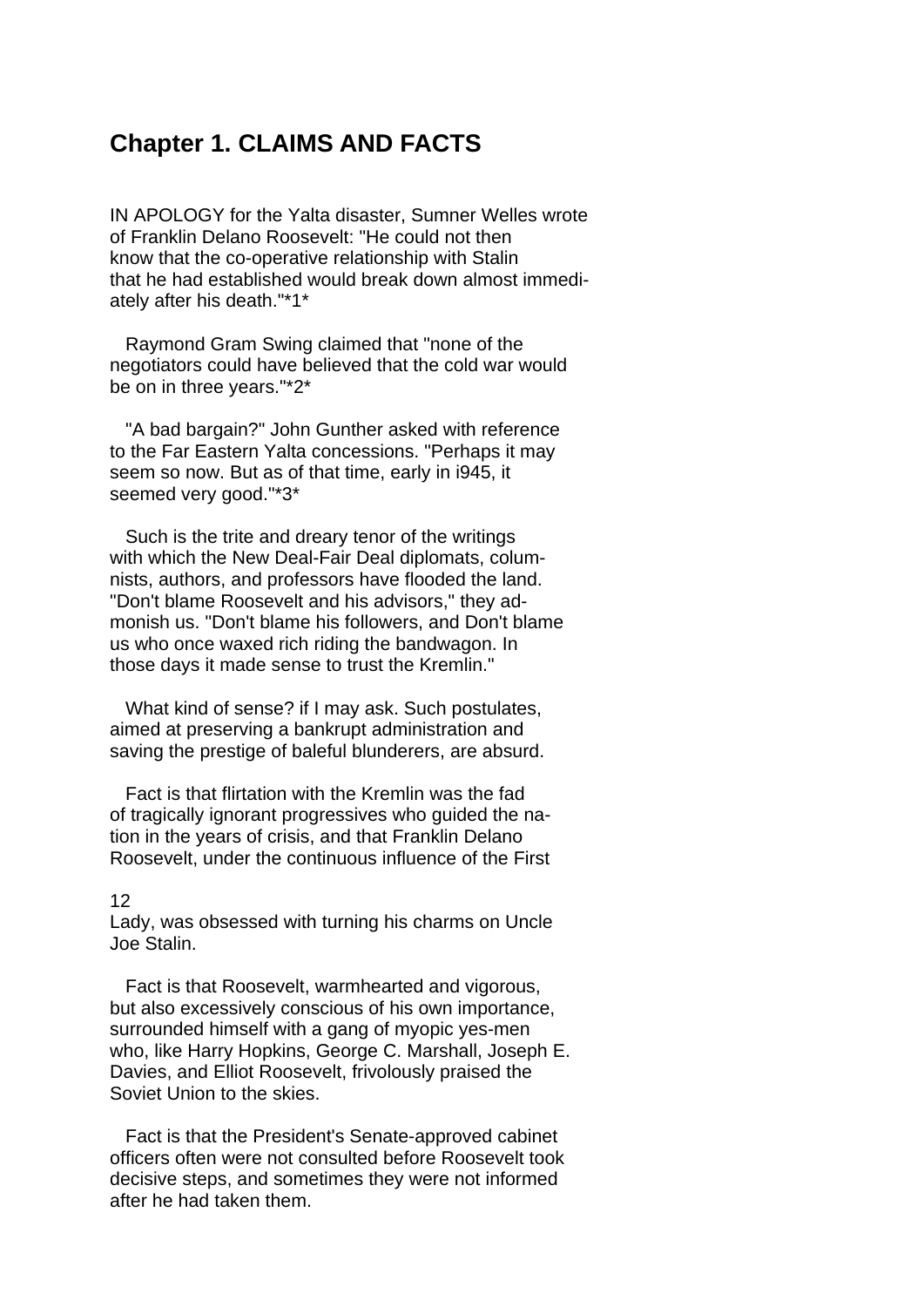Fact is that under Roosevelt's monolithic leadership, sensing his determination to establish hail-fellow-wellmet relations with the Soviet dictator, the pinks and reds of the alphabet-soup agencies and the legions of blueprint saviors of the world outdid one another in proclaiming the glory of the Kremlin, and that the professional Sovietmongers had a field day that seemed never to end as they took over large areas of our government, radio, and press.

 Fact is that the slap-happy indulgence toward the Soviet Union of Roosevelt and his palace guard permitted the cynical conspirators of world revolution to cover our government and industry with a network of Moscow-trained and Moscow-guided spies, to set up an incredible system of fronts, and to infiltrate and corrupt every branch of our public life, including the schools and the churches.

 Fact is that Roosevelt, eager to succeed where Woodrow Wilson had failed, dreamed of creating a better and more peaceful world through legal instru-

#### 13

ments, and in pursuit of his illusions obtruded himself upon Joe Stalin with every imaginable gift, including eleven billion dollars' worth of lend-lease, the security of eighty million eastern Europeans and hundreds of millions of Chinese, and the lives of several millions of the best friends free society possessed.

 Fact is that Roosevelt and his left-wing cohorts ignored the warnings of more discerning Americans, from Robert Lansing and Bainbridge Colby to Herbert Hoover and Douglas MacArthur; ignored the hideous and immoral teachings of Marx, Lenin, and Stalin; ignored the chain of broken pledges, the mass murders in the Ukraine, the trial purges, the slavery in Siberia, and the utter disreputability of the brazen liars from Moscow.

 Fact is that Stalin and Molotov could hardly believe their eyes and ears when they first met Hopkins and Roosevelt; that, once assured of their mystic credulity, they played our war leaders for all they were worth; once more pulled the timeworn stunt of 1935-39, pretending that international communism was dying out; masqueraded under the flag of reborn nationalism; staged the publicity hoax of the return to religious freedom; fed us, with the help of scoundrels and dupes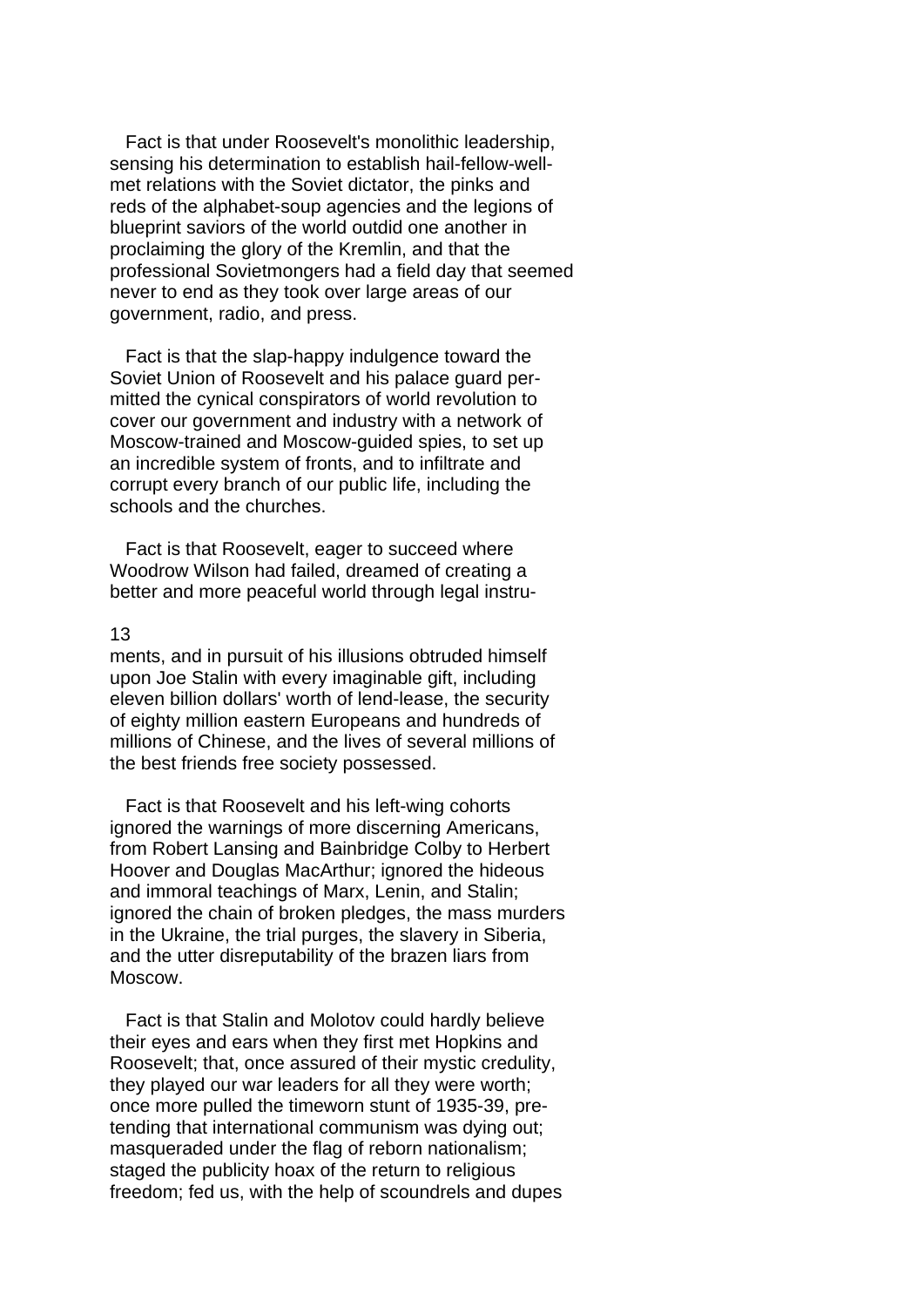in our midst, the humbug of China's "agrarian reformers"; and went on toasting us, signing useless documents, and grabbing while the grabbing was good.

 Fact is that no "co-operative relationship with Stalin" ever was, nor could have been, established, and that the Yalta "bargain," whether "as of that time" or as of any other time, to men who can name a dictatorship when they see it, never "seemed very good."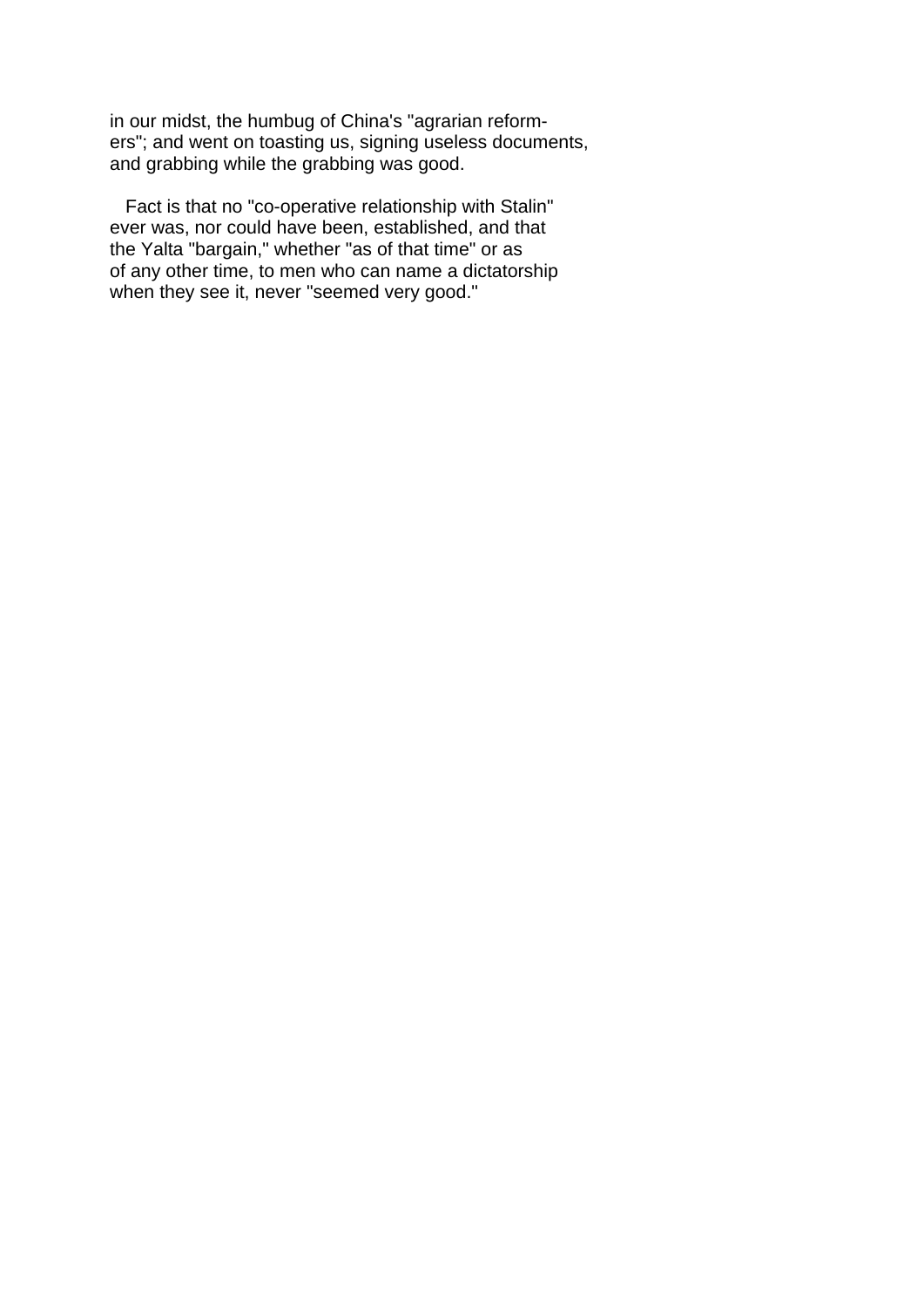# <span id="page-4-0"></span>**Chapter 2. The Roosevelts Take Communism Lightly**

### NOW, LET US View the record.

 On November 16, 1933, when the Roosevelt administration recognized the U.S.S.R., the latter pledged itself to refrain "from interfering in any manner in the internal affairs of the United States." That was less than three weeks after the foundation of the American League Against War and Fascism, the treasonable, Kremlin-directed outfit which in 1937 became the notorious American League for Peace and Democracy. Followed the America Youth Congress, 1934; League of American Writers, 1935; National Negro Congress, 1936; Abraham Lincoln Brigade, with it's numerous affiliates, 1937-38; the American Congress for Democracy and Intellectual Freedom, 1939, and many more big-sounding traps for impractical would-be saviors of the world.

Soviet secret-police thugs, in the guise of diplomatic and consular officials, traveled all over the United States to bore from within, confuse, bribe, corrupt, grab. Soviet gold was offered more openly than ever before. In the most spectacular of early transactions, Elliott Roosevelt and Anthony Fokker, on February, 28, 1934, each received half a million dollars for selling fifty

#### 15

military planes to the Soviet government.\*4\* Ever since, Elliott has loved the Soviet cause.

 When, in the following year, the CIO was founded, Moscow maneuvered Lee Pressman, of the old Ware government spy apparatus, into the position of general counsel. In record time, the Communists within the CIO achieved a dominant position. By 1938 a list of 280 salaried CIO organizers, who were members of the

 Communist party, was handed to the House Committee on Un-American Activities.\*5\* But President Roosevelt reprimanded Martin Dies, at a Herald Tribune forum in New York,for investigating the agitators of CIO sit-down strikes. "There is no one interested in Communism," he told the chairman of the committee on August 14, 1936, "no one at all. I've heard it all my life. There is no menace here in Communism." \*6\*

By this time Washington was teeming with seasoned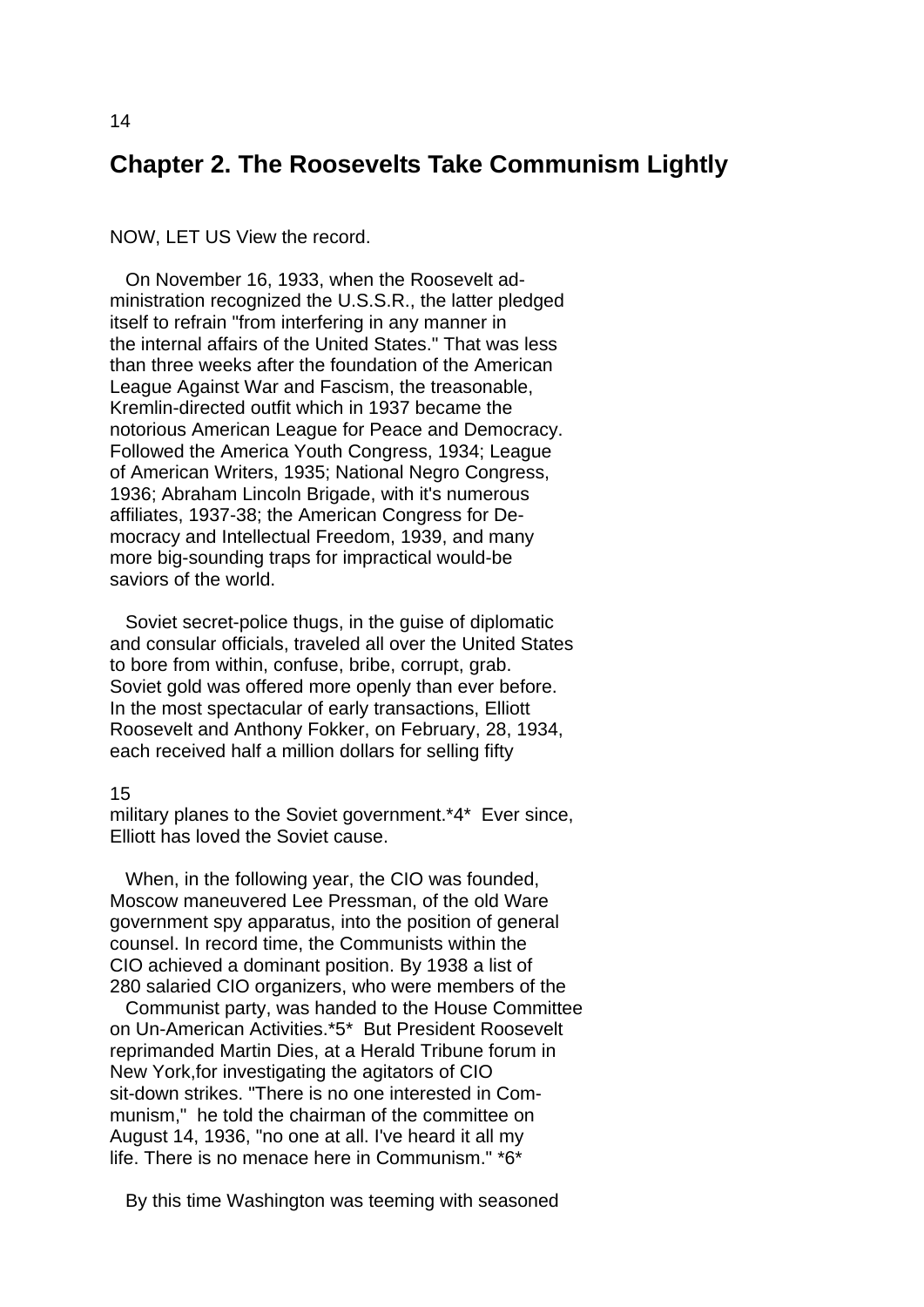Soviet spies, such as John Abt, Noel Field, Alger Hiss, Charles Kramer, Victor Perlo, Mary Price, Bill Remington, Vincent Reno, George Silverman, Nathan Gregory Silvermaster, Henry Julian Wadleigh, and Harry Dexter White. Yet, when in September, 1939, after Nazi Germany and the Soviet Union had become allies, Adolf Berle reported to the President the alarming Whittaker Chambers revelation concerning the spy ring of Alger Hiss, Roosevelt shrugged his broad shoulders and advised him to "go jump in the lake." \*7\*

 It was in 1939 that Roosevelt made a decision which, for a considerable period of time, was to turn the tables of history in favor of the Communist world revolution. Over the heads of treaty major generals and fourteen senior brigadiers, George Catlett Marshall was made

### 16

Chief of Staff; Six years previously, Marshall's nomination to the rank of general, upon the adverse routine report of the Inspector General, had been blocked by the champion of anti-Communism, General Douglas MacArthur. The two persons with the most incisive influence on Roosevelt -- the First Lady and the ex-social worker, Harry Hopkins -- both favored Marshall. Both favored the Soviet Union.

 Soon afterwards, confident of his ability to evaluate Communism without ever making the effort to study it, and prodded by his consort, the President exhibited annoyance with the probings of the House Un-American Activities Committee into the "anti-imperialist" doings of the Stalinoid peace fronts. (The Comnmunazi phase was then in progress.) The hostile attitude of the New Deal hierarchy notwithstanding, the committee subpoenaed the leaders of the America Youth Congress, a subversive outfit dominated by a crew of radicals from the Young Communist League.

 Their morale boosted by the public support of the First Lady of the land, the young revolutionaries found the hearings most hilarious and did their level best to turn them into a farce. The landlady of the White House herself attended the hearings, and afterwards entertained her young friends in the Executive Mansion.

 The First Lady's very close friend, Joseph P. Lash, who in 1937 had described his defection from the Socialist party in the Communist weekly, New Masses, through a great part of the hearings made a gay and, spectacular nuisance of himself. On various occasions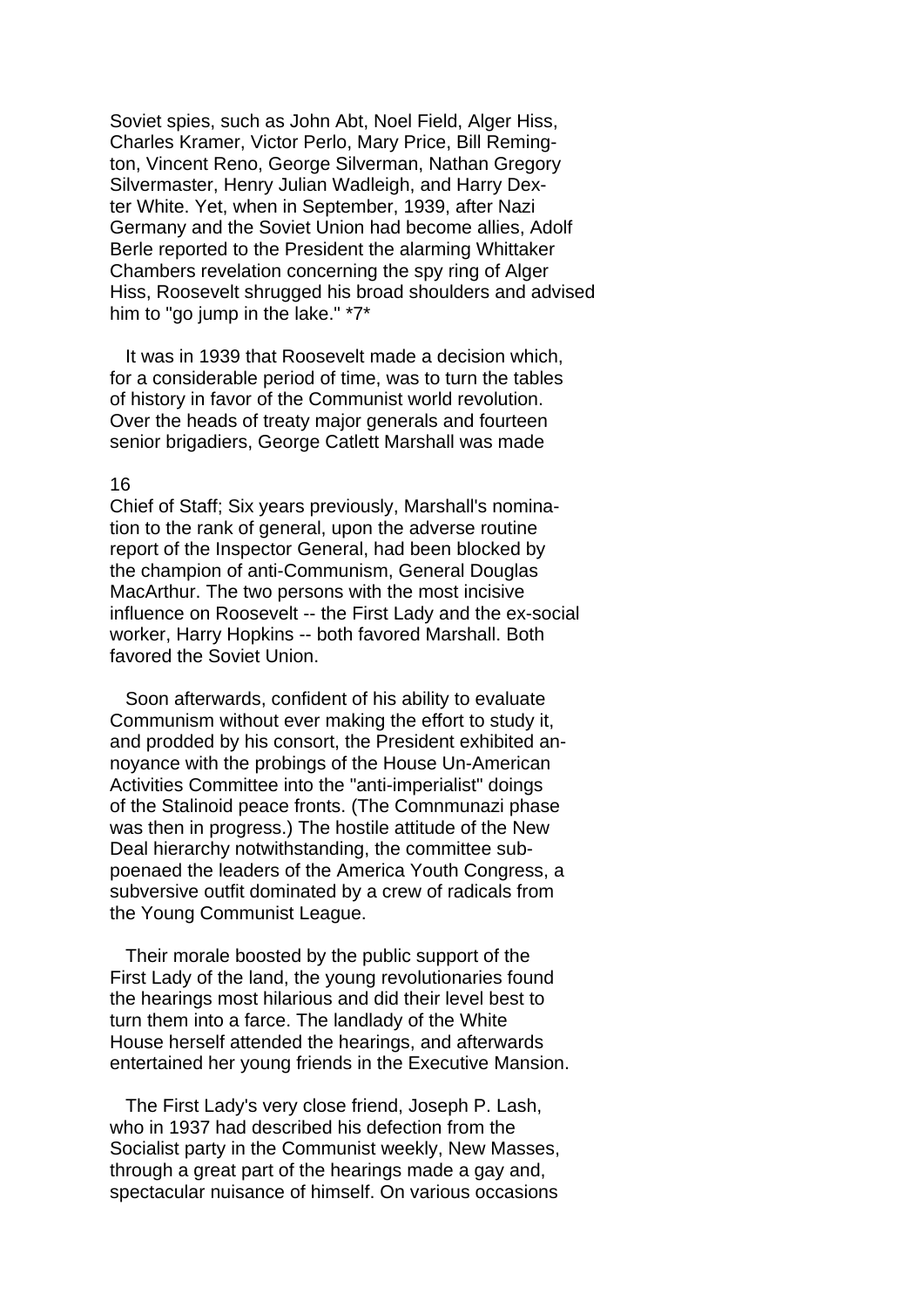one of Mrs. Roosevelt's star boarders, he was at the very time of these congressional hearings a White House

### 17

guest. Another officer of the American Youth Congress, Abbott Simon, staff member of the Communist publication, Champion, for at least two weeks slept in Lincoln's bed.

 In the spring of 1941, the young radicals of the congress, as guests of Mrs. Roosevelt, were regaled with a picnic on the White House lawn. The President, to please his zealous spouse, addressed her maladjusted proteges from the South Portico. When he admonished them to condemn not merely the Nazi regime but all dictatorships, he was booed by the First Lady's guests. Soon afterwards,many of these young folks picketed the White House as representatives of the American Peace Mobilization. Among them was Joseph Cadden, one of Mrs. Roosevelt's White House boarders.\*8\*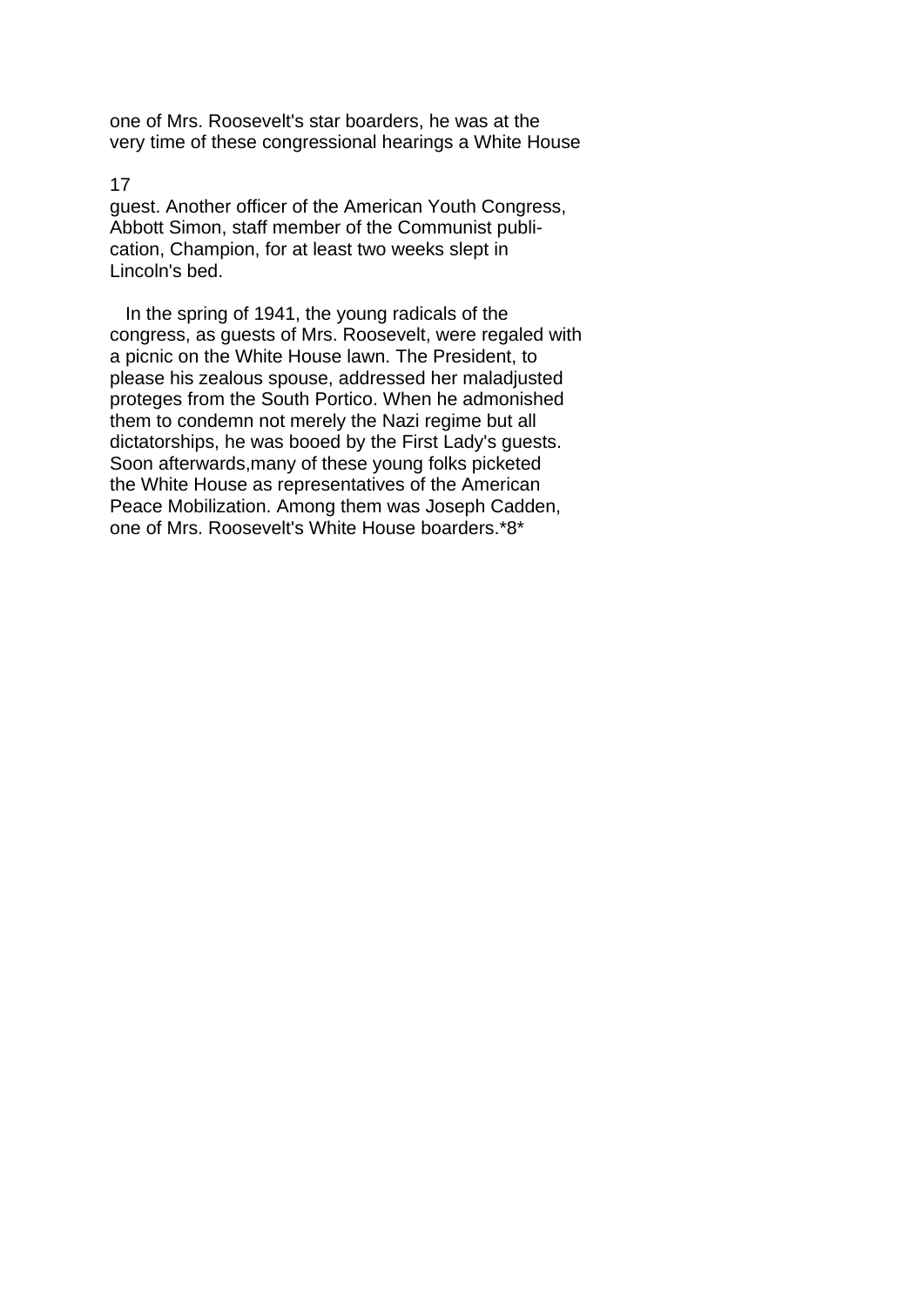# <span id="page-7-0"></span>**Chapter 3. Aiming to Please the Kremlin Man**

 Much was forgiven when, on June 22, 1941, Hitler's Wehrmacht rolled into the Russian plains. Now Russia was on the right side of the fence. Now it was proper for Roosevelt's pal, Joseph Edward Davies, in Mission to Moscow, to pay his "respect and admirations" to butcher Andrei Vishinsky. Freda Kirchwey, inveterate Communist fronter, in the Nation of June 28, spearheaded the new drive, opining that our leaders were "too sensitive to the general distrust of Communism and the Soviet Union."

 In reality, our "leaders" were fairly quick in obliging the most ardent champions of the Soviet cause. It was in July, 1941, that Moscow learned of President Roosevelt's to send one Harry L. Hopkins to the Kremlin in order to "negotiate" lend-lease. Who was this Hopkins? For a number of days, no pertinent information from the Soviet Embassy in Washington was available. Consequently, the Kremlin readied itself for a stiff and prolonged bargaining bout.

 Top-notch bargainer Vyacheslav M. Molotov was hurriedly appointed chairman of a committee which was to determine in advance how far the U.S.S.R. might have to go in yielding to American demands. The

### 19

inspection of lend-lease distribution on Russian soil, including the admission of American military advisers into the Soviet lines. It was willing to give us concessions for mining manganese ore as well as special privileges in the Baku and Volga oil fields. In was even prepared to give us a solemn pledge to maintain freedom of speech and religion.

 Yet, a day or two before the arrival of Hopkins, Molotov -- for once allsmiles -- informed comrades Mikoyan, Vassilensky, Trainin, and Bogolepov that the committee was adjourned for good. "A man at the very highest level of the Roosevelt administration," which means a spy either in the White House or in the State Department, had notified the Soviet authorities that "Mr. Hopkins will demand no concessions whatever. The sole wish of Mr. Hopkins," Molotov assured the tovarisches, "is to ask nothing and give everything. What he wants is to keep us in the fighting -- and that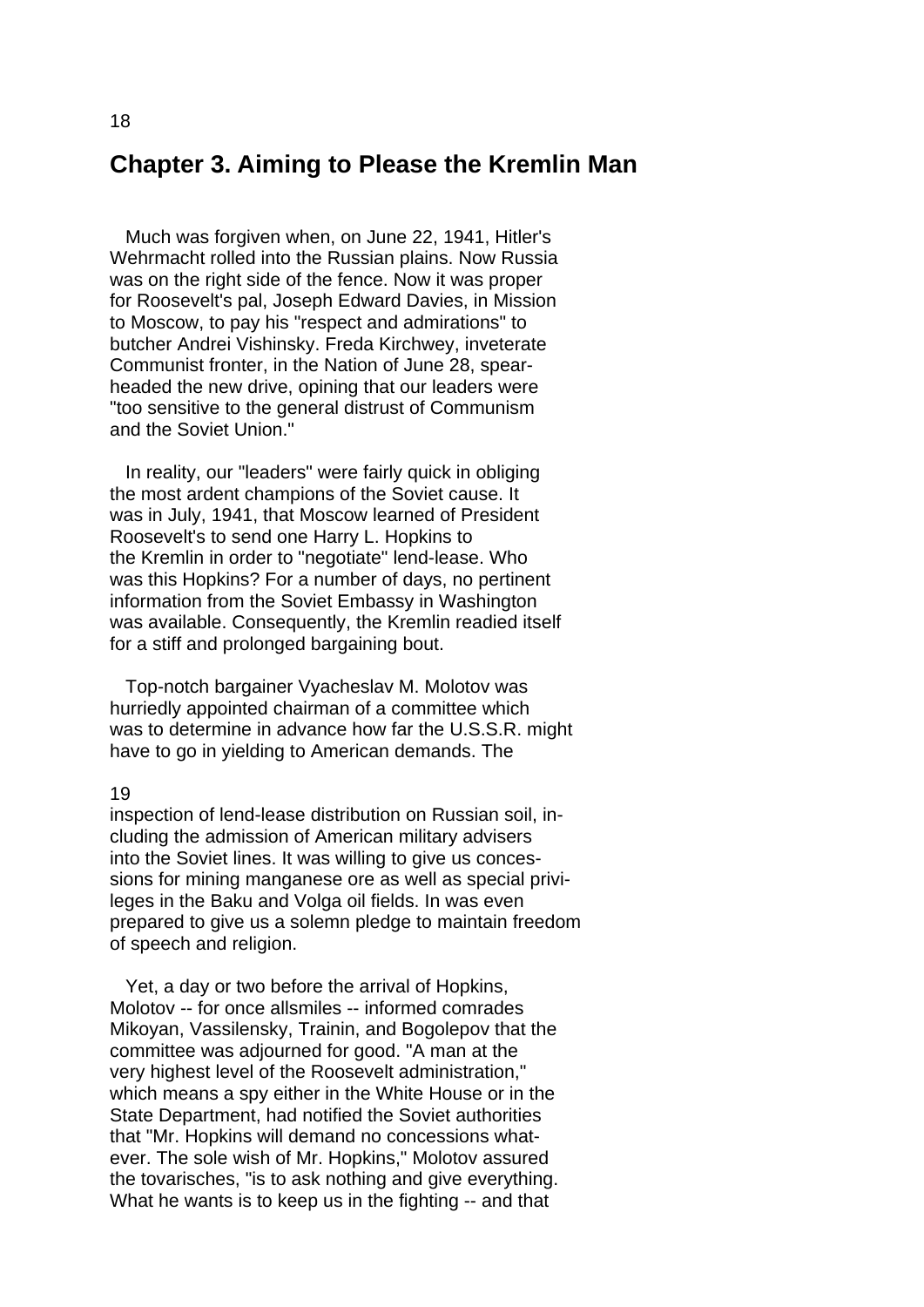is all. Mr. Hopkins is completely on our side and may be trusted absolutely." \*9\*

 President Roosevelt had been fearful that tovarisch Stalin might not fully appreciate his unmitigated good will and might mistake him for an economic royalist. At least, the impeccable record of the former social worker and Works Progress Administrator as lavish spender of the American taxpayer's money, he hoped, would impress the master of the Kremlin.

 The President was happy and relieved when Deputy Santa Claus Hopkins brought the good news upon his return from the social pilgrimage to Moscow. Comrade Stalin had unconditionally accepted our generous offers! "Harry and Uncle Joe got on like a house afire,"

### 20

Roosevelt stated triumphantly. "They have become buddies." \*10\*

 In order to safeguard transportation of lend-lease material to Russia, British and Soviet troops late in August, 1941, occupied Iran. Naturally, the political agents of the secret police, the "agitprops" who had graduated from the Lenin Institute in Moscow, came along, to exploit whatever resentment and hostility to the imperialist warmongers of the West they might encounter or stir up. The Tudeh party, founded early in 1942, at once began to plow the ground fear the Communist revolts which followed World War II.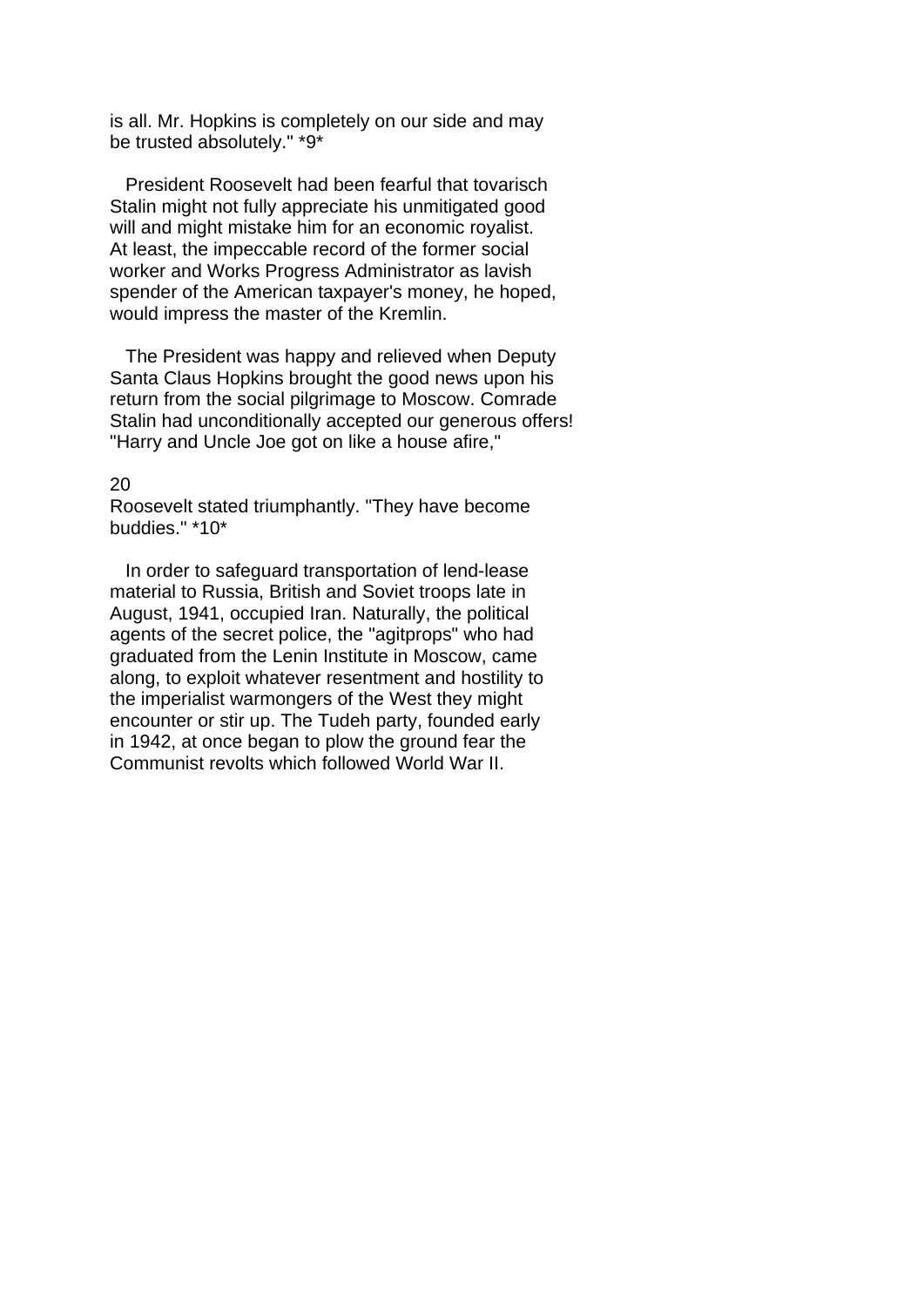### <span id="page-9-0"></span>**Chapter 4. Roosevelt's Hunch**

 HARD PRESSED by the Nazi armies, Stalin put on a show to please his temporary friends from the West. Ambassador Maisky proclaimed adherence to the Atlantic Charter -- which hardly cost his government a kopek -- but continued to insist on the incorporation of Finnish land, the Baltic States, and eastern Poland. Stalin -- for the time being -- discreetly ordered the "offensive" pictures of Marx and Engels removed from places which allied visitors might frequent, and portraits of national idol like Generals Kutuzov and Suvorov put in their place. On top of the Lenin Mausoleum, on November 7, he invoked the heroes of Czarist Russia -- Alexander Nevsky, Kuzma Minin, Dimitry Pozharsky, Alexander Suvorov, and Mikhail Kutuzov. The tunes of Old Russia acquired dialectic materialist tactical significance. "It is ridiculous to think of Stalin as a Communist," Hopkins instructed us. "He is a Russian nationalist." Thus, it was suggested, we didn't have a thing to worry about.

 After Pearl Harbor, we rushed headlong into the adventure of brotherhood with the Soviet. Fronts like the Joint Anti-Fascist Refugee Committee, the National Council of America-Soviet Friendship, the American Committee for Yugoslav Relief, and American Relief for Greek Democracy, as World War II unfolded, assumed an ominously swelling significance. Our First

#### 22

Lady, whose influence on the Chief Executive overshadowed even that of the lend-spend-crazy Hopkins, figured as honorary chairman of the latter two outfits.

 An endless stream of American equipment poured into Russia. Over fifteen million tons of cargo, in more than 2,500 ships, were delivered. Hundreds of thousands of trucks; motorcycles, and combat vehicles, and millions of tons of petroleum produces and foodstuffs, bolstered the Soviet Armies. "Our policy," writes Major General Deane, "was to make any of our new inventions in electronics and other fields available to Russia." \*11\* Each month the General received a revised list of secret American equipment about which Russia could be informed.

 In addition, with evident high-level protection inside our government, we shipped, year after year, millions of pounds of atomic bomb materials."\*12\* In 1943 our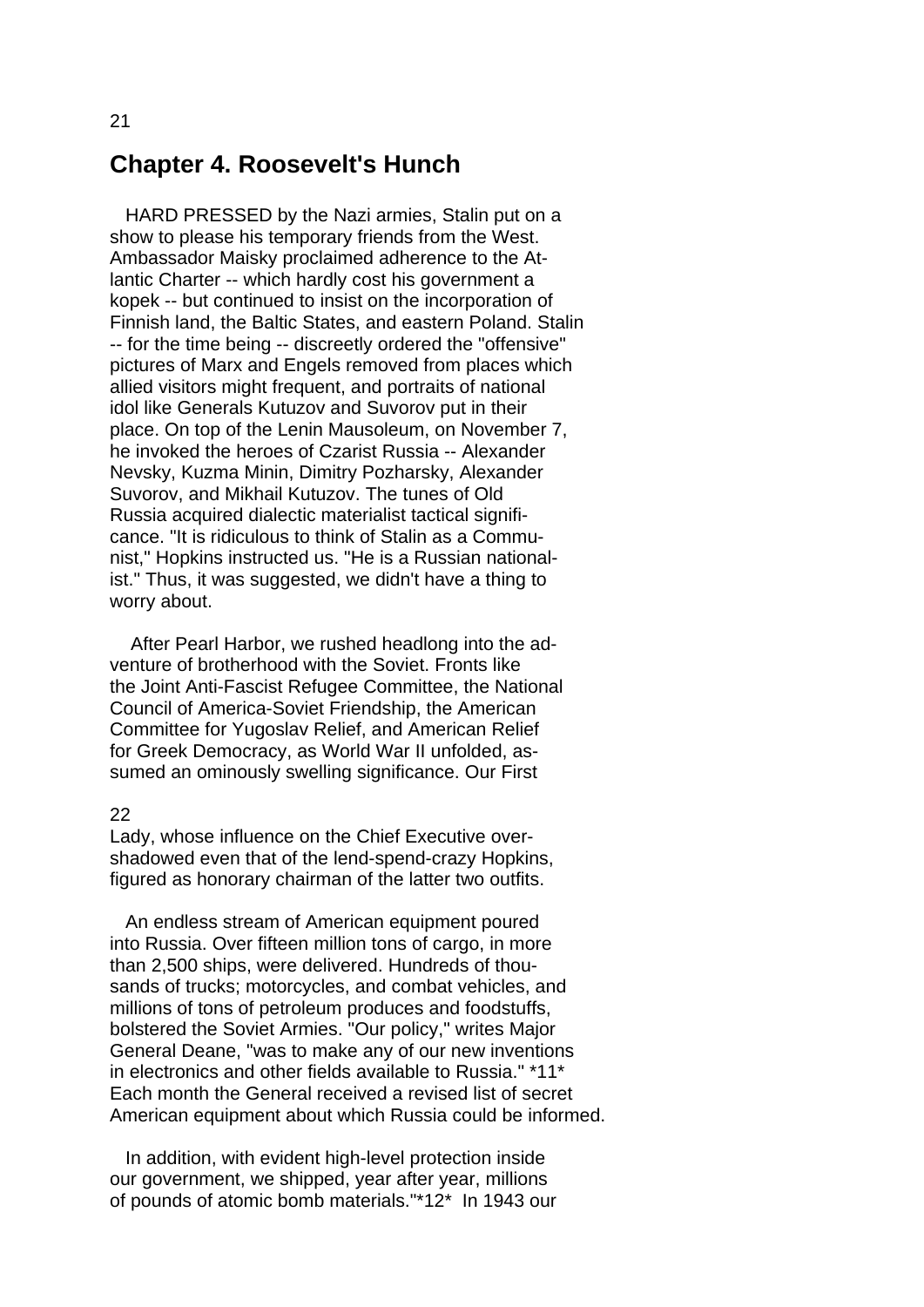government issued export licenses for delivery of atomic bomb materials to the U.S.S.R."\*13\* Restrictive orders of the Manhattan Project anyhow were by-passed by the Canadian Radium and Uranium Corporation, an American firm with the "right" contacts in Washington." \*14\*

 Our "friends," the Soviet pilferers, grew so bold that soon they exported baggage without passengers, batches of fifty black suitcases per throw. Every two or three weeks another batch of fifty, guarded by armed Soviet courtiers, passed through our assemblage and transit base at Great Falls, Montana. One single batch of fifty, later in the war, contained 3,800 pounds of oil refinery maps. \*15\* Everything, from the blueprints of the B-36 Super-Fortress, which had shown up on

### 23

Harry Dexter White's desk in the Treasury Department, \*16\* to photostats of our confidential reports from the embassy in Moscow, was speeded on to the U.S.S.R. \*17\*

 Roosevelt, the genial donor, on March 7, 1942, issued a directive to every government agency concerned to give priority to shipments to the U.S.S.R., "without regard to the effect of these shipments on any other part of the war program." \*18\* There was no objection to all this from the Chief of Staff.

 In matters of foreign policy, the President worked more and more on his own. "I know," he wrote to the Prime Minister, in March, 1942, "you will not mind my being brutally frank when I tell you that I think I can personally handle Stalin better than either your Foreign Office or my State Department." \*19\* Although he hardly needed much prodding, the President actually fell ever more compellingly under the pro-Soviet spell of the Hopkins-First Lady-George C. Marshall triumvirate. In 1942 he still had enough independence of judgment left to decide against the suicidal cross-channel operation which Stalin and Marshall urged. Considering that our troops weren't even hardened enough for the African campaign, Prime Minster Churchill was undoubtedly right when he called the Marshall scheme "the only way in which we could possibly lose this war." \*20\* Soon afterwards, Admiral Leahy, a patriot with common sense, was made chairman of the Joint Chiefs of Staff and, at least nominally, became Marshall's superior.

Roosevelt, who had not been a student of history,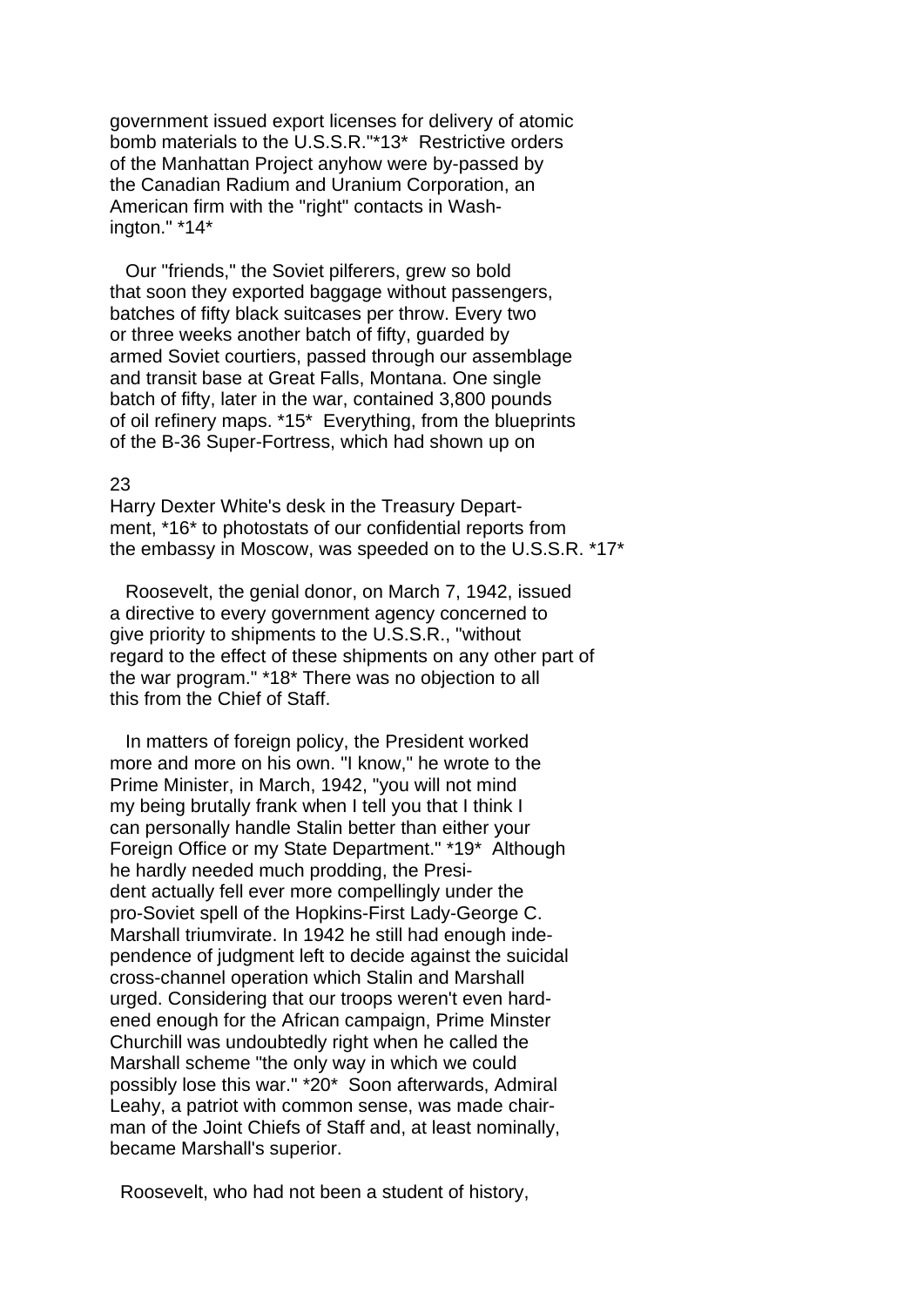or of Russia, or of Communism, like a wild gambler based his pro-Soviet policy on a hunch, as Adolf Hitler

#### 24

had followed his "inner voice" when he invaded the Soviet Union. "I just have a hunch," Roosevelt told William C. Bullitt, "that Stalin... doesn't want anything but security for his country, and I think that if I give him everything I possibly can and ask nothing from him in return, noblesse oblige, he wouldn't try to annex anything and will work with for a world of democracy and peace." \*21\*

 The President did not explain why there should be any noblesse in a character who once had organized the mail-couch robbery of Tiflis and, as late as the thirties, through butcher Vishinsky, had liquidated most of his accomplices of the Bolshevik Revolution, almost the entire staff of his army, and almost all of the "Fathers" of the Soviet constitution of 1936.

 "If I can convince him," Roosevelt said to Ross McIntire when talking of Stalin, "that our offer of cooperation is on the square, and that we want to be comrades rather than enemies, I'm betting that he'll come in. And," the President added with a grin, "what helps a lot is that Stalin is the only man I have to convince. Joe doesn't worry about a Congress or a Parliament. He's the whole works." \*22\*

 How it fitted into the pattern of the Atlantic Charter that Uncle Joe was "the whole works," Roosevelt likewise did not demonstrate. Nor did he comment on the grin of some fifteen million slave laborers in Siberia, or of more than six million Balts who had been "incorporated," or of the Calmyks, Chechen-Ingush, Crimean Tarters, and Volga Germans who had been given the twentieth-century treatment known as genocide.

"Queer thing about hunches,"" Roosevelt mused when

#### 25

talking to Francis Perkins. "Sometimes they are right, and sometimes they are awful." \*23\*

 Whether Roosevelt's Kremlin appeasement hunch was awful will be up to history to decide. That the life and happiness of hundreds of millions, and the fate of freedom and Western civilization largely depended on this man's hunches, there can not be any doubt whatever.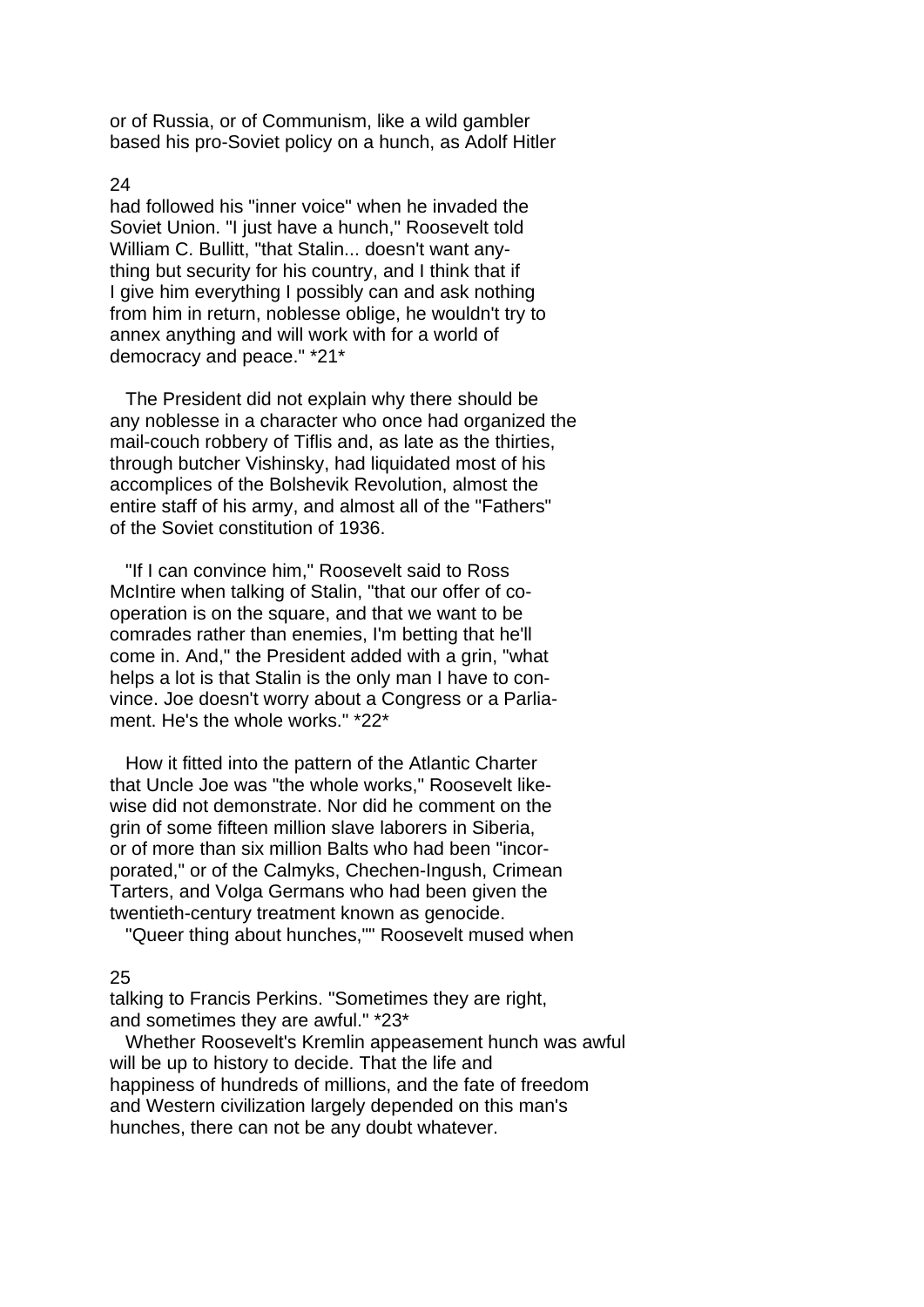# <span id="page-12-0"></span>**Chapter 5.Sabotage Inside the Government**

 INFATUATION with Uncle Joe, following top-level example, became a ritual in the Washington hierarchy. Thus, General Joe Stilwell, who already in the thirties, as a military attache in China, had preferred the Communists to Chiang,\*24\* on January 16, 1942, was appointed our commander in the China theatre. The Advisory Committee of Postwar Foreign Policy, which was set up on February 12, 1942, and whose existence was kept a secret, comprised such stout friends of the Soviet Union as Dean Acheson, Ester C. Brunauer, Lauchlin Curry, Lawrence Duggan, Alger Hiss, Harry Hopkins, Philip C. Jessup, Archibald MacLeish, George C. Marshall, Henry Julian Wadleigh, Henry Agard Wallace, and Harry Dexter White.\*25\*

 On May 19, l942, pressured by Communist union officials of the American Communications Association, CIO, the executive branch of our government issued the first official order to sabotage the security system which the American people, through their duly elected Congress, had established for the protection of their Armed Forces. On that day, Secretary of the Navy Frank Knox, in his office, informed Rear Admiral Adolphus Staton that Communist radio operators were not to be removed from their ships.

 Less than half a year before, Congress, with the one dissenting vote of Communist favorite Vito Marcan-

### 27

had enacted Public Law 351, which authorized the Secretary of the Navy to have all radio operators with a subversive background taken off their ships. Rear Admiral Staton, recipient of the Congressional Medal of Honor, headed the administrative board which assisted the Secretary in executing the law. Attending to his duty, the Admiral had recommended the removal of a number of Communists. Now, in the presence of the Assistant Secretary, Ralph A. Bard, Vice-Admiral F. J. Horne, Rear Admiral T. S. Wilkinson, Rear Admiral S. C. Hooper, Captain J. B. W. Waller, Lieutenant Commander F. C. B. Jordan, Lieutenant Commander F. G. Caskey, and Lieutenant K. Baarslag, the Secretary of the Navy instructed Rear Admiral Staton "that, in the opinion of the President, membership or suspected membership in the Communist Party was not sufficient to deprive a radio operator of his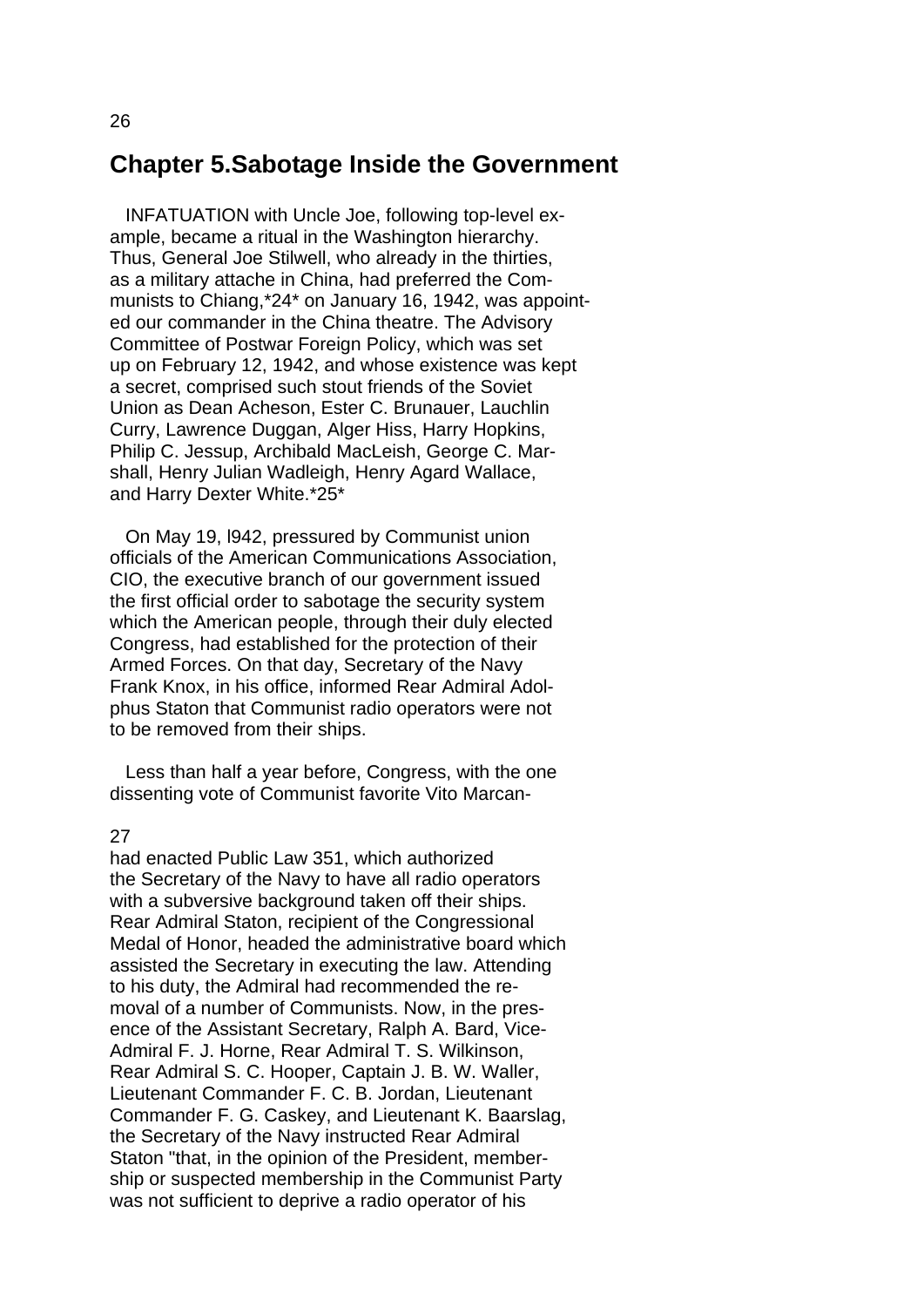### job." \*26\*

 Expounding a memorandum bearing President Roosevelt's initials, Secretary Knox brushed aside the objections of Rear Admirals Staton and Hooper, declaring that the order came from the President himself. Realizing that the presidential command defied the law of the land, he refused to put it in writing. Consequently, the Communist radio operators returned to their ships and Rear Admirals Hooper and Staton were put on the inactive list.

 Along such lines of brazen infiltration by the disintegrators of the American way, Duncan C. Lee, descendant of General Robert E. Lee and a member of the Silvermaster spy apparatus, in the early summer of 1942 was appointed confidential assistant to General

### 28

"Wild Bill" Donovan, head of the Office of Strategic Services. For double insurance, Maurice Halperin, even though on the secret list of Communist sympathizers, was allowed to stay on the staff of OSS. Because of his access to the secret cable room, he could secure copies of our undercover reports from every part of the world.\*27\*

 Actual traitors were so well entrenched in our government that, instead of being shot, they were often promoted even after our intelligence agents had detected their associations and activities. When official reports on master spy Nathan Gregory Silvermaster warranted his removal from the Board of Economic Warfare, Harry Dexter White, a veteran traitor of the old Chambers apparatus and also special assistant to Secretary Morgenthau, pulled the strings to keep him in his sensitive position.\*28\* Blind trust of the Bolsheviks, fanciful though it may seem, was the official standard.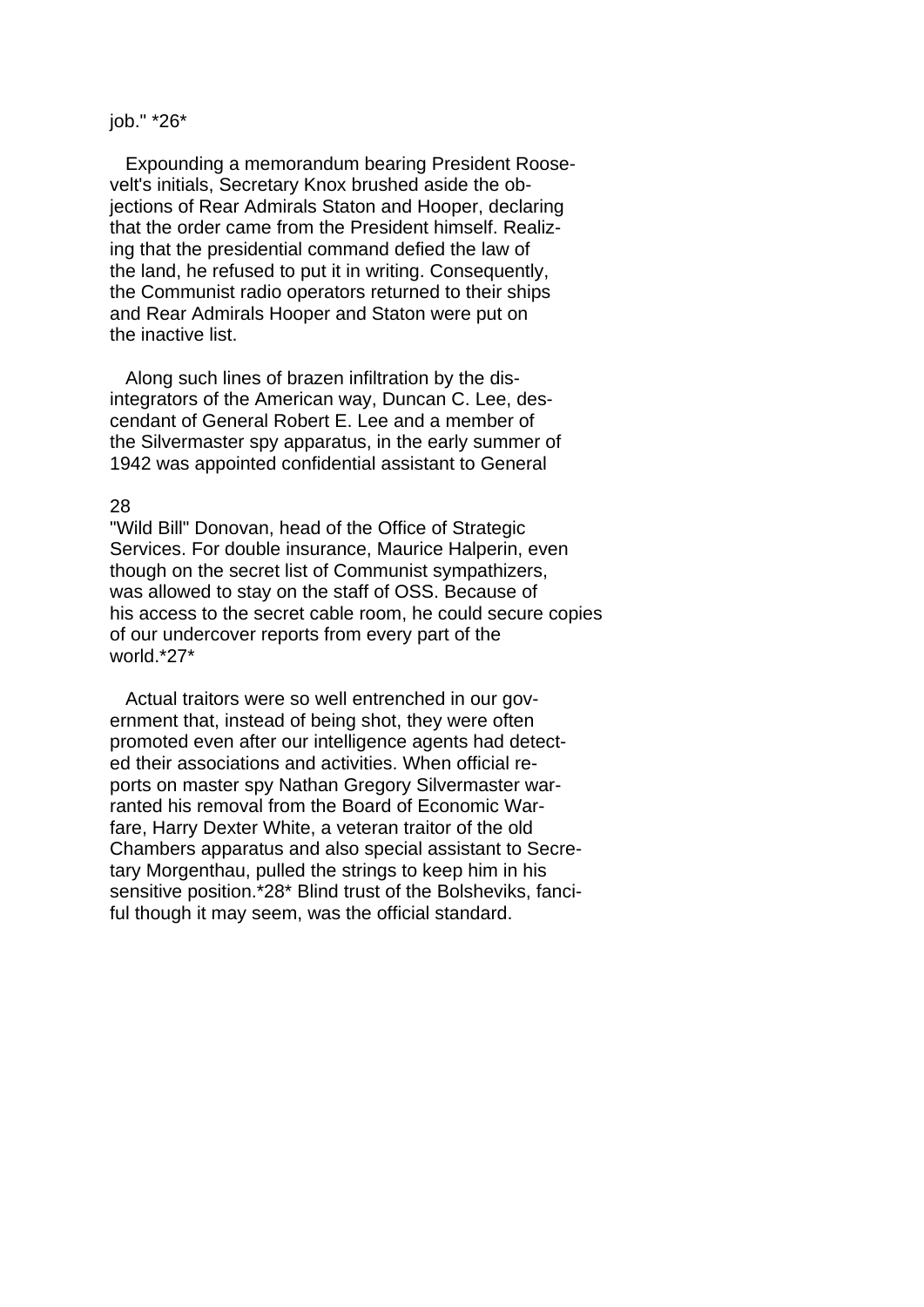# <span id="page-14-0"></span>**Chapter 6. Professionals Front for the Soviet Union**

 IN EVERY phase of public life -- in our government, in education, in Hollywood, and even in many churches - the Godless Soviet Union was vaunted as a model of the new "pragmatic" morality. Scores of professors of New York University and Columbia University vied with the Sovietists of Harvard and Chicago and New York's New School for Social Research in championing not merely our "gallant ally," but the equivocal causes of the Communist fronts. Bishops and college presidents presided over banquets and conferences which were sponsored by such flourishing red outfits as the National Council of American-Soviet Friendship. A man of cabinet rank, like Harold L. Ickes, in his emotional shortsightedness, rivaled Vice-President Wallace and the First Lady in publicly supporting the expanding and multiplying Communist fronts.

 The millionaire lawyer and amateur diplomat, Joseph Edward Davies, who had been our ambassador to the U.S.S.R in the thirties, stumped the country in every direction to exhort Americans never to toe the fascist line by indulging in criticism of the beloved Soviet Union. "By the testimony of performance and in my opinion," Davis shouted at a "giant mass rally" which was held under the auspices of Russian War Relief, Inc.,

### 30

in the Chicago Stadium, on Sunday, February 22, 1942, "the word of honor of the Soviet government is as safe as the Bible.... The Soviet Union stands staunchly for international morality." Mme. Ivy Litvinov shared the platform with the man whom Roosevelt soon was to send to Moscow on a special mission, and ambiguous Edward C. Carter, manipulator of pro Soviet intrigues inside the Institute of Pacific Relations, presided.\*29\*

 Somewhat more guardedly, but following suit nevertheless, Under Secretary Welles stared in an official memorandum, published in the Daily Worker of October 14, 1942, that our government "has in fact viewed with skepticism many alarmist accounts of the 'serious menace' of 'Communism' in China." Years after the war, Earl Browder, wartime head of the Communist party, was to testify before the Tydings Committee that the China policies of the Communist party, toward the end of 1942, "were in fact adopted by the State Department."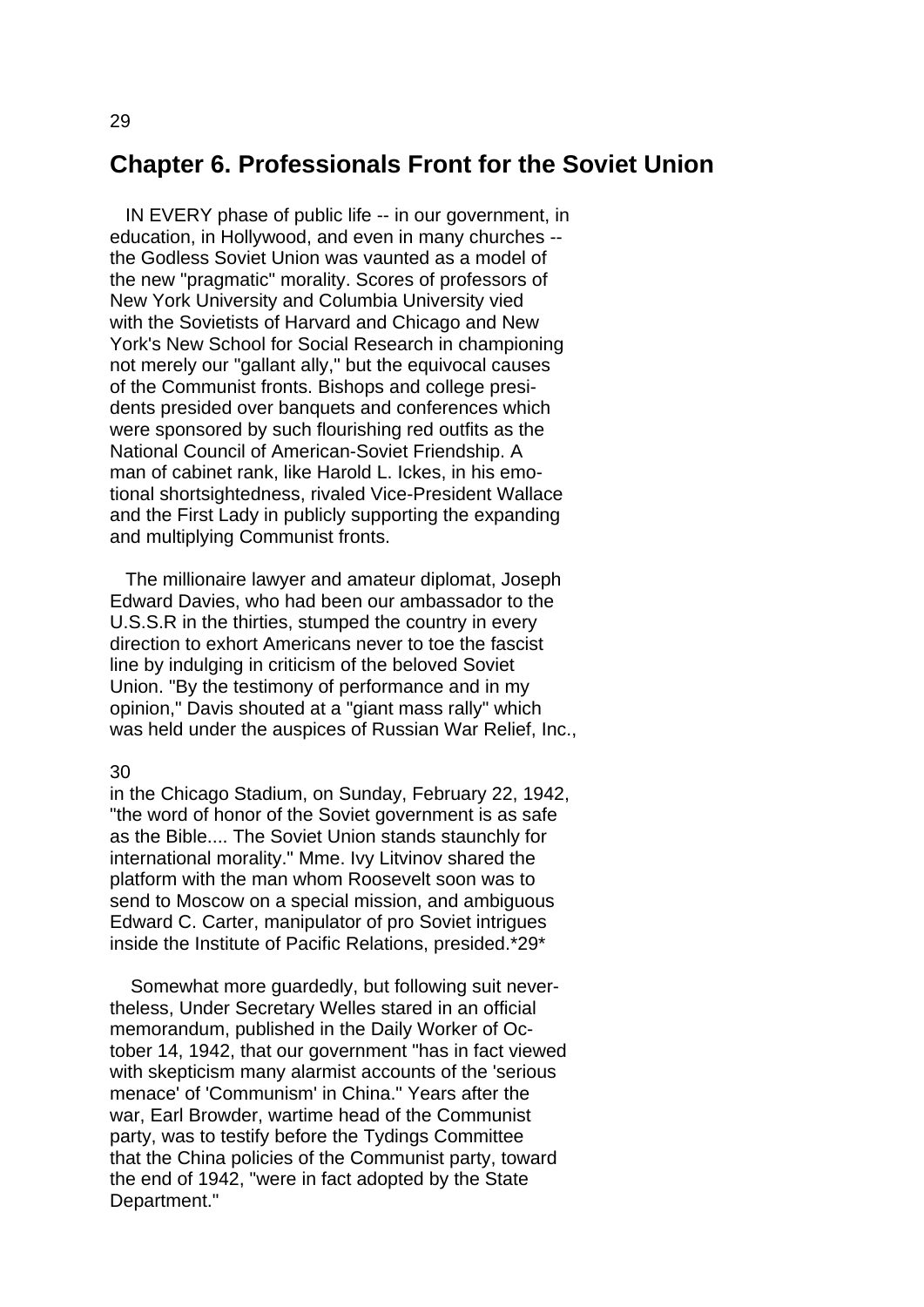Wild-eyed professors, social-minded pastors, and eccentric artists emulated Roosevelt's favorites in bally hooing the bizarre merger of tyranny and freedom. Charlie Chaplin, Hollywood darling of the pinko fringe in the Daily Worker of October 19, 1942, raised himself to grotesquely heroic stature by exclaiming, "They say communism may spread out all over the world. And I say -- so what?"

 As 1942 faded out, even the New York Times had adopted the "New Look" toward the U.S.S.R. 1n mellowed Christmas attitude, on December 25, 1942 it wondered if the party line was ever again to "pass into a new phase of international materialism" and determined that "the thing is not easy to imagine."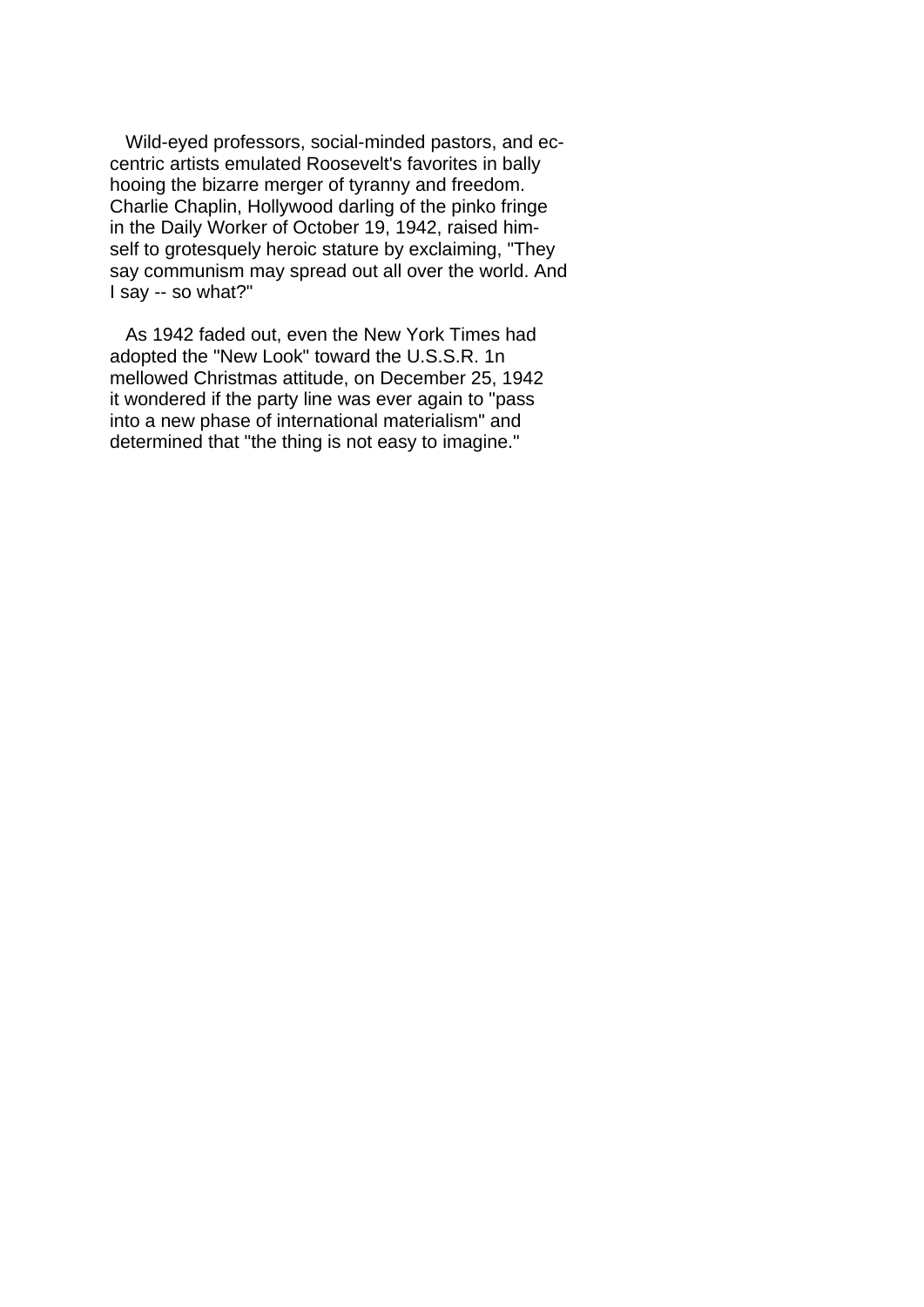# <span id="page-16-0"></span>**Chapter 7. Patient Stalin Versus Impetuous Roosevelt**

 AT THE beginning of 1943 the first rays of victory appeared on the horizon. In May and June, 1942, the Japanese had been defeated in the battles of the Coral Sea and Midway; the Nazis had been halted at Stalingrad on September 12 and the Afrika Korps had been routed at El Alamein on October 23. Our invasion of Africa in November had made it possible for Roosevelt to meet with Churchill at Casablanca in January, 1943; but Stalin, the gangster-turned-statesman, preferred to be wooed from afar.

 Cordell Hull, in his Memoirs, has referred to no less than four occasions on which President Roosevelt vainly tried to persuade Stalin to consent to a meeting. In the spring of 1942; in January, 1943; in May, 1943; and again in August, 1943, Roosevelt made official inquiries regarding a rendezvous with the chief of the proletarian world revolution, but was rebuffed.\*31\* After all, the Generalissimo had a war on his hands. A fairy could not have been more elusive than entrancing Kremlin Joe.

 Like an impetuous youthful lover who is attracted to an exotic woman of some experience, the Groton graduate in the Casablanca phase of the war betrayed eager annoyance as the enigmatic cobbler's son from trans-

### 32

Caucasia still kept him waiting. 1n the meantime though, the President was going to show to the Kremlinite, and also to the world, what a mighty warrior he really was. During luncheon at Casablanca, on January 23, 1943, in the company of Churchill, Hopkins, and son Elliott, Mr. Roosevelt expressed the idea of "unconditional surrender"" as our ultimatum for Germany. "It was Father's phrase," Elliot proudly reported, and "Harry took an immediate and strong liking to it."\*32\* Harry always displayed an immediate and wholehearted liking for whatever idea emerged from the mind of the Boss. Usually it was something "progressive something almost as bold as what the boys in the Kremlin might have figured out. Yet, though Harry and Joe had become "buddies," Harry had not fathomed Joe sufficiently to realize that the chief of the world revolution would postpone the announcement of such a policy until after the Nazis were routed.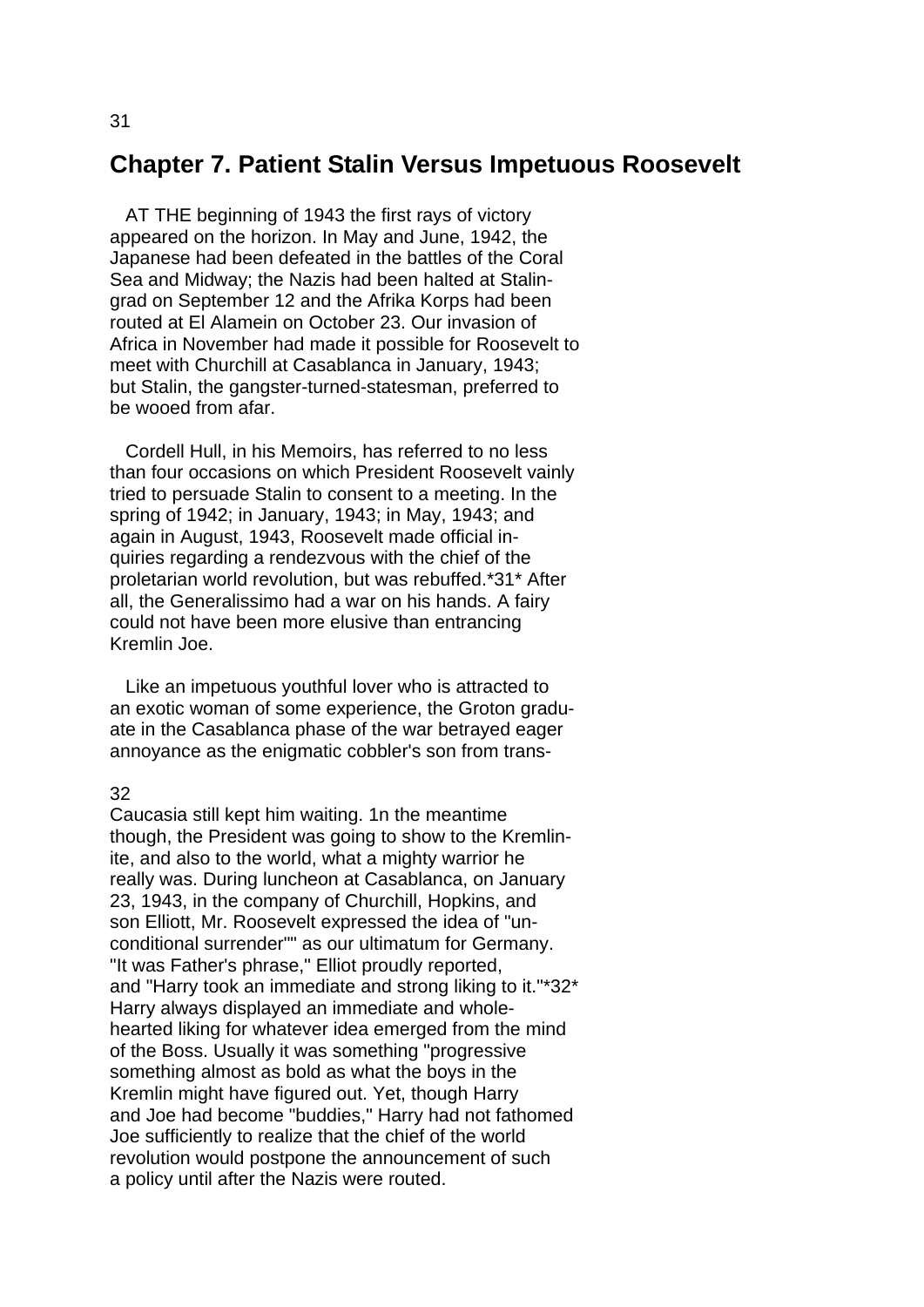Actually, in his Order of the Day of November, 1942, Generalissimo Stalin had stated, "It is not our aim to destroy all military force in Germany, for every literate person will understand that this is not only impossible in regard to Germany... but it is also inadvisable from the point of view of the future." Again on February 23, 1943---one month after Father Roosevelt hit upon the Casablanca notion of unconditional surrender -- Stalin stated for public consumption that "it would be ridiculous to identify Hitler's clique with the German people and the German state." The Vozhd then was working on Field Marshall Friedrich von Paulus, who just recently had surrendered with more than twenty Nazi generals at Stalingrad. He

#### 33

would not want to stir the last anti-Nazi into resistance against the Allies by any scare talk about unconditional surrender. Later, when the Nazis lay in the dust, it would still be time to drop the mask and proclaim a change of policy.

 Thus it was not until February 12, 1945 -- the day after he signed the Yalta Declaration -- that Stalin came out with a statement which matched the rash Casablanca announcement of Mr. Roosevelt. The Kremlinite always knew how to use deception on the grand scale as a major global weapon.

 The February 12 (1945) communique proclaimed the Soviet government's "inflexible purpose... to disarm and disband all German armed forces; break up for all time the German General Staff...remove or destroy all German military equipment... remove all Nazi and militarist influence from public office and from the cultural and economic life of the German people."

 As to a policy for 1943, Stalin wished to divide the Germans, not to inflame them to forge unity.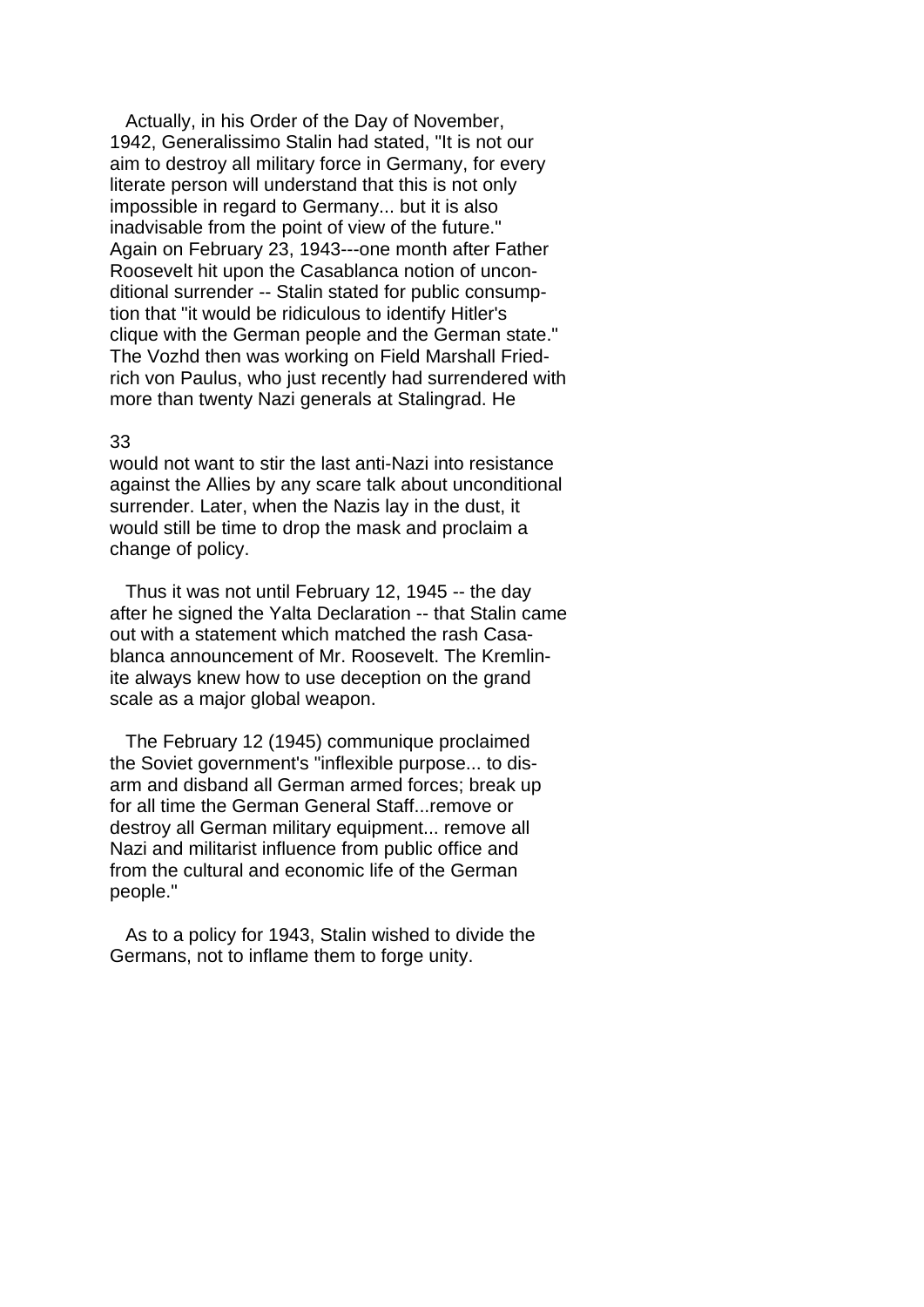# <span id="page-18-0"></span>**Chapter 8. Credulity Triumphs Over Warnings**

 THERE WERE some warnings on our side. Demaree Bess, in the Saturday Evening Post of March 20, 1943, predicted that, irrespective of Atlantic Charter generalities, the Russians, at the end of the war, would seize what they could. Wendell Willkie, in the March issue of Reader's Digest, referred to Soviet concentration camps he had seen, and Max Eastman, in the July issue of Reader's Digest, at the height of the war, told the facts about Soviet world conspiracy and terror. The New Leader, of course, week after week revealed the folly of our Soviet idolatry.

 Such manifestations of common sense were lost in the din of the war and the toasts and the propaganda tornado of the Communist-soaked Office of War Information. Preparing for the moment when the Communist armies would overrun Poland, the Soviet government, on April 26, 1943, with total disregard for our side, broke off diplomatic relations with the Polish government in London. Sumner Welles, on that day, expressed his indignation to Ambassador Ciechanowski. It was, however, not the action of the Kremlin which aroused his anger. It was the Poles who infuriated him because they had been courageous enough to ask the International Red Cross to investigate the Katyn mas-

### 35

sacre. It was all "German propaganda," he concluded.\*33\* The Kremlin could do no wrong.

 On May 19, 1943, when Joe Davies was in Moscow on a special mission, Stalin confided that he would not mind meeting Roosevelt -- alone. He evidently found Roosevelt more "understanding" than Churchill. Three days later the boss of all the tovarisches (and all the slaves), with a stroke of his pen, dissolved the Comintern. Venerable Cordell Hull, trying to express the entire world upheaval in post-Victorian niceties, reasoned cautiously that neither Roosevelt nor he himself "could definitely say... what the dissolution of the Comintern now portended."\*34\* Anyone who knew anything about Communism could. Ciechanowski in vain, of course, warned Sumner Welles. George Papandreou, Greece's liberation hero, already in July, 1945, told his government in exile that the dissolution was a fraud.\*35\*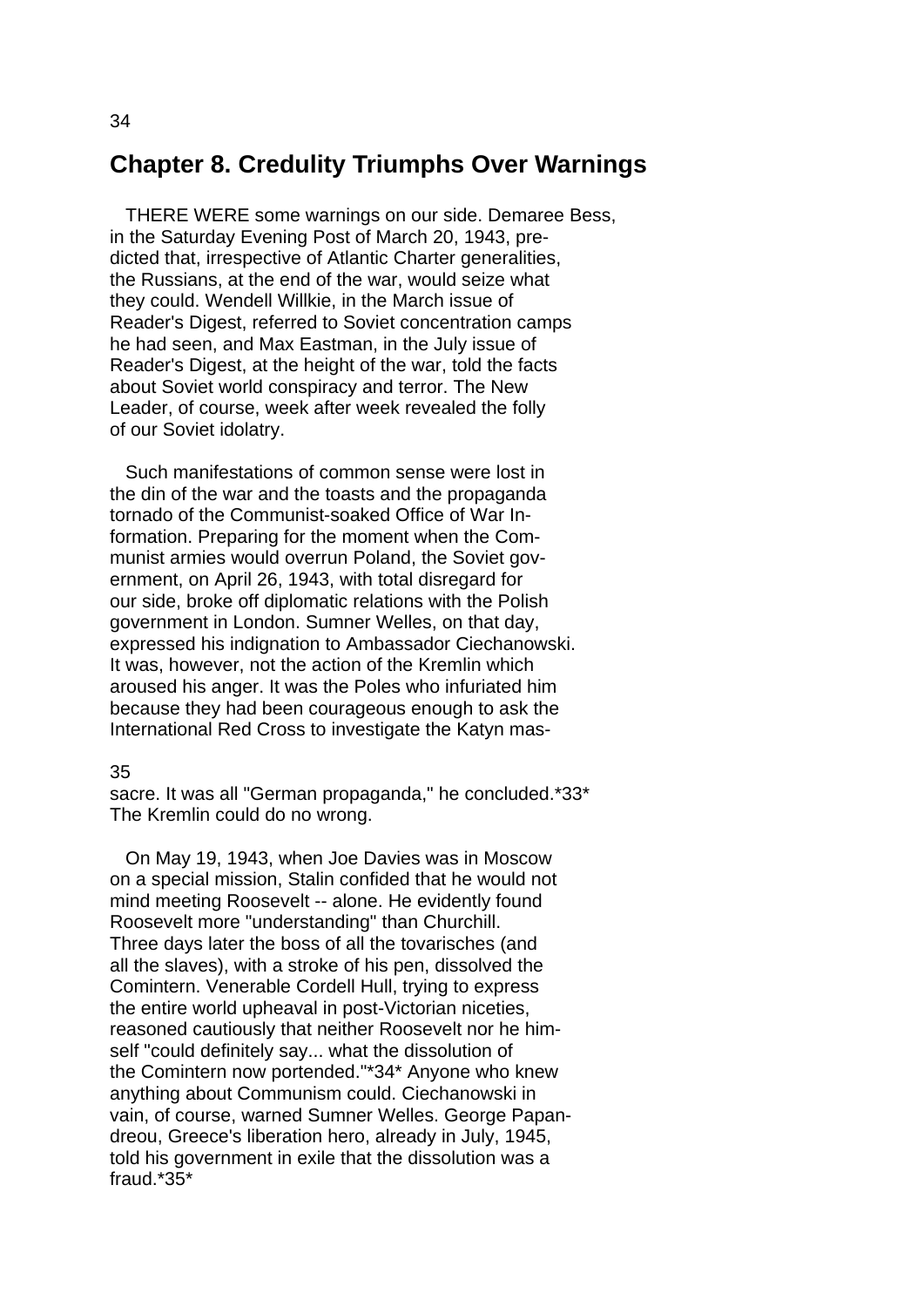It was shortly after the dissolution of the Comintern that patriotic Rear Admiral Staton, who had been concerned about the President's efforts to sabotage Counterintelligence in the Armed Fores, was discharged from active duty. By that time Counter-Intelligence officers had obtained irrefutable proof that the Communist party had developed an extensive plan to abolish the Armed Forces' counter-subversive system.\*36\*

 Two weeks later, Mr. Gary, counsel of the Cox Committee, House of Representatives, asked the rear admiral to testify on the White House efforts to protect Communists in the Armed Forces. Staton complied, in executive session. Before he could appear in public hearings, Adlai Ewing Stevenson, assistant to Secretary

#### 36

Knox, instructed him~ that "there were White House orders" forbidding him to testify." Patriots who refused to fall for Stalin's fraud were thus silenced by Franklin Delano Roosevelt and his obedient top-level minions.

 America fell for frauds in a big way in l943. When Stilwell, at the Trident Conference in Washington, denounced Chiang Kai-shek as "a fool and ignoramus," our State Department fell for it. When, on June 24, John P. Davies "reported" to the State Department that the Chinese Communists "moved away" from world revolution, the Department fell for it. When, on June 15, Lattimore the Innocent instructed slick Joe Barns to replace the non-Communist Chinese of OWI with Communists, OWI -- rather willingly -- fell for it. When, on July 14, Lattimore's old pal of the Yenan days, Thomas A. Bisson, in Far Eastern Survey, called Communist China the "democratic China," our journalists, teachers, and ministers fell for it. When, in July and August, 1943, Chinese Communist hordes -- in the midst of the war -- joined with the Japanese armies to crush the Kuomintang troops, and the Mao lobby "instructed" America that Chaing was "brutally" attacking the ragged but valiant Communists, America tragcally fell for it.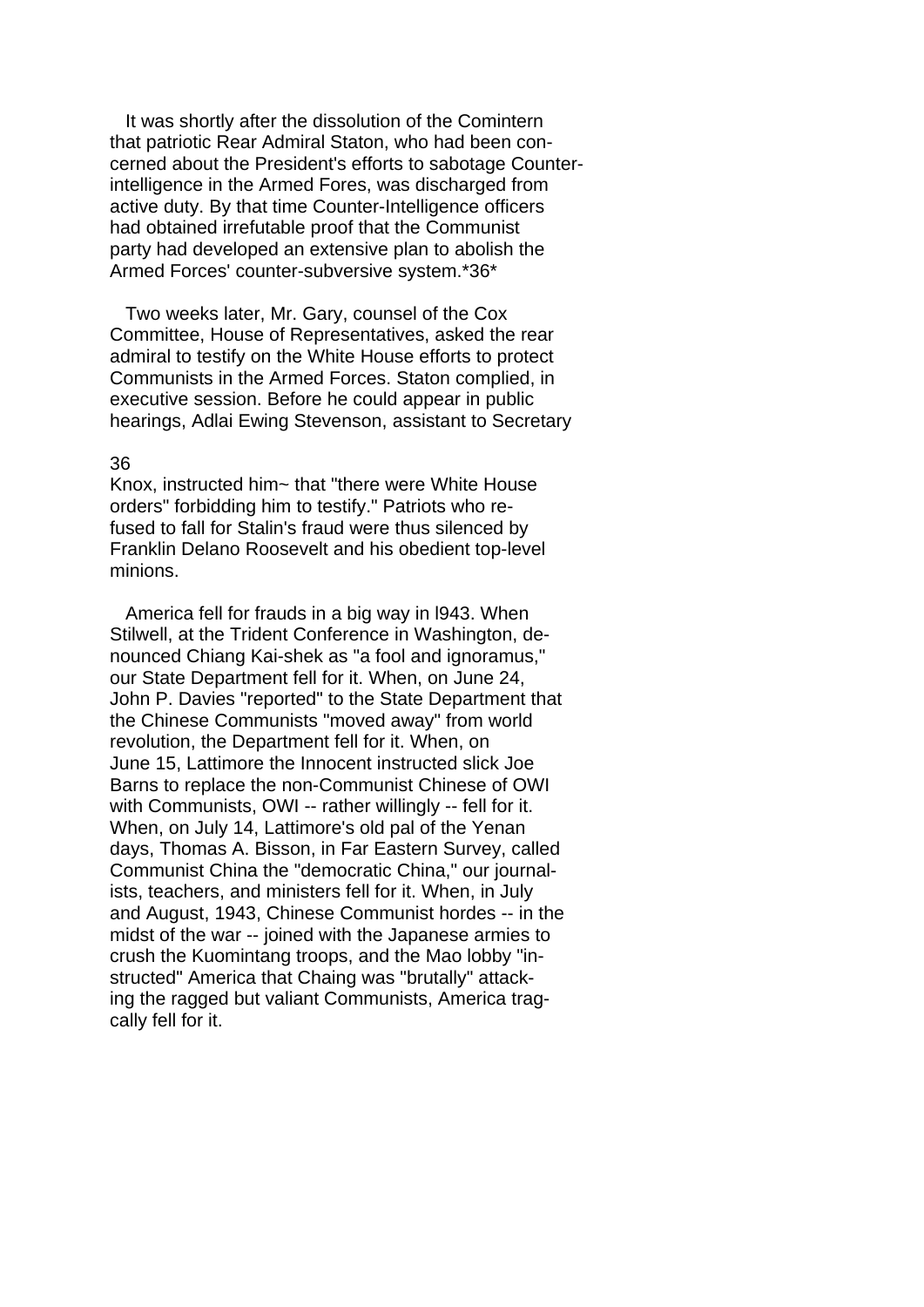# <span id="page-20-0"></span>**Chapter 9. Fear of the Soviet Union**

 REPLACEMENT of Ambassadors Maisky and Litvinov, who were known as friends of the West, by tough and surly Fedor Gusev and Andrei Gromyko in August, 1943, gave our top-level diplomatic the jitters. The Western allies by this time had become painfully aware of several distinct Nazi-Soviet peace fliers. As Roosevelt's wartime consultant, W. Averell Harriman, years later officially particularized,\*38\* it was, up to Yalta, Roosevelt's principal war objective to keep Stalin from breaking his treaty obligation of December, 1941, i.e., to prevent his negotiating unilaterally with his former ally, our common enemy. How, at Teheran and Yalta, we could trust an ally who, we continuously feared, might at any time quit fighting, Mr. Harriman did not elucidate.

 At any rate, at the first Quebec Conference in August, 1943, when elusive Uncle Joe once more was "too busy" to join his allies, i.e., unwilling to make any commitments concerning the fate of intended European satellites, the stewards of future America freedom decided to base our policy on a document called" Russia's Position," "a very high-level United States military strategic estimate."

 Russia's postwar position in Europe [The document stated] will be a dominant one. With Germany crushed, there is no power in Europe to oppose her tremendous military force. It is true that

#### 38

 Great Britain is building up a position in the Mediterranean vis-a-vis Russia that she may find useful in balancing power in Europe. However, even here she may not be able to oppose Russia unless she is otherwise supported.

 The conclusions from the foregoing are obvious. Since Russia is the decisive factor in the war, she must be given every assistance and every effort must be made to obtain her friendship. Likewise, since without question she will dominate Europe on the defeat of the Axis, it is even more essential to develop and maintain the most friendly relations with Russia.

 Finally, the most important factor the United States has to consider in relation to Russia is the prosecution of the war in the Pacific. With Russia as an ally in the war against Japan, the war can be terminated in less time and at less expense in life and re sources than if the reverse were the case. Should the war in the Pacific have to be carried on with an unfriendly or a negative attitude on the part of Russia, the difficulties will be immeasurably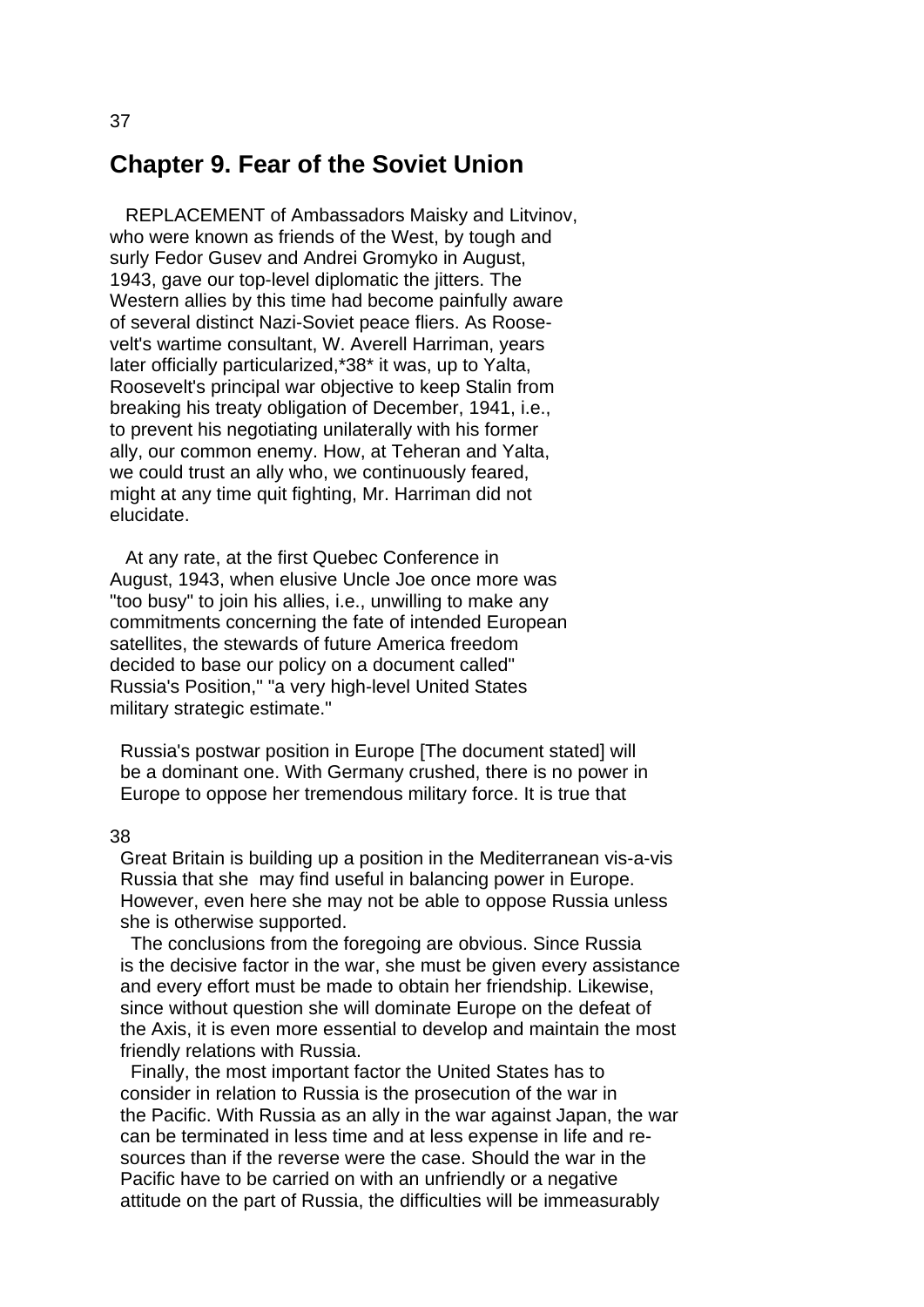increased and operations become abortive.\*39\*

 Wether or not the enigmatically taciturn George Catlett Marshall was the author of the document, he certainly sanctioned it, and his patron-collaborator, Harry Hopkins -- Stalin's "buddy" -- was the man who took it along to Quebec. Russia was to be "given every assistance," and "every effort" was to be made "to obtain her friendship" because, following the war -- thanks to lavish lend-lease and the Casablanca folly of unconditional surrender -- she was to play an overpowering roll in Europe. The document also suggested that we induce our great Communist friend to participate in the war against Japan, even though Uncle Joe had twice before informed our emissaries -- Harriman in August, 1942, and Pat Hurley in April, 1943 -- that he would do just that.

 There, at Quebec, George Catlett Marshall, as he did throughout 1943 and afterwards, opposed not only

#### 39

Balkan diversions but even a Mediterranean campaign. \*40\* Whatever might interfere with Stalin's coming seizure of eastern Europe, George Catlett Marshall--and Hopkins, of course--automatically opposed. Whatever operation directed our forces westward, i.e., away from land masses the Kremlin hoped to bolshevize, Marsdhall and Hopkins championed.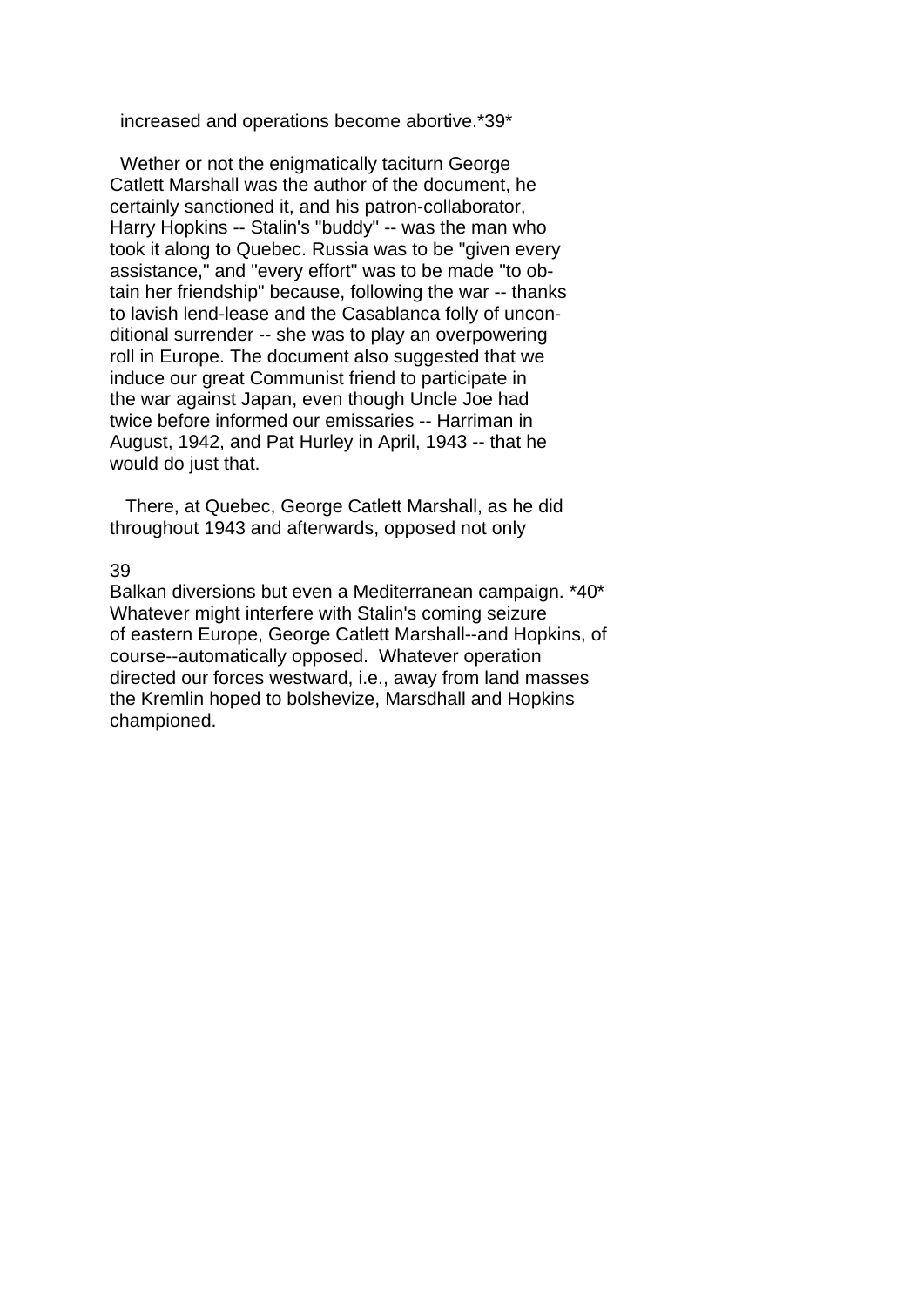# <span id="page-22-0"></span>**Chapter 10. Humbuggery and Thievery**

 ANOTHER startling hoax which those entrusted with American leadership -- ignorant or otherwise -- did not evaluate correctly was perpetrated on September 4, 1943, when, after an interregnum of two Decades, Stalin permitted his stooges of the Orthodox Church to go ahead and elect a pliable patriarch. America dutifully hailed Communist Russia's "return to religion"; Stalin, of course, merely elaborated a scheme for using the Church as an instrument to mislead the Orthodox millions of the Balkans and to attract the Orthodox faithful of the Middle East to the Soviet cause.

 Even circumspect Cordell Hull was by then taken in by the Kremlin's professional deceivers. He literally oozed elation when, in October, 1943, at one of Moscow's tovarisch banquets, the Kremlin boss graciously turned toward him and told him "clearly and unequivocally- that, after Germany's collapse, "the Soviet Union would [then] join in defeating Japan." Hull seemed amazingly oblivious of the fact that he had gone to Moscow "to defend the cause of Poland as he would defend the cause of his own country."\*41\*When he approached Molotov about this weighty matter, the latter wouldn't even discuss that little item of some twenty million people.

 The more he was spurned, the more Cordell Hull talked himself into enthusiasm over the Russians and

### 41

over his success with them. "Of course," he told Jim Farley at the time, "there are matters like boundary disputes and other matters which can wait until the war is over. On the whole, I feel like the fellow who went in on a flush pot with a lone ace and drew three more."\*42\*

 The New York Times hailed Hull "Returning In Triumph," and the ailing Secretary, carefully sidestepping the disgraceful Polish issue, told a hushed joint session of Congress on November 18, 1943 that Marshal Stalin "was one of the great statesmen and leaders of the age." Otherwise noted as an astute and rational statesman, Hull in this instance worked up an emotional prophesy which does not sta¯d up very well. "There will no longer be need for spheres of influence," he told the joint session, "for alliances, for balance of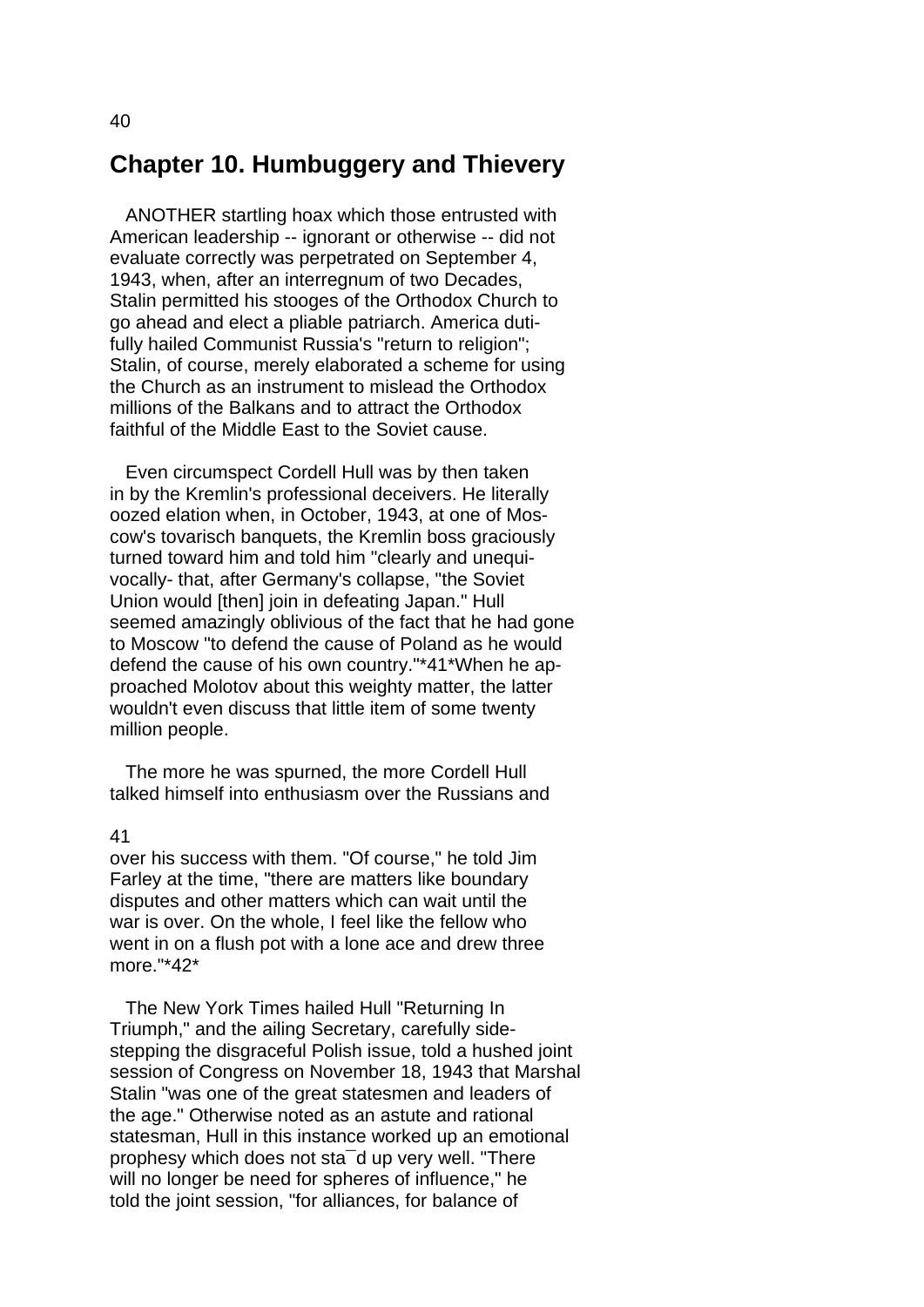power or for any other of the special arrangements through which the nations strove to safeguard their security or to promote their interests." America, whose sons were dying on the battlefields of freedom, applauded; but there were thoughtful citizens who frowned upon the "greatness" of Stalin as well as the "success" of the Moscow Conference.

 While such humbuggery was going on, one night, long after midnight, scientist X read a complicated formula on the construction of the atomic bomb to Moscow-trained Steve Nelson, alias Mesarosh, who handed it to Vice-Consul Peter Ivanov, who handed it to Secretary of the Embassy Vassili Zublin, who promptly took off for Moscow. And when, in the middle of 1943, Major General Alexander Ivanovich Belayev, after an unauthorized nonstop flight from

### 42

Washington in a radar-equipped plane carrying several thousand pounds of secret data on American aviation arrived in the fatherland of the socialist world revolution, Joseph E. Davies -- millionaire Soviet lover and Roosevelt's trusted special ambassador -- as Victor Kravchenko testified, "with 99 per cent certainty," kissed him in the by then customary affectionate manner.\*43\*

 "In certain respects," Secretary of the Interior Harold L. Ickes told the Congress of American-Soviet Friendship in November, 1943, "we could do well to learn from Russia; yes, even to imitate Russia."\*44\* Our government, then, was full of Sovietist quacks.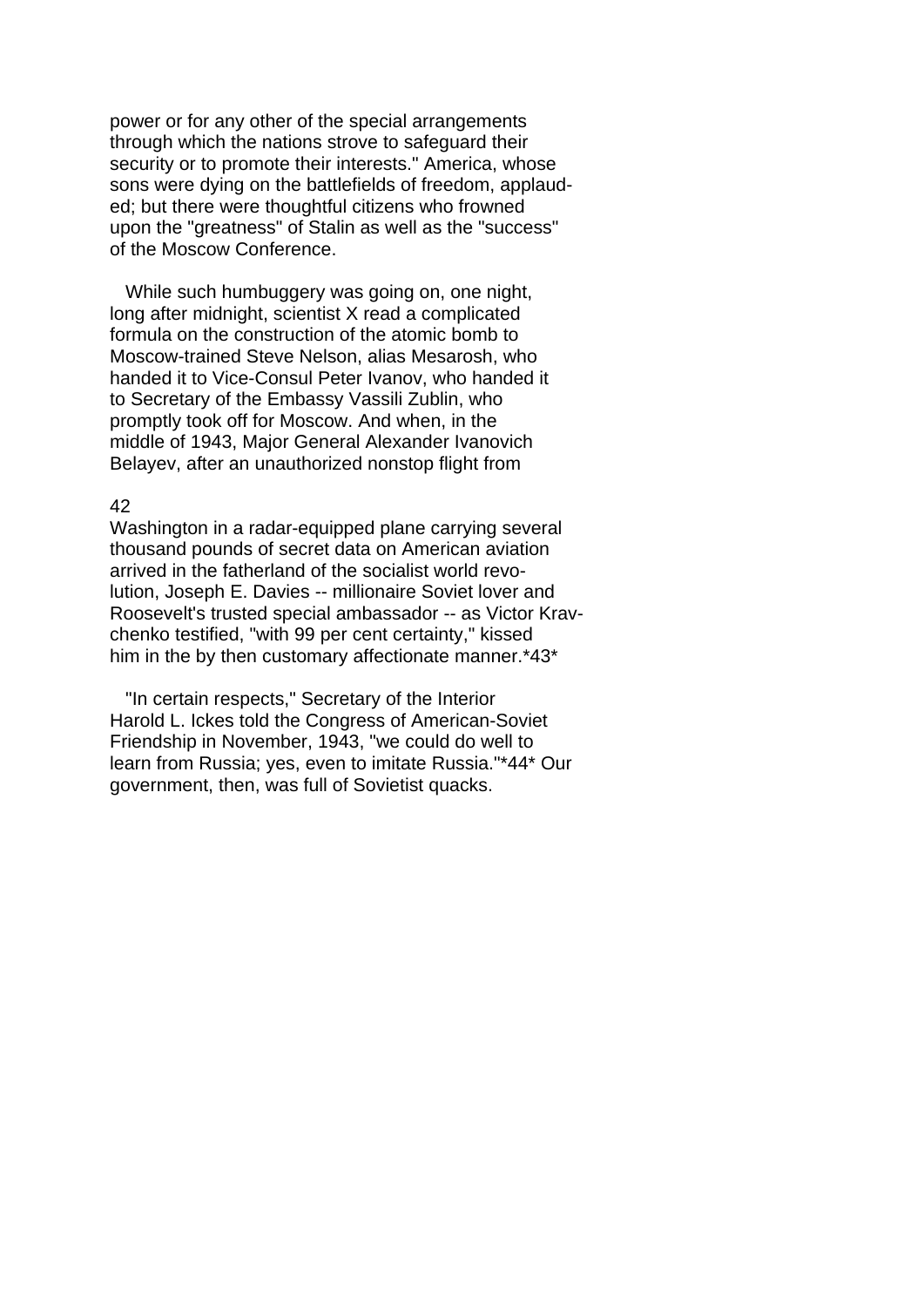# <span id="page-24-0"></span>**Chapter 11. The Balkans for the Reds**

 AT LAST, after pleading for two years of bountiful lend-lease contributions, Roosevelt was rewarded by the elusive master of all the Russians with the pleasure of a personal meeting. The President, because of his physical condition, had hoped that the conference might be held somewhat closer to home, at least not farther east than Basra; but Stalin, who wanted our armies to stay in the West, was quite emphatic about our President coming all the way to the East; in Teheran, he insisted, the conference should be held, and in Teheran. It was.

 On his way the President stopped in Cairo to confer with Generalissimo and Mme. Chiang Kai-shek. Stalin, ally of Shinto Japan, would not bother to meet the feudal Chinese reactionaries. Jovially and magnanimously, Roosevelt promised to Chiang the return of Manchuria, Formosa, and the Pescadores; a few days later, at Teheran, smitten with elusive Joe'' entrancing personality, he agreed with Stalin that Russia should obtain warm-water ports in the Pacific. That meant Port Arthur and Dairen -- Chinese ports -- and, therefore a pledge of honor was broken in record time.

 Placing more reliance on the Communist secret police than on our own America service, Roosevelt, to protect himself against potential Nazi assassins, followed Stalin's gracious invitation to reside at the Soviet Em-

### 44

bassy. Why Churchill might be less endangered, or why the Prime Minister's life might be less worth preserving was not discussed.

 The infirm Hull had hoped that something concrete concerning the territorial and political integrity of Poland and the other nations of eastern Europe might be worked out at Teheran. Stalin and Molotov, of course, were determined to side-step such specifications, they preferred to be specific regarding concessions of Chinese land and property, about which Chiang Kaishek was to be left in the dark.

 The primary aim of the Soviet diplomats, however, concerned the areas to which the armies of the Western allies were to be confined. Up to Teheran there still had been a chance for the West in some way to par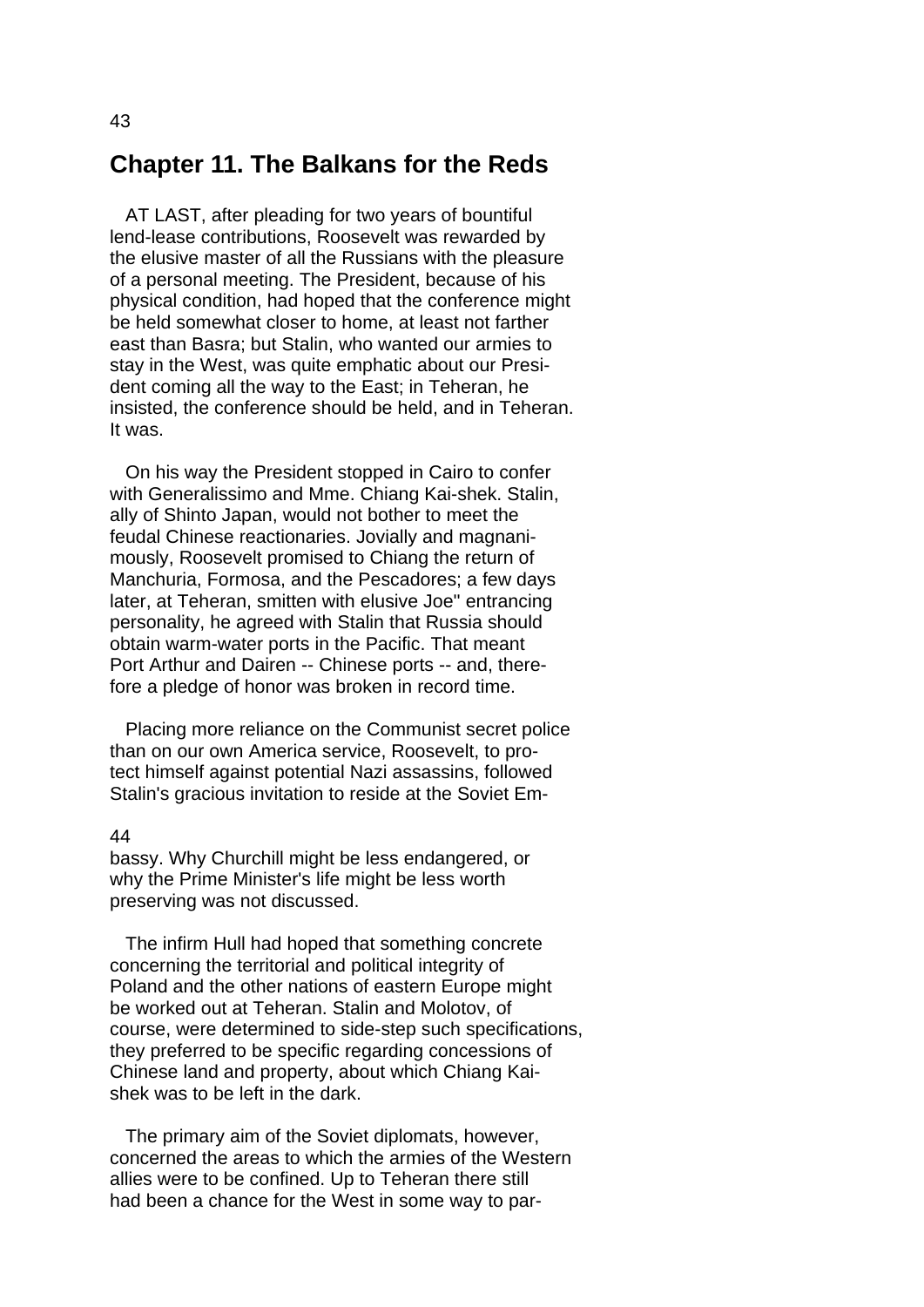ticipate in the liberation of eastern Europe. General Mark Clark has assured us that the British, fearing the bolshevization of Europe from the Baltic to the Adriatic, had by no means given up their endeavor to make us realize the desirability of a military thrust into and through the southeastern section of the Continent.

 Even King George had made it his business to win over the President to this project, through Mark Clark. General Sir Harold R. Alexander "on several occasions" suggested "to cross the Adriatic and move through Yugoslavia." Explicitly, General Clark stated: "There was no question that the Balkans were strongly in the British mind, but so far as I ever found out, the American top-level planners were not interested."

 In order to achieve his aim of keeping the armies (and therewith the influence) of the bourgeois-parliamentary-capitalist-"imperialist" West out of the eastern

#### 45

domain, Stalin commandeered (and relied heavily upon) the support of American opinion makers -- the Communists and Soviet sympathizers inside the OWI, editorial scribes of PM and other journalistic echoes of Pravda, and in general the thousands of our Communistfronting intellectuals.

Dozens of Communist and pro-Communist news-pa pers and magazines, 70 per cent of which were of the foreign-language category, ridiculed the idea of breaching Hitler's festung Europa by piercing through the "soft underbelly" as "British imperialism," Such publications as the Finnish dailies Eleenpain and Tyomies, the Lithuanian newspapers Laisve and Vilnis, the Russian Russky Golos (of that time) and the Shchodenni Visty (the Ukrainian Communist daily of the International Workers Order) of New York City, by arousing latent national loyalties for "the old countries" among citizens and non-citizens of more recent arrival, served the Communist internationalist master plan of eventual proletarian world revolution.

 When Stalin realized that Roosevelt, who at Quebec still had toyed with the Churchillian notion of some action in southeastern Europe, made the big leap and fully endorsed the Marshall-Hopkins-Stalin version of no action either in eastern Europe or in the eastern Mediterranean, he seized his prey with the swiftness of a tiger. Not only did he treat any talk of Western military forays into eastern Europe as superfluous; he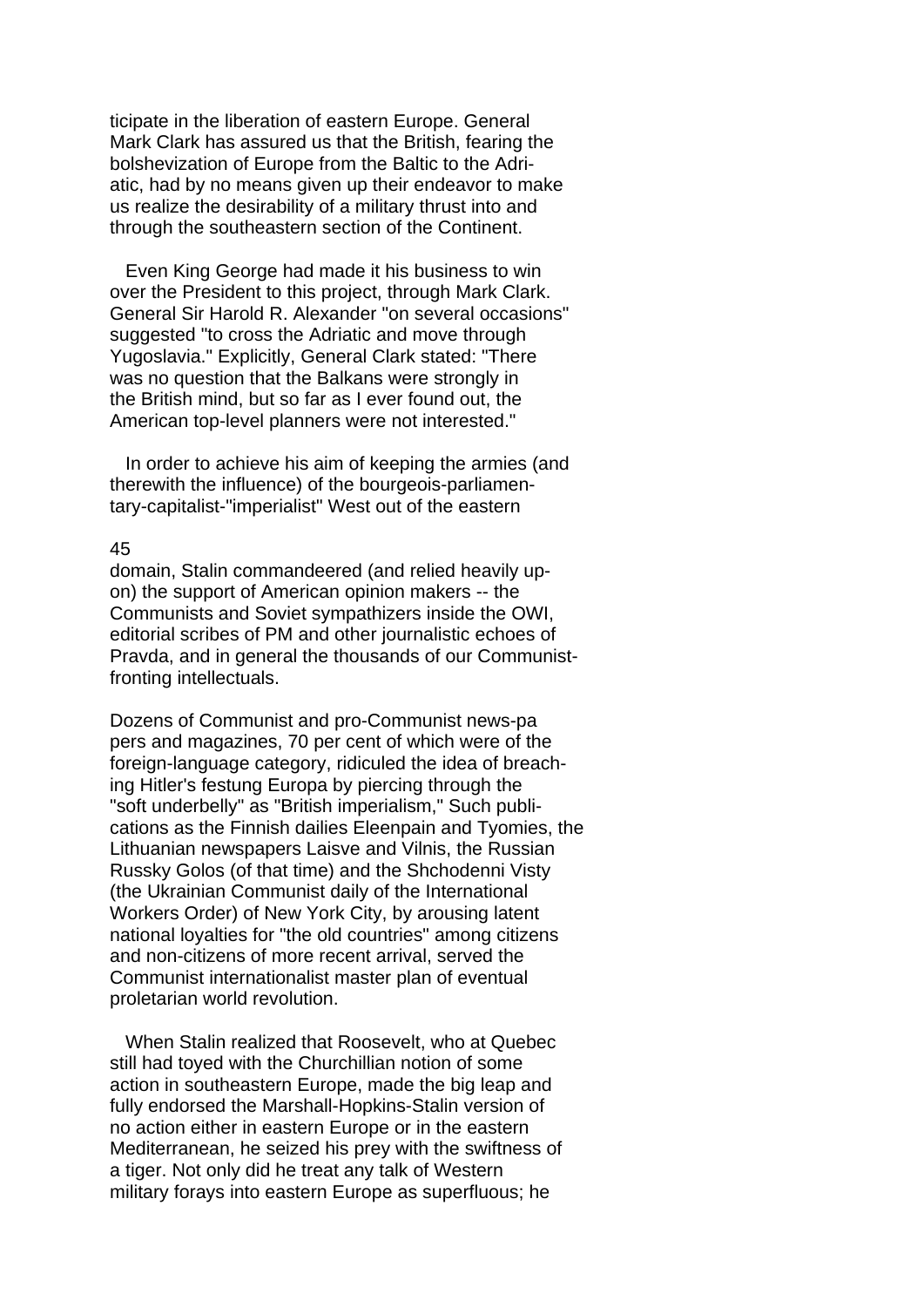now was bold enough flatly to recommend a "third front" in southern France. The farther west our own troops might be diverted, the better for the cause of the proletarian world revolution.

### 46

Operation Anvil, i.e., the secondary invasion of southern France, appealed to Stalin more than he was willing to admit; for in order to carry out Anvil, General Clark's army in Italy had to be weakened, and consequently deprived of its otherwise certain victory over General Kesselring's badly mauled Nazi contingent. Once Roosevelt had actually agreed even to this diversionary measure, any landing of the Anglo-American forces on Yugoslavia's Adriatic coast was out of the question, and the Balkans were safe for democratization in the Soviet style.

 "Stalin," General Clark repots, "...throughout the Big Three Meeting and negotiations at Teheran was one of the strongest boosters of the invasion of southern France. He knew exactly what he wanted in a political as well as a military way; and the thing that he wanted most was to keep us out of the Balkans, which he had staked out for the Red Army.... I never could understand why, as conditions changed and as the war situation changed, the United States and Britain failed to sit down and take another look at the overall picture with a view to eliminating or reducing the scope of Anvil if something better was offered.... A campaign that might have changed the whole history of relations between the Western world and Soviet Russia was permitted to fade away."\*45\*

 President Roosevelt evidently thought that the British idea of some action in the Balkans rather than in southern France was extremely funny. "Whenever the P.M. argued for our invasion through the Balkans," the magnificent hunch player chuckled as he recalled the Teheran plenary sessions in the presence of son Elliot,

### 47

lt was quite obvious to everyone in the room what he really meant. That he was above all else anxious to knife up into central Europe, in order to keep the Red Army out of Austria and Rumania, even Hungary if possible. Stalin knew it, I knew it, everybody knew it...

 "Trouble is, the P.M. is thinking too much of the postwar, and where England will be. He's scared of letting the Russians get too strong." Son Elliot (big-money,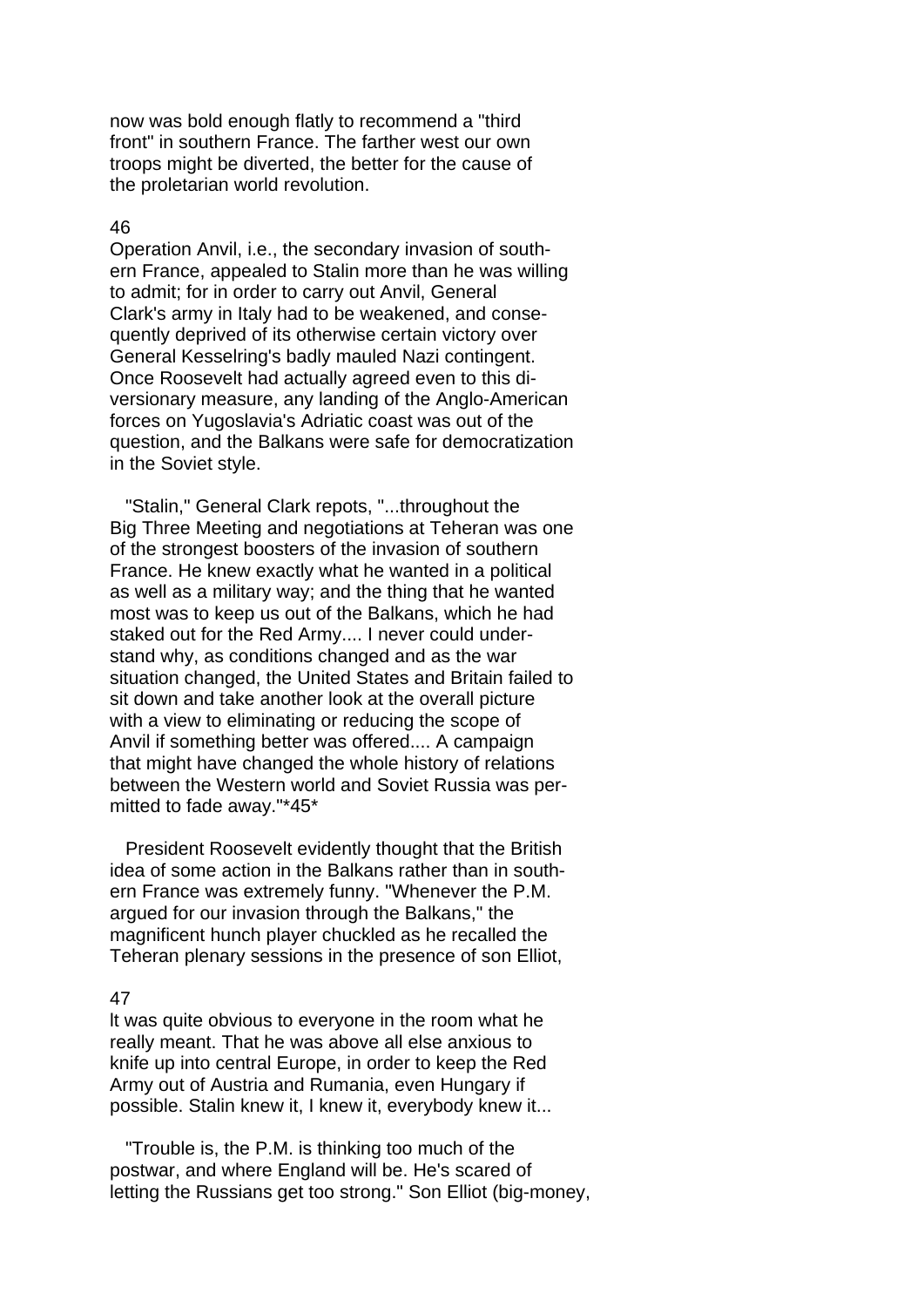quick-money), Soviet trader, photographersoldier and would-be statesman, ever anxious to be included among the so-called liberals, agreed with Father.\*46\*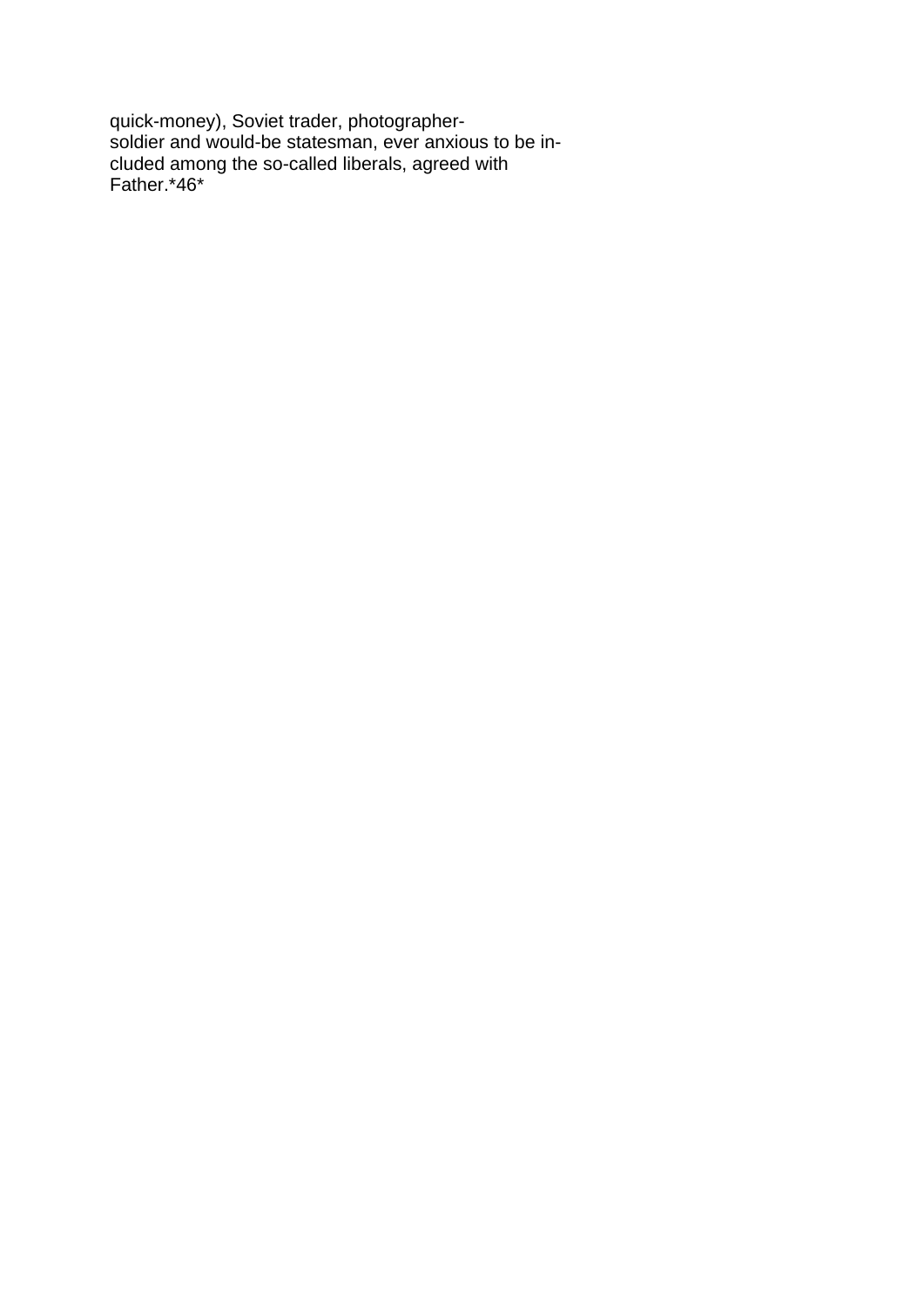# <span id="page-28-0"></span>**Chapter 12. The Failure of Teheran**

 THE TEHERAN CONFERENCE occurred long before Americans were told that the nation's survival depended on a fourth term of the one and only who could "handle" Kremlin Joe. Yet, even at Teheran, Roosevelt was not always master over his mind. "An extremely high authority who may not be identified" described Roosevelt's condition as follows: "The President looked physically tired at Casablanca; but his mind worked well. At Teheran there were signs of loss of memory." At Yalta he could neither think consecutively nor express himself coherently."\*47\* This was the man who in the course of a decade, had made it sufficiently clear that advisers of a strong contrary opinion were not welcome. This was the man upon whom the fate of the West mostly depended.

 Naturally, the American delegates at Teheran, in unqualified accord with the Marshall-Hopkins document of the first Quebec Conference ("Russia's Position") did everything possible to please the boss of the world revolution. Germany was, of course, to be dismembered. That a totally prostrate and defenseless Germany would open the gates to the barbarian, collectivist, world revolutionary flood was not openly mentioned. Secretly it was agreed to let Russia have not only eastern Poland but also part of Finland, the Baltics States and chunks of Roumania. It was secretly agreed

### 49

to support the Yugoslav Communist, Joseph Broz Tito,a nd desert our pro-Western, antitotalitarian friend, GeneraI Mihailovich. Secretly it was also agreed to encourage "people's democracies," which were "friendly to Russia," all along the Soviet boundaries. As everyone knows, upon his return to the United States, Roosevelt told a practically captivated joint session of Congress that no secret arrangements had been made.

 At one of the "spirited" banquets the lord of the Kremlin toasted to "unity"" in dispatching at least fifty thousand German war criminals before firing squads" as fast as we capture them." (Which, in quantity and speed would have broken the record of the Katyn massacre.) Churchill immediately jumped from his seat, vigorously protesting against such an outrage to our Western sense of justice; but genial F. D. Roosevelt, ever mindful of the document, "Russia's Position,"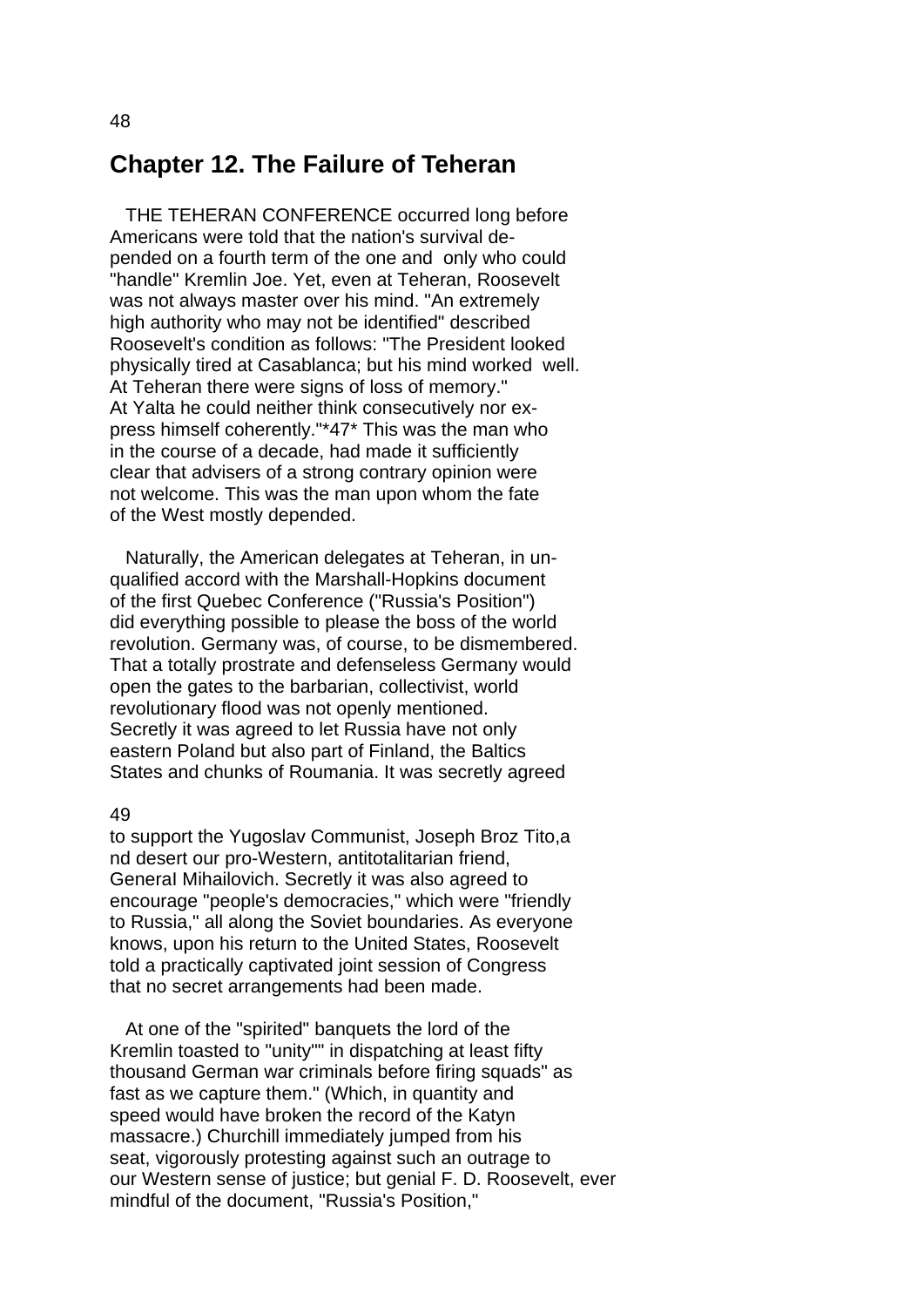offered a Rooseveltian compromise. Not fifty thousand but a mere forty-nine thousand five hundred leading Nazis, he suggested, might be liquidated without due process of law. Mathematically speaking, the President of the United States thus sided 99 per cent with the Bolshevik outlaw and knave against Western decency and justice, Elliott Roosevelt, who had not even been invited but who, on the spur of the moment, had been invited by Stalin to come in anyhow, expressed the hope that hundred of thousands of Germans would be mowed down in battle. While the Prime Minister fumed and the British guests kept stony silence, Joe Stalin, "hugely tickled" and "beaming with pleasure," rose from his seat to swing an arm around the shoulders of the Roosevelt scion. The hearts of Joe and Elliott were beating in unison.\*48\*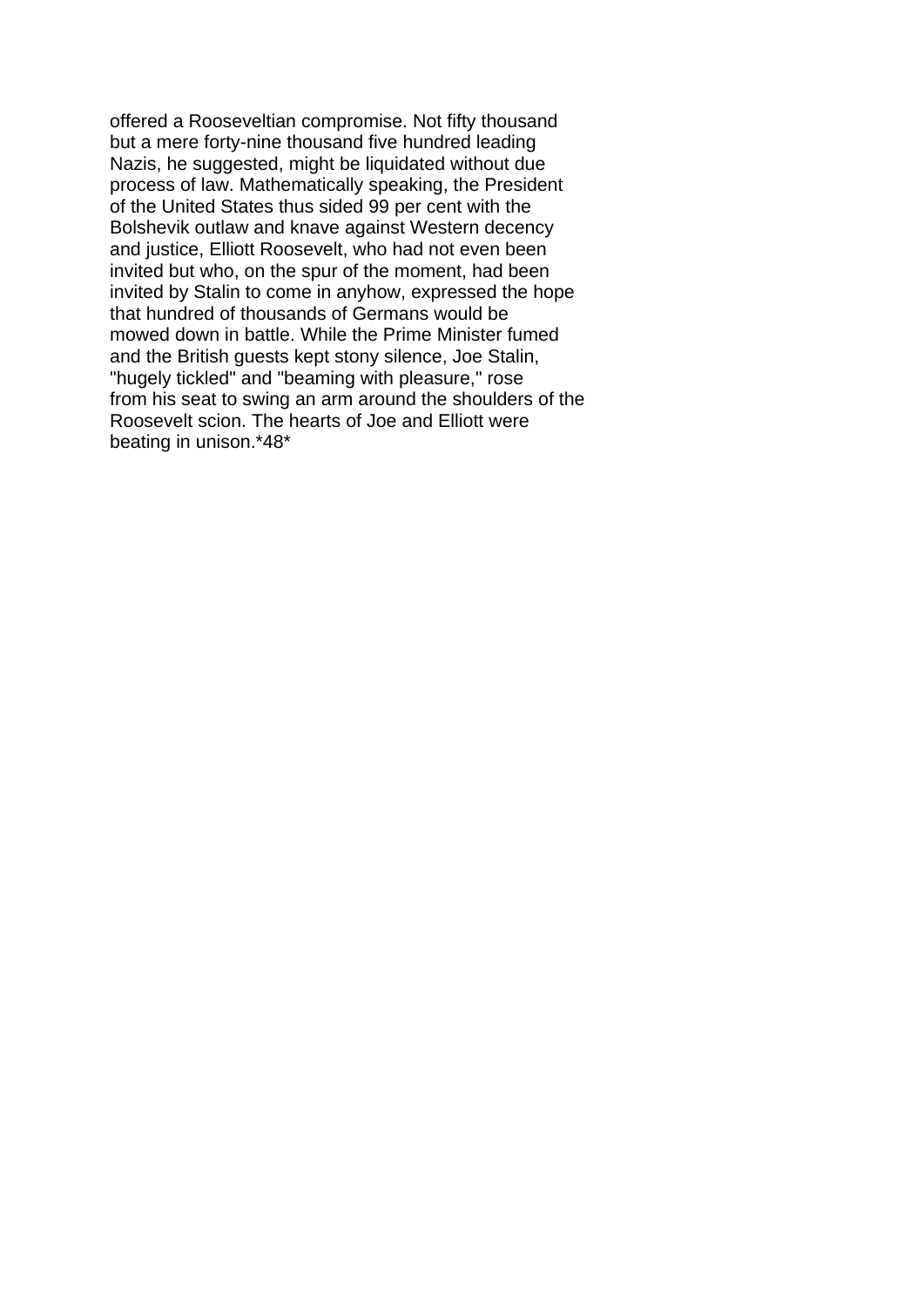# <span id="page-30-0"></span>**Chapter 13. New York's Pinks Oblige the Kremlin**

 NEW YORK's "inside" and "behind-the-scenes" commentators and assorted vanguard troubadours, who have assigned to themselves the weighty task of setting the proper "progressive" tone for sophisticated Americans obliged the Kremlin in their own inimitable fashion.

 Drawing from that treasure of depth insight for which the New Yorker has long been renowned, Howard Brubaker pontificated in the issue of December 11, 1943 (p. 52): "The Cairo Conference put an end to the old custom of kicking China around. In the future, China will be cast in the role of a star player instead of as the ball." If Roosevelt and Hull, who discussed China with Stalin and Molotov, by any chance picked up that gem of New Yorker wisdom, it may be assumed that they promptly entered a chain of activities which ended with a double bromo-seltzer.

 Freda Kirchwey, idol of New York City's more impatient world reformers, with her habitual finality informed the dwellers of Park Avenue as well as other Americans in the Nation (December 11, 1943, p. 683): "No longer will China, like a very poor relation, be expected to suffer and do its duty, but not to ask for an equal voice in the council of the Allies." As Miss Kirchwey could not help discovering some day the

#### 51

ice of Russia turned out to be a bit more equal than that of China.

And the New Republic, in whose offices such heralds of Soviet "economic democracy" as Bruce Bliven, Malcolm Cowley, George Soule, Michael Straight, and Stark Young pooled their grey matter to chart the course of the brave new world, instructed wide-eyed Americans, on December 13, 1943 (p. 835), that "the great and shining achievement at Cairo and Teheran was a meeting of minds of the four leaders." Considering that Stalin had declined to meet with Chiang Kai-shek physically we may be permitted to wonder if, in the inscrutable vision of the New Republic's pundits, the minds of the two statesmen possibly met by means of telepathy.

 George Washington, had he returned to his country at that time, would probably have been somewhat amazed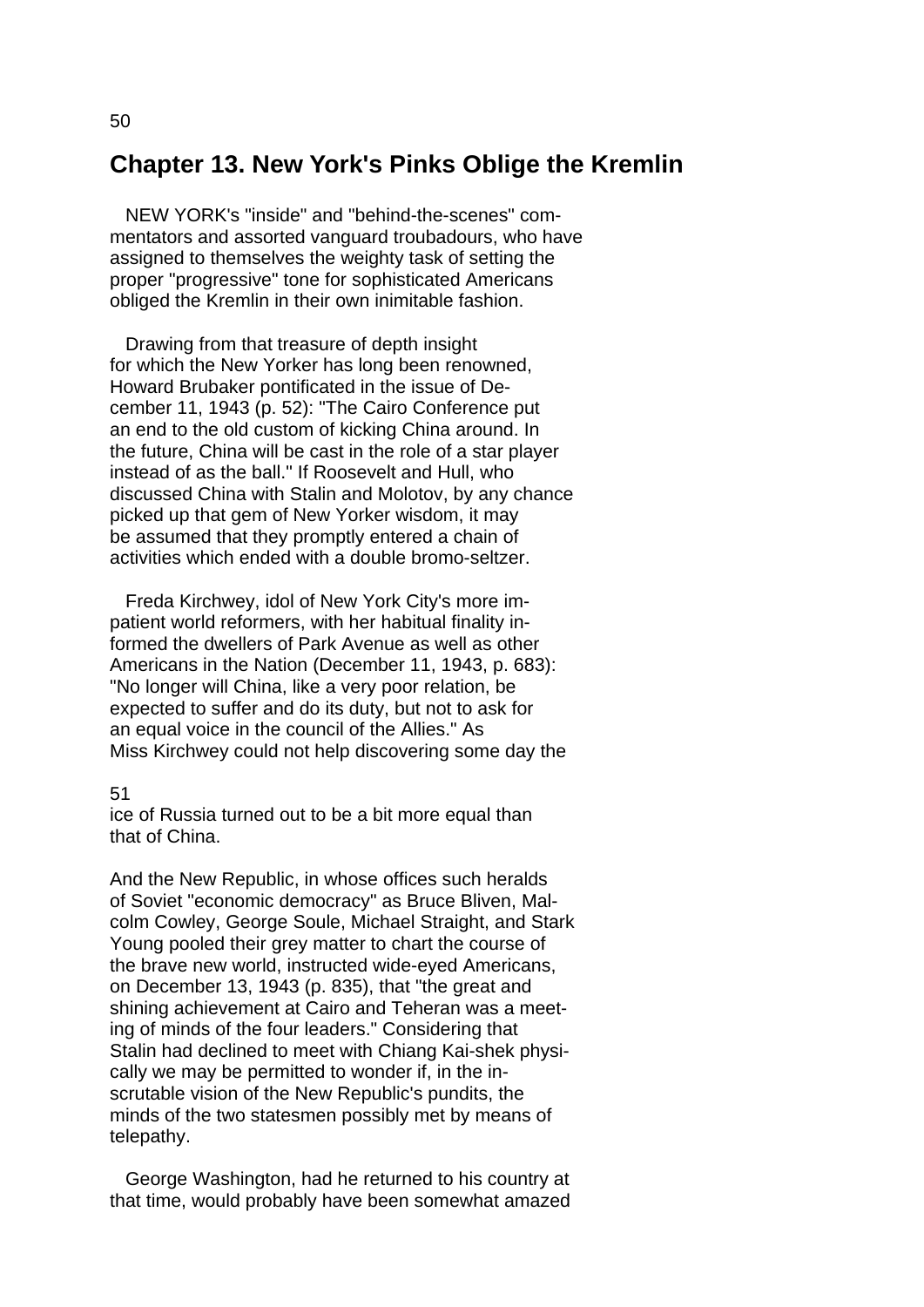to see the new-fangled, self-proclaimed "leader of minds" hailing the "meeting" of minds of the free with the minds of tyrants. Perhaps he would have done some thing drastic; perhaps he would merely have spoken a few simple words, admonishing our citizens once more to "raise a standard to which the wise and the honest" may repair."

 While there had been various understandings among the Teheran conferees -- about Soviet warm-water ports (at the expense of China) and the incorporation of Baltic, German, Polish, and Roumanian lands in the U.S.S.R., and about the necessity of "friendly" governments along the Soviet boundaries -- President Roosevelt was determined to assuage the American people that no secret agreements had been made. Before he returned

### 52

home to tell the nation in one of his fireside chats that Stalin was "truly representative of the heart and soul of Russia" and that we were "going to get along very well with him and the Russian people--very well indeed," \*49\*

Roosevelt once more stopped in Cairo.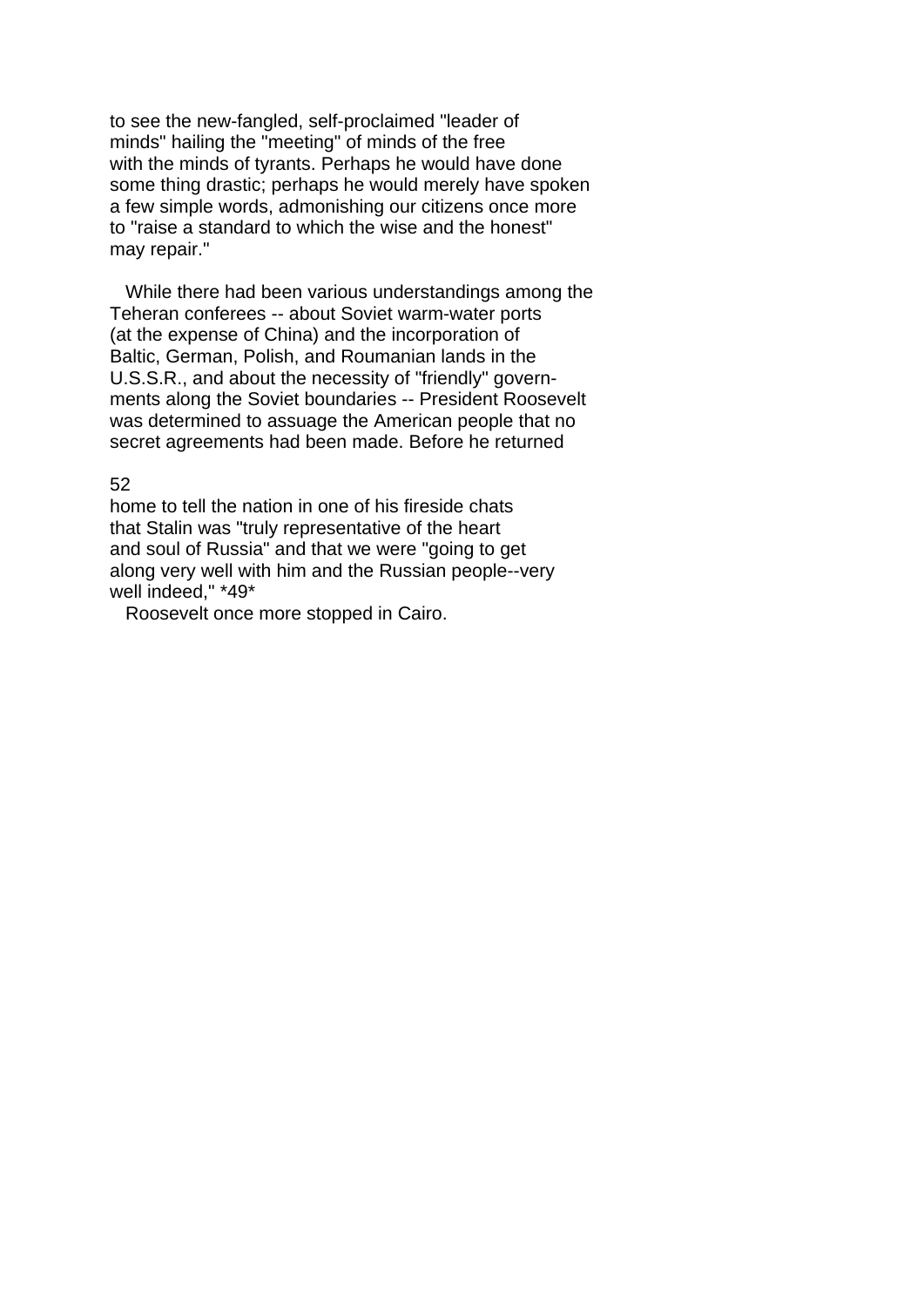# <span id="page-32-0"></span>**Chapter 14. Treason in Cairo and Treason in Washington**

 THE gentlemen of the President's entourage, as their limousines rolled through the streets of Egypt's capital, searched a little beyond the anticipation of toasts and oratorical fireworks, they might have discovered much to dispel the official optimism of the party. As an example, the Soviet Legation in Cairo, which had been established less than half a year before (as a direct result of our trust-the-Kremlin policy),was at that very time distributing revolutionary literature and sowing the seeds of anti-Western, "antiimperialist" revolts. Along these lines Soviet legations in Beirut, Damascus, and Baghdad were soon to be opened (in the summer and fall of 1944) and the Tudeh party in Iran, guided by the very Soviet officials who were supposed to supervise the flow of American lend-lease to the U.S.S.R., ever more openly agitated against the Anglo-Saxon "exploiters."

By 1944 Iran's mushrooming, Soviet-financed Tudeh press openly called the British and Americans "fascists," "reactionaries," and "imperialist." Similarly, David Zabaslavsky, Pravda mouthpiece, on January 5, 1944, denounced as amenable a fellow as One World Willkie as "a political gambler." War and the Working Class, in Moscow, on January 15 attacked the Greek resistance

### 54

fighters under Zervas as being "fascistic," in contradistinction to the "democratic" Communists of Greece. Pravda, on January 17, accused the British of attempting to negotiate a separate peace with the Germans. Roosevelt's hymns on "unity" with the Bolsheviks notwithstanding, the war of the allies was definitely on. Oddly, our "experts" -- from the White House to Park Avenue - did not see it.

 While the hunch-playing world savior, at Teheran, indulged in grotesque fraternization with the cynical enemy of Christian civilization, Commander Floyd G. Caskey, wartime head of Counter-Intelligence in the Office of Naval Intelligence, by way of duty absented himself from Washington to attend a course at the Advanced Naval Intelligence School. During his absence, anti-Communist records in the Navy were systematically eliminated on a substantial scale in various places.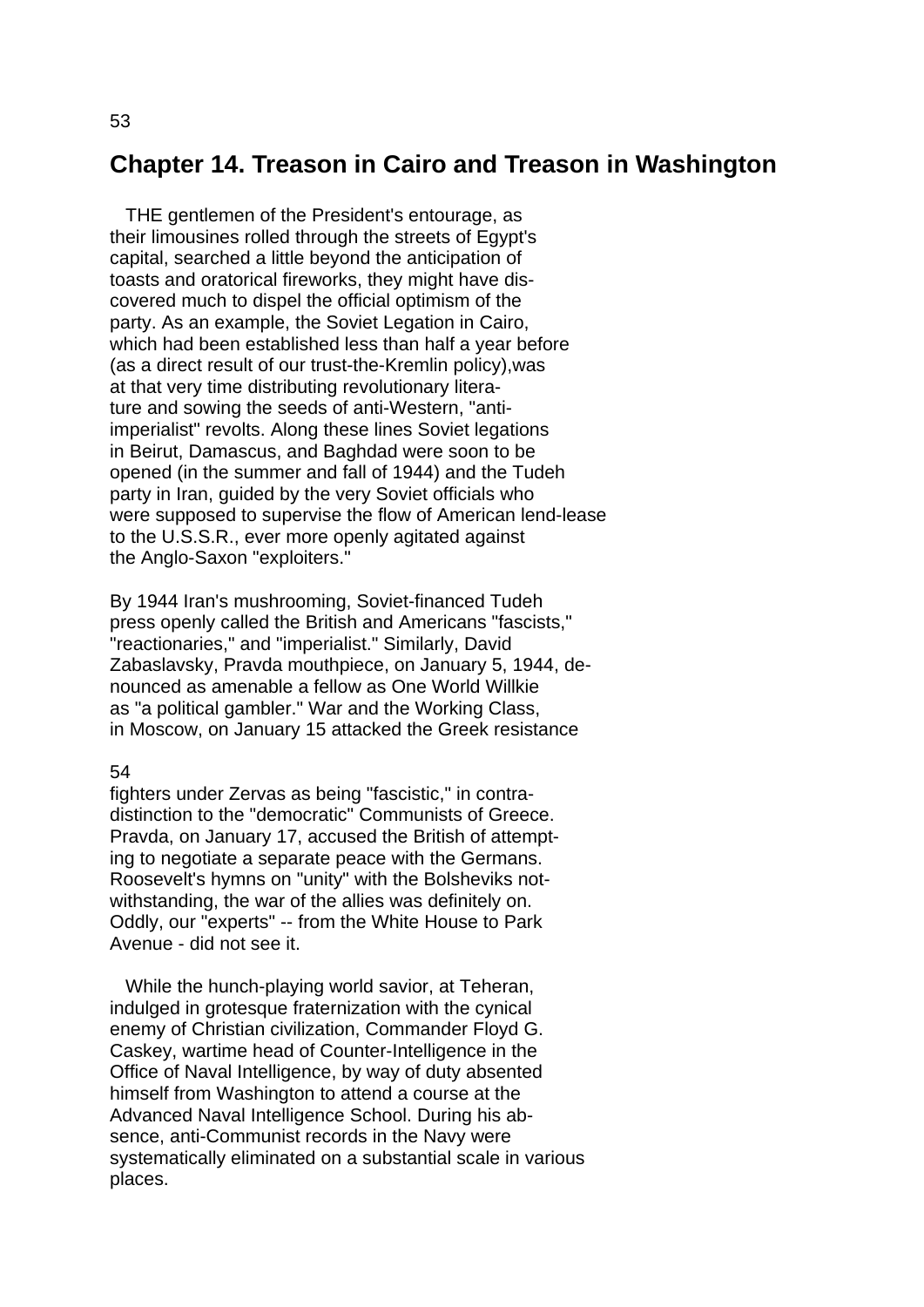When Caskey returned to Washington, in January, 1944, the lieutenant commander whom he had left in charge of the Anti-Communist section informed him that, under orders, he had destroyed the entire file of approximately one hundred thousand cards relating to Communists and fellow travelers, known and suspected. Though copies of the cards, in alphabetical order, remained in the general files of Naval Intelligence, the destruction of the centralized Red Desk file virtually terminated that section's work. A few months later Commander Caskey, whose expert knowledge on Communist characters was now deemed superfluous, was permanently assigned to other duties.\*50\*

After years of taking ever more potent doses of pro-

#### 55

Communist injections in daily contact with Harry Hopkins, Eleanor Roosevelt, and Felix Frankfurter's un-American proteges, the President was totally unable to fathom the depth of Soviet addiction to which he had sunk. A slave to the delirious illusion of appeasing the Communist barbarians, Roosevelt himself was responsible for the foolish order of January 1, 1944, which, with the backing of Lieutenant General Joseph T. McNarney, Deputy Chief of Staff, abolished the entire setup of the Counter-Intelligence Corps in the War Department.\*51\* By the will of the man in the White House, who surrounded himself with pro-Soviet schemers like David K. Niles and Lauchlin Curry, the War Department issued the order of February 19, 1944, which purposely disorganized the counter-subversive reporting system of the Armed Forces.\*52\*

 On May 19, 1944, the day after he learned of a recently issued secret order to destroy the War Department records on subversives, Senator StyIes Bridges, a member of the Military Affairs Committee, demanded an explanation from Secretary of War Henry Stimson. The latter, as well as the Chief of Staff, seemed puzzled. Lieutenant General McNarney, Marshall's deputy, was "vague, evasive and obstructive." Bridges told him "he could forgive an officer who makes a mistake or loses a battle, but that an officer who betrays the security of his country should be taken out and shot." That brought McNarney down to earth. He admitted that the order had been issued from his office, but added that it had come from "higher authority."

 The following day George C. Marshall, in a "hellraising mood," demanded that Bridges desist from black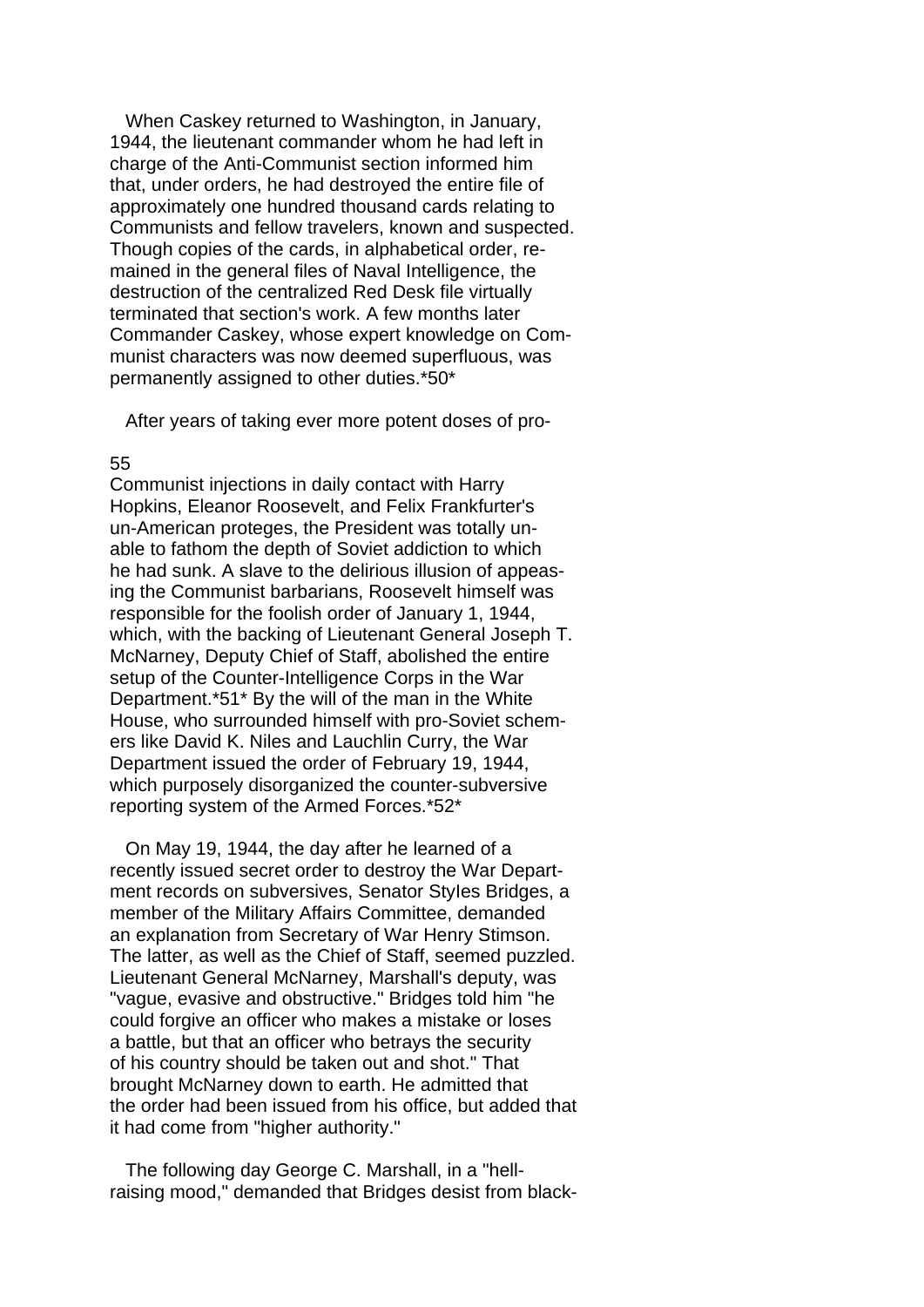ening the reputation of the Army by an investigation. Bridges said it was up to the Chief of Staff himself "to keep a clean house." After much wrangling, Stimson in a letter of May 27, 1944, promised to prevent the destruction of records on subversives.\*53\*

 It was in the same month of May that. Mrs. Earl Browder, a Russian Communist of a most un-American political past, who had entered the United States illegally, was permitted to become a citizen. According to the sworn testimony of ex-Communist Howard Rushmore, State Department and Immigration Service officials insisted that they performed this treason-aiding act upon the urgent requests of Secretary Hull and Mrs. Eleanor Roosevelt.\*54\*

#### 56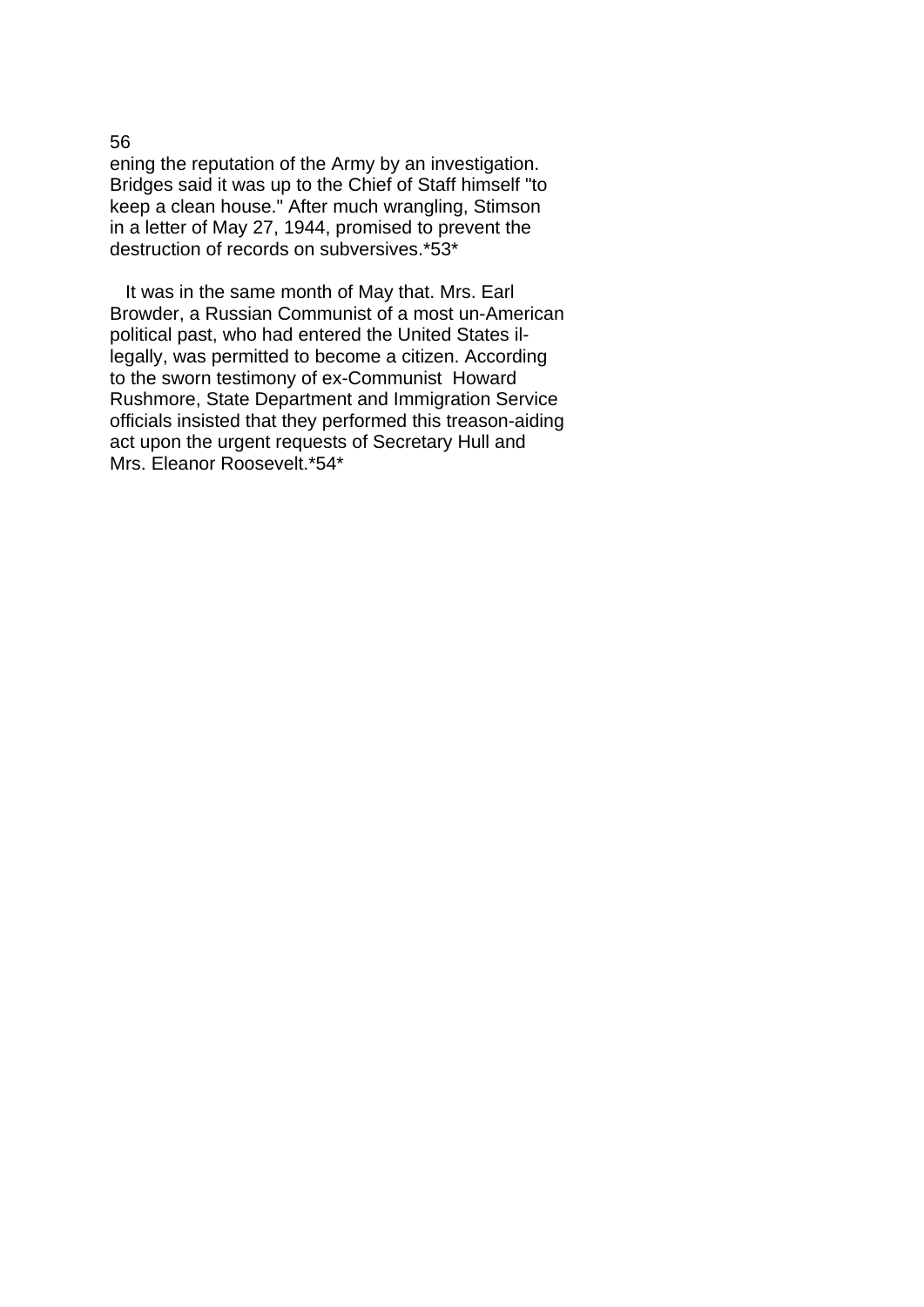# <span id="page-35-0"></span>**Chapter 15. Henry Wallace, Soviet Asia Expert**

 REGARDING thousands of ominous signs, the Washington bigwigs and their intellectual helpers thoughout the nation vied with one another to lick the boots of the Kremlin criminals. Columbia University's Nathaniel Peffer, veteran contributor to Communist magazines and IPR confederate of Lattimore, Field, and the like, in the New York Times of May 14, 1944, polished up the old story of China's "agrarian reformers." Vice-President Wallace, newly discovered Far East and Soviet Russia expert, celebrated July 4, 1944, in Chita, Soviet Siberia. Accompanied by such stalwarts of the Communist-manipulated Institute of Pacific Relations as John Hazard, Owen D. Lattimore, and John Carter Vincent, he then was engaged in an official fiftytwo-day, twenty-seven-thousand-mile junket to Soviet Asia and China. In a merry whirl of ballets, operas, folk dances, and banquets the credulous Soviet idolater then fraternized with Sergei Arsenevich Goglidze and Ivan Nikoshov, dreaded masters of the Soviet Siberian slavelabor camps.

Even after the completion of World War II, in 1946,Mr. Wallace whooped it up for the beloved Soviet Union in a book, entitled Soviet Asia Mission, in which he described his record-shattering experience of per-

### 58

sonal contact and "inspection on the spot." According to the title page, the book was done "with the collaboration of Andrew J. Steiger." In sworn testimony before the McCarran subcommittee, on October 17, 1951, Mr. Wallace admitted that most of the book had actually been written by Mr. Steiger, a person who has been identified under oath as a member of the Communist party. To Joseph Fels Barnes, Owen D. Lattimore, and Harriet Lucy Moore, all of whom have been named under oath as Communist party members, Mr. Wallace expressed his gratitude for their "invaluable assistance in preparing the manuscript."

 No doubt the cows in southern Siberia had much in common with the cows of Iowa. That Henry Agard Wallace is a good man at agriculture and cattle breeding, no one will probably deny. Whether his enchantment at beholding Simmenthaler cattle in Siberia was a sufficient basis for glorifying "the common man" the Kolyma gold fields and the forced labor camps of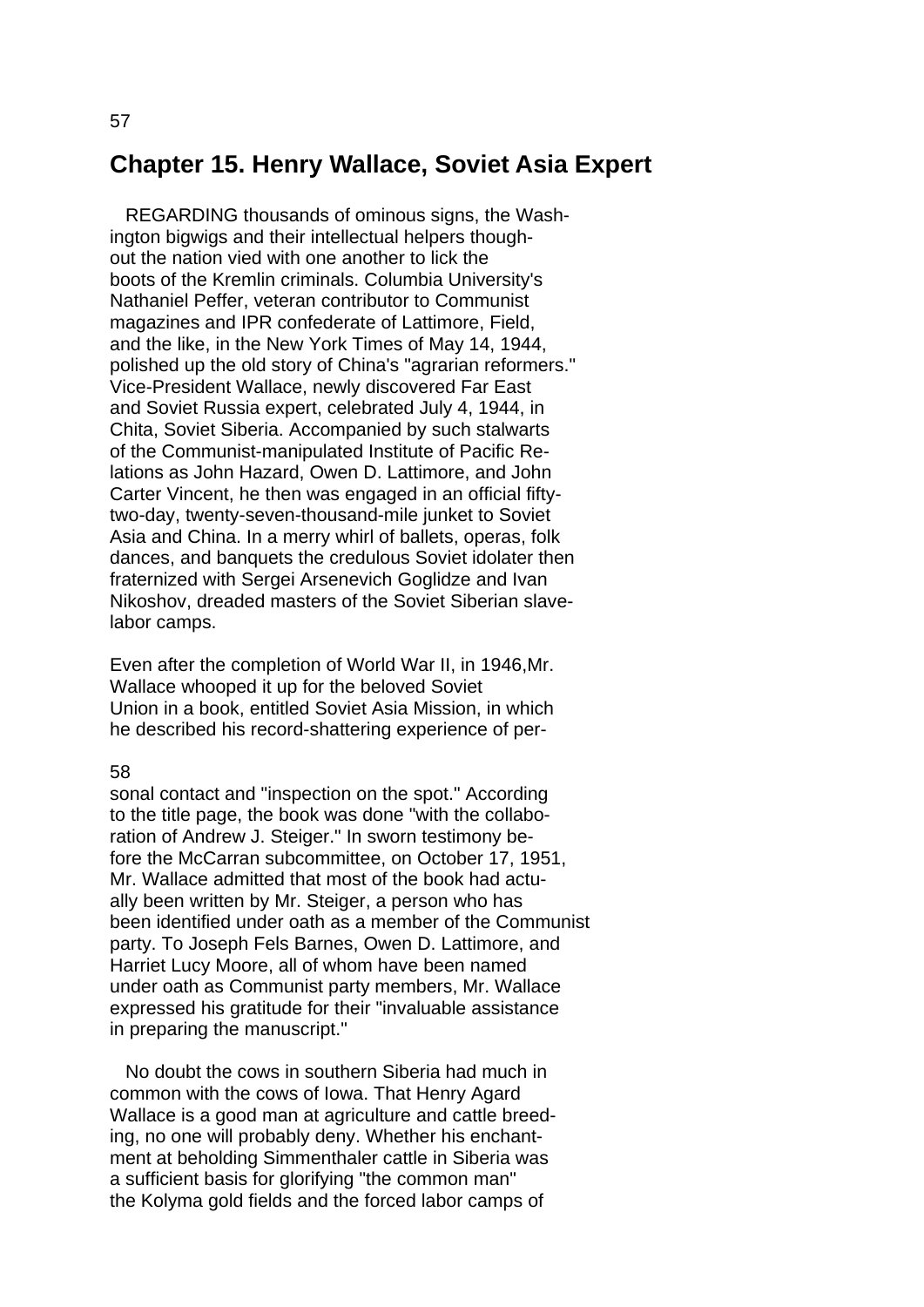Magadan is quite another matter. From the view point of our Republic, at any ate, it may be respectfully doubted that Owen D. Lattimore and John Carter Vincent were especially suited to counsel the Vice-President of the United States of America.\*55\*

 Upon his return from the whirlwind journey Mr. Wallace was hailed by the CIO, OWI, the National Council of American-Soviet Friendship, the American Slav Congress, and other mushrooming Communist fronts as a world figure of the century of the common man. Now that he had actually "been there," he felt he could speak with authority. Immediately upon touching American soil, i.e., on July 9, 1944, over a

### 59

wide broadcast hookup he told his people all about his "wonderful trip," the "splendid disposition on "the part of Russian scientists" and the "utmost confidence" of Soviet Asia's forced labor bosses "in the leadership of President Roosevelt."

 There was, of course, no reason for the NKVD monsters of Siberia's Department of Penal Labor Camps to withhold their confidence from the President of the United States. Mr. Wallace himself explained their confidence aptly when he told the nation: "I found American flour in the Soviet Far East, American aluminumin Soviet airplane factories, American steel in truck and railway repair shops, American compressors and electrical equipment on Soviet naval vessels, American electric shovels in open-cut coal mimes, American ore drills in copper mines of Central Asia, and American trucks and planes performing strategic transportation functions in supplying remote bases." \*56\*

 Mr. Wallace had not "found" the tons of secret formulae and data, nor the heavy water for hydrogen bombs, which relay teams of Soviet espionage agents, with the connivance of high American government officials, had rushed to the U.S.S.R., through our lend-lease air base at Great Falls, Montana, and, by mysterious clearance, through such ports as Seattle and San Francisco. Had he noticed them, he probably would have been even more ecstatic.

 At that time, in 1944, the Institute of Pacific Relations, which according to the Senate Committee on the Judiciary "disseminated and sought to popularize false information including information originating from Soviet and Communist sources," \*57\* published a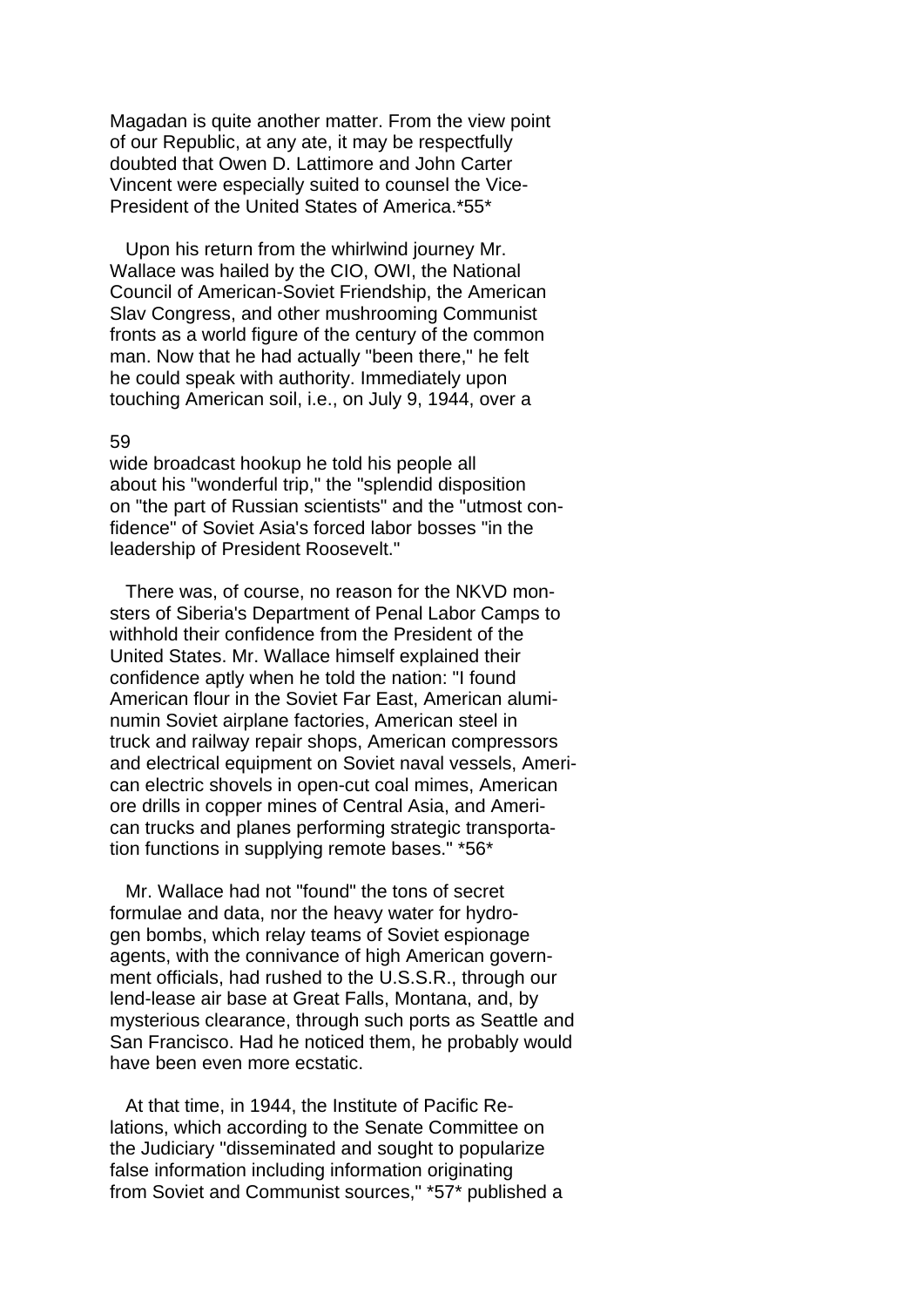### 60

fifty-six-page pamphlet, Our Job in Asia, which was allegedly written by our Vice-President. "The Russians," the author of the pamphlet claimed, "have demonstrated their friendly attitude toward China by their willingness to refrain from intervening in China's internal affairs." Some years later -- on October 17, 1951, to be precise -- when testifying before the Senate Internal Security Subcommittee, Wallace saw himself compelled to admit: "It begins to look, for the time being at any rate, that my size-up as made in 1944 was incorrect."\*58\*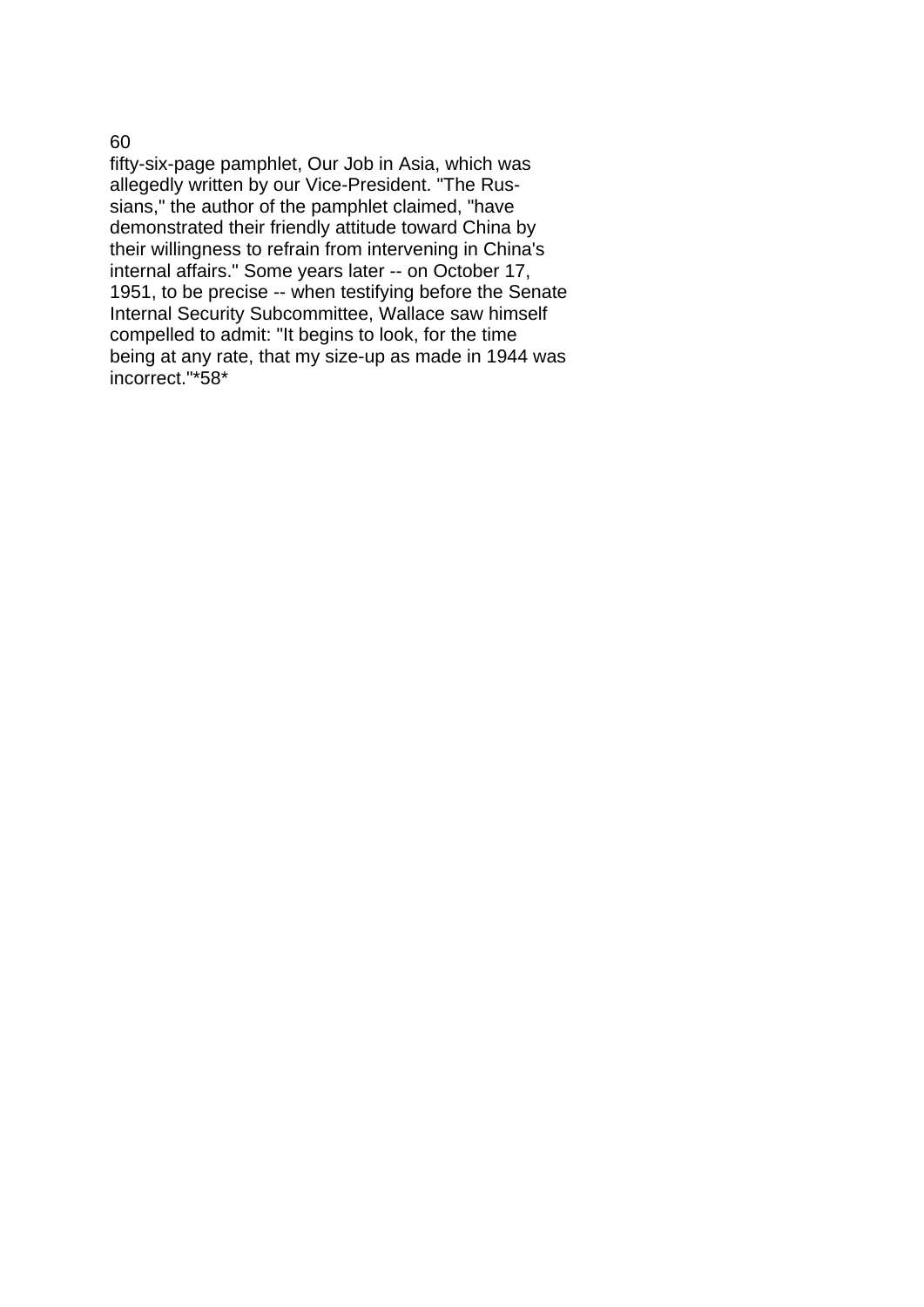## **Chapter 16. Soviet Fans and Soviet Spies**

 Mr. WALLACE, who "had been there," had been wrong. It is not recorded that our First Lady of that era, who had not "been there" but who sang the same tunes, has ever recanted her own misleading pronunciamentos of those tragic days. Has Mrs. Roosevelt ever apologized for using her considerable power to bring the composer of the Hammer and Sickle Song to our shores? What else was the protege of the First Lady if not an enemy of our freedoms?

 As a mere matter of routine, Mrs. Roosevelt joined the chorus of the CIO and Wallace and the Communist fronts (which she so zealously supported) in chanting eulogies of the fatherland of the socialist world revolution. "Russia," Eleanor Roosevelt said on August 4,1944, "gives assistance in providing higher education to all deserving students. It can easily be said," she observed, "that we might borrow from that nation."\*59\*

And Professor Owen D. Lattimore, that ubiquitous and lofty counselor of the Roosevelt administration, on August 23, in Far Eastern Survey -- an IPR publication intoned another little anthem in honor of the Soviet Union's progressive policies toward the minority peoples. Years later, of course, the McCarran hearings proved that "Owen Lattimore was, from some time beginning in the 1930's a conscious articulate instrument of the Soviet conspiracy." \*60\*

#### 62

 Yet even Drew Pearson, who kept the crafty and trusted Communist party official, David Karr on his pay roll, and who, because of his charges of "anti-Soviet bias in the State Department," had been branded a "chronic liar" by the President himself, in his column on March 29, 1944, published a long list of Soviet "slaps" at the Western allies. And on May 4, 1944, Prime Minister Churchill asked Anthony Eden to draw up a one-page paper setting forth "the brute issues between us and the Soviet Government which are developing in Italy, in Roumania, in Bulgaria, and above all in Greece."\*61\*

 It thus seems bizarre that Sumner Welles, as late as 195l, should still,attempt to keep alive the legend of "co-operative relationship" between Stalin and Roosevelt, and that Raymond Gram Swing, as late as 1949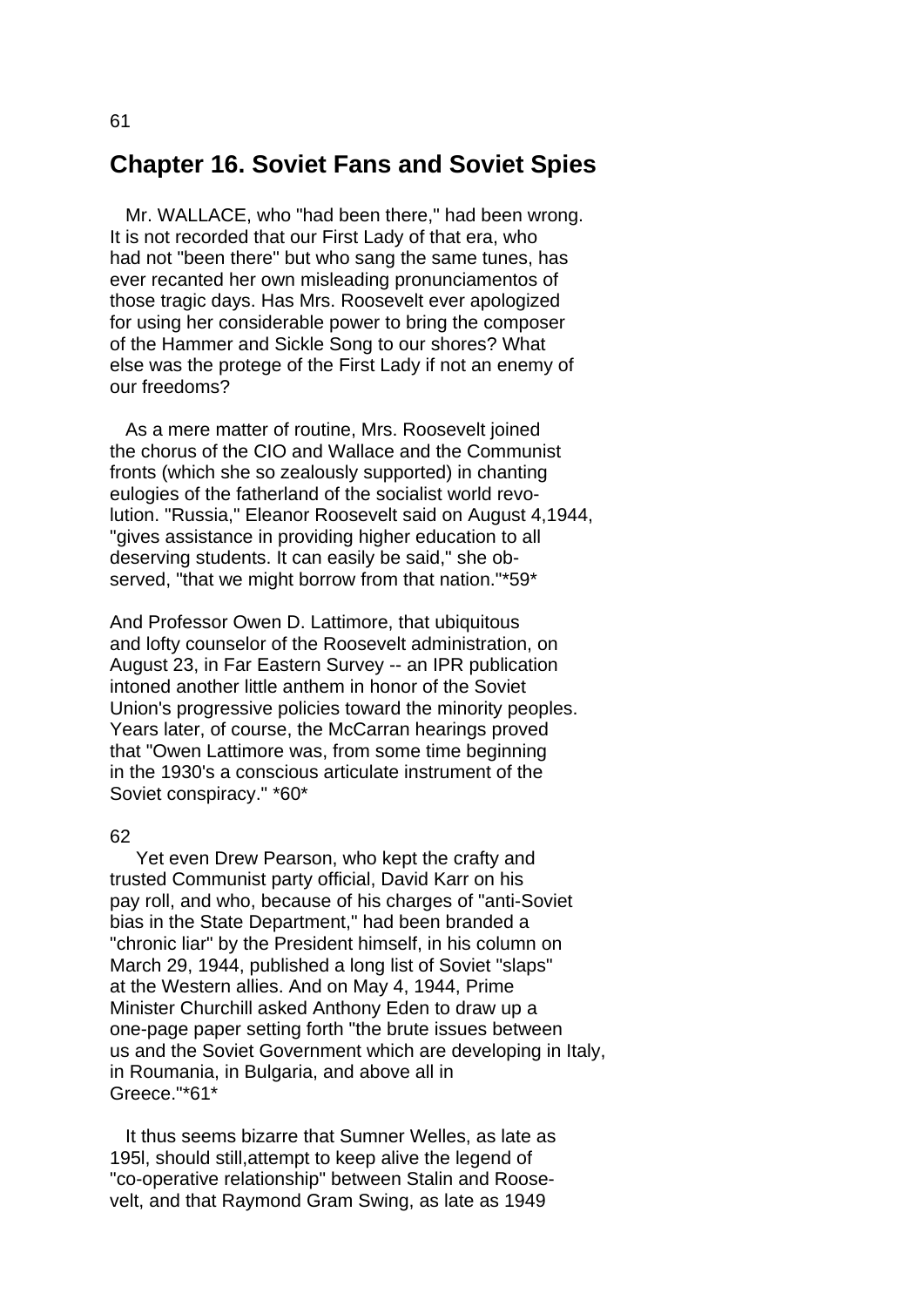should be amazed that "the cold war" was "on" three years after Yalta. Hot or cold, the war was "on" long before the Yalta Conference started; in fact, it had been "on" ever since, in 1917, Lenin of the one-track mind betrayed democracy in Russia.

 The FBI knew full well that our war with Russia was "on." Was it too much for our chief policy maker to acquaint himself with the bare facts of betrayal in midstream? To learn how Sidney Hillman's "Comrade Big," Lee Pressman, though "employed" by the CIO was still placing communist stooges in sensitive government spots; and how the IPR cabal, on Moscow's orders, stabbed anti-Communist Chiang in the back while he was loyally fighting on against superhuman odds? But Roosevelt ever since Teheran, had been a dying

### 63

man A British dignitary who had not seen him for fourteen months was "shocked beyond belief at the way the President had deteriorated."\*62\* When he saw the President again after some time had elapsed, Admiral King "was alarmed... by the state of his health."\*63\* Mme. Chiang was "shocked by the President's looks."\*64\* Henry L. Stimson was "much troubled by the President's physical condition."\*65\* James F. Byrnes was "disturbed by his appearance."\*66\* James A. Farley received reports from "hundreds of persons, high and low... that he looked bad, his mind wandered, his hands shook,his jaw sagged, and he tired easily."\*67\* About one third of the crucial year of 1944 - the year in which America did not want to change horses in midstream -- Roosevelt was away from the White House, trying to regain strength. Seven specialists were attending him in the spring of 1944.

 The President was recuperating at Hobcaw Barony, South Carolina, when in April, 1944, the atomic spy, Clarence Hiskey, approached John Hitchcock Chapin in an attempt to secure a new contact with Metallurgical Laboratories for the Kremlin's ace agent, Arthur Alexandrovich Adams. By doctor's orders, Mr. Roosevelt was on a four-hour working day when, in October, Adams entered the automobile of New York Vice-consul Pavel Mikhailov, shortly before he vanished for-ever, after six years of guiding high-treason activities in the United States. Did the President suffer from one of his cerebral occlusions when, in 1944, the FBI was able to reproduce uncontrovertable evidence that Adams possessed the most secret data on the atomic plant at Oak Ridge, Tennessee? Was it too much for our Chief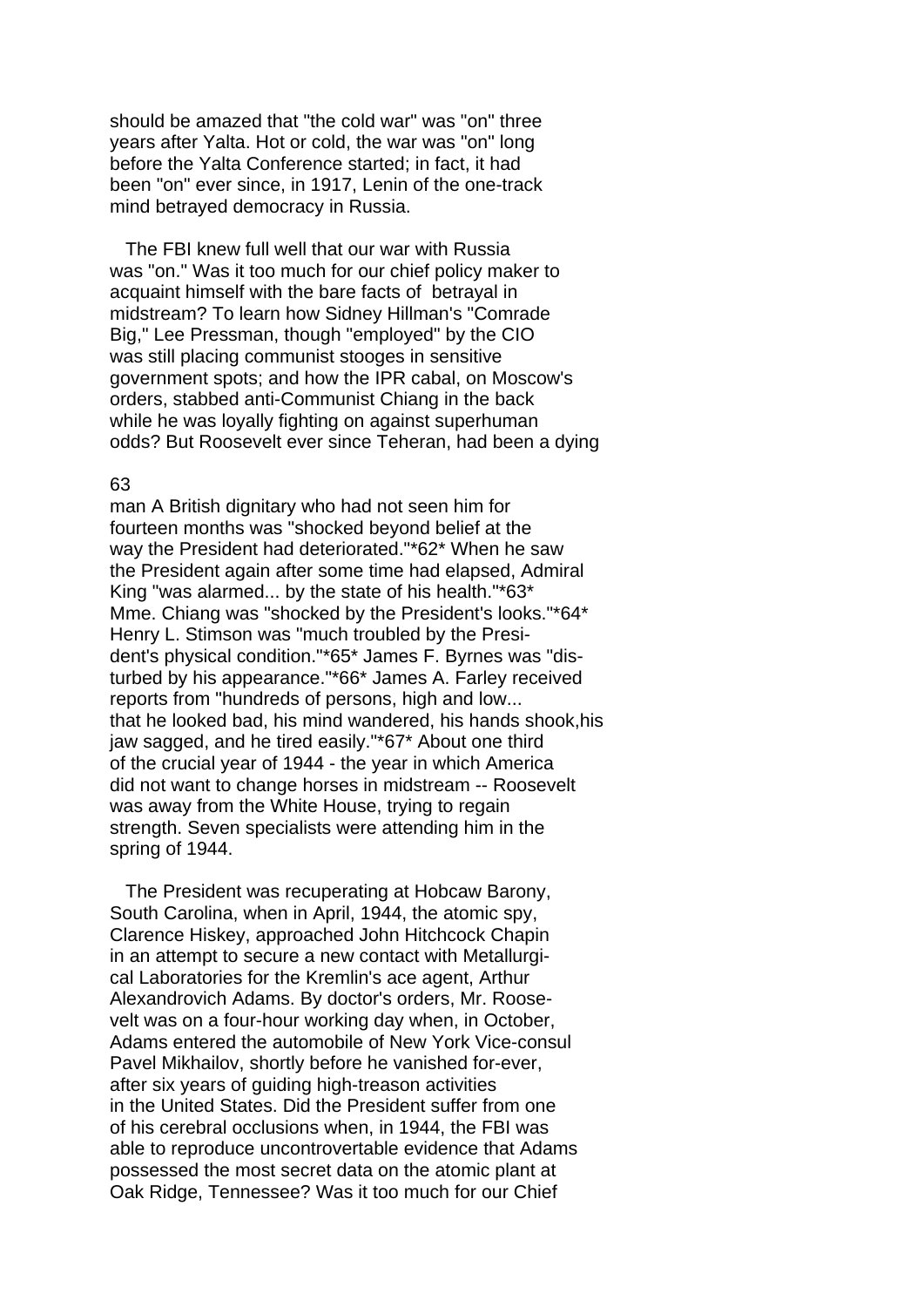64

of State, who suffered from arteriosclerosis and a heart condition, to bother about the national significance, of the meeting of Martin David Kamen, of Berkeley's radiation laboratories, with Vice-Consul Gregory Kheifets (of the Soviet office in San Francisco) who, on July 1 accepted from him classified information on the uranium pile, only to depart three days later for father land of world revolutionary socialism? \*68\*

 Was it too much for the President, who more and more frequently experienced comatose lapses, to learn that the sinister Morganthau Plan was devised by none other than Harry Dexter White, assistant to the Secretary of the Treasury and at the same time obedient tool of Nathan Gregory Silvermaster's spy apparatus? Here was the crowning glory of Moscow's brazen treachery, and the tragic irony of President Roosevelt's appeasement gamble. A plain common traitor -- highly esteemed by Secretary Morgenthau -- was the principle author of the criminal policy which was to "reduce Germany to a country primarily agricultural and pastoral," to "close down the Ruhr areas," flood her mines, have our own occupation forces withdrawn, and have Germany policed by Russian and, mainly, Soviet satellite armies. How is it possible that President of the United States, who soon was to campaign for his fourth term, was "frankly staggered" and "had no idea how he could have initialed this: that he had evidently done so without much thought"?\*69\* Was this the man who felt a compulsion to become President just once more to save America and to save the world?

While this macabre situation prevailed, the Soviet

#### 65

government--long before Yalta--betrayed the world of the free in China, Italy, Poland, Roumania, Yugoslavia, Bulgaria, Greece, and with her legions of agents and dupes, right here in the United States of America.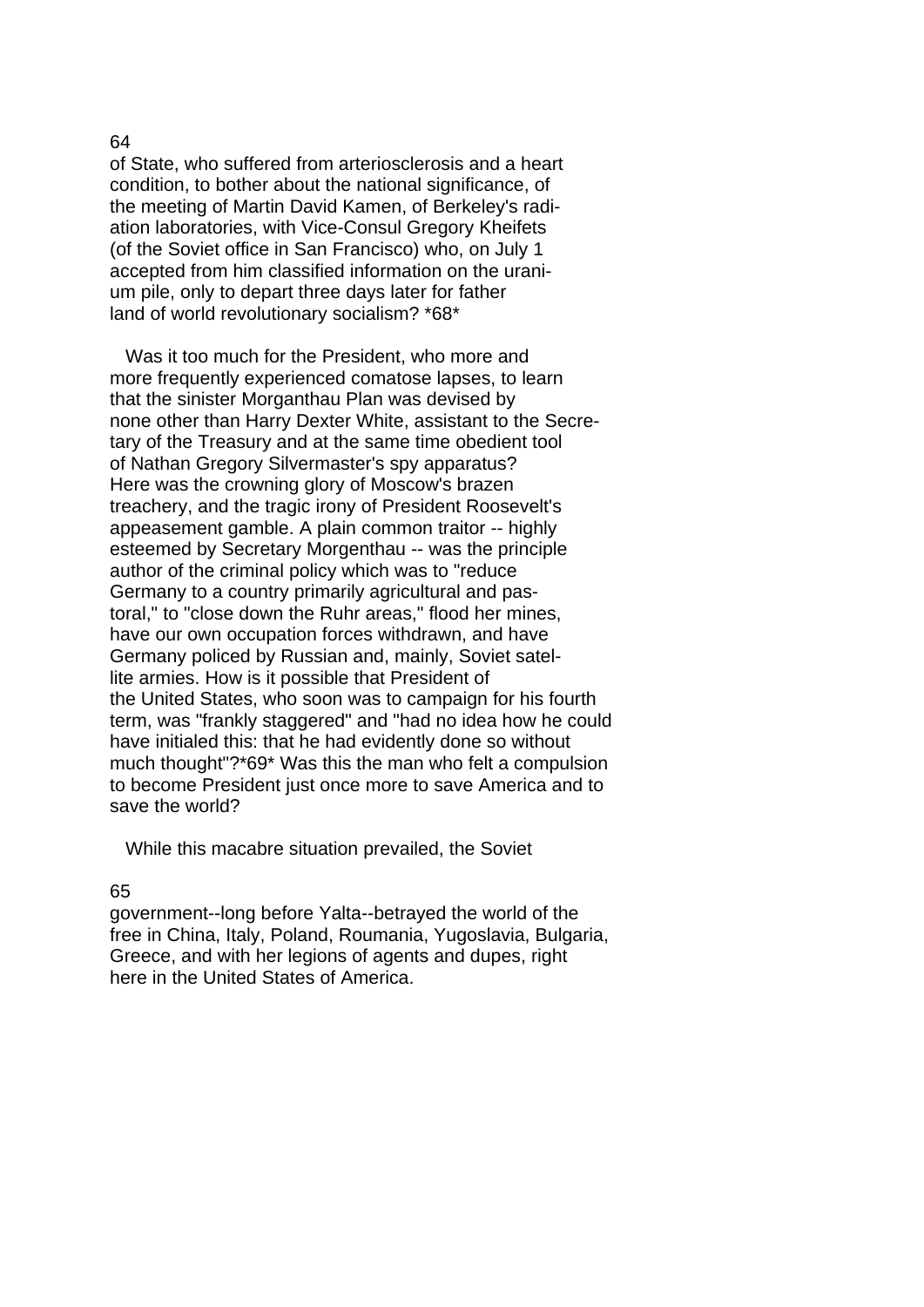## **Chapter 17. The Kremlin Moves in Italy, Poland, and Roumania**

 Just two days after we had intimated that, in deference to democratic standards, we would not recognize the Badoglio government in Italy -- the savage conqueror of Ethiopia had been rather close to Mussolini for some time -- Marshal Badoglio, on March 13, 1944, announced that he and Stalin had agreed to exchange ambassadors. It sounded pitiful when, on March 17, Cordell Hull, who in November had so triumphantly orated on "unity" -- let it be known that he had asked the government of the U.S.S.R. for "an explanation of its unilateral action." Molotov was not interested in such trivialities. Palmiro Togliatti, leader of the Communist party of Italy, immediately returned from Moscow with a host of graduates of the Lenin Institute, to prepare the peninsula for the Communist seizure. By April 21 Communist Togliatti was minister in a "democratized" Badoglio cabinet.

 While the three Roosevelts, Hopkins, Marshall, Wallace, Ickes, the OWI, and the busy scribes and commentators were plugging the Moscow line, the Kremlin ruthlessly crushed heroic Poland, for whose liberty His Britannic Majesty's Government, in September 1939 had gone to war. "The time of liberation is at hand. Poles, to arms! There is not a moment to lose!" Thus

#### 67

the Soviet Polish radio in Moscow on July 29, 1944, at eight-fifteen in the evening. Then the Polish resistance fighters rose. But the Russians, for sixty-three days, denying they knew anything about it, refused to drop weapons and food and so caused the flower of the champions of liberty inside Poland to be massacred by the half-crazed though methodical Germans. At the very time at which Prime Minister Mikolajczyk flew to Moscow, the Kremlin cynically "recognized" the puppet it had set up (the Lublin Committee) as the new Polish "people's government."\*70\*

 While Roumania, through contacts in Cairo, Ankara, and Madrid, was frantically imploring the West to save her from the onrushing collectivist hordes, Anthony Eden assured the Turkish foreign minister "that the Soviet leaders had radically changed their natures, that "they had gone democratic and could now be trusted. "And our own Office of War Information, which was honeycombed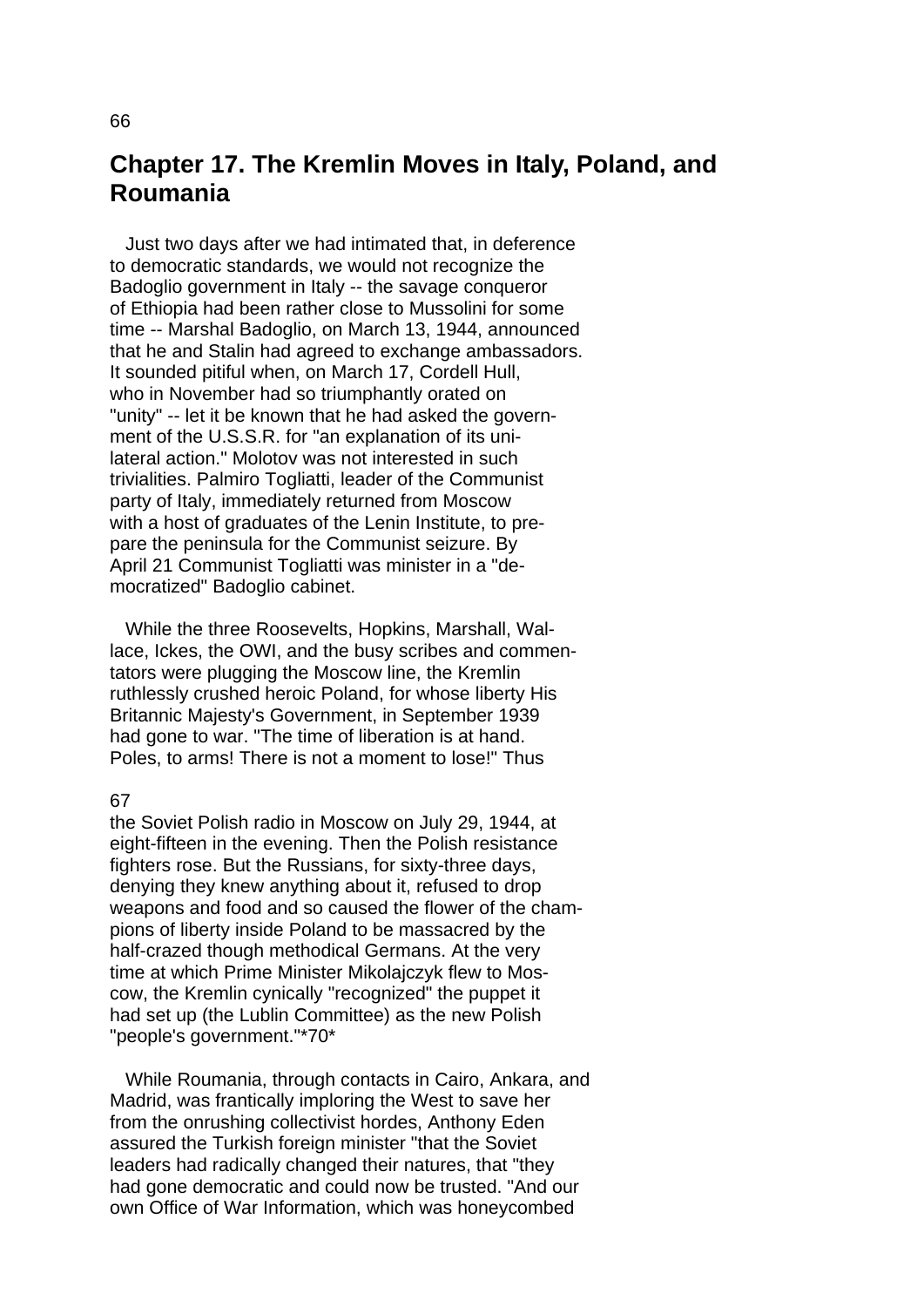with alien and native Communists, praised Russia's "new democracy" and the "innocent nature of Communism.\*71\* The Soviet government pro-claimed another avowal of its high moral principles; but by November butcher Vihinsky arrived to "restore internal order."

 An incurable League of Nations fan like President Eduard Benes, when finally (in March, 1945) and hurriedly signing a Russo-Czech pact of friendship (of the suicidal "United Front" variety), in all probability acted in comparative good faith; but the British statesmen when yielding to Soviet intransigence, must have known that eastern Europe was headed for a blood bath in which their very friends -- the conscious advocates of

#### 68

individual liberty -- were going to perish. Deep in their hearts they must have known that the Yalta Conference, for which they were getting ready, would be another and more ghastly Munich.

 There is an excuse for the British which, at that, they might be loath to admit. President Roosevelt, by dint of America's industrial superiority, had become the supreme and decisive diplomatic exponent of Western civilization. Therefore, once Roosevelt and Stalin were in agreement, Churchill -- for the sake of harmony and unity -- had grudgingly to submit and -- for the sake of appearance - had to talk as if the situation were not really quite so bad.

 In fact, even shortly before Yalta Harry Hopkins confided to Elliott Roosevelt that the P.M. had "another southern invasion up his sleeve." The two New Deal characters "smiled over this latest effort to get Allied soldiers into the Balkans ahead of the Russians."\*72\* From the Soviet point of view, there was good reason to smile; for the Kremlin had by then won that fateful political battle 100 per cent.

 It was rather pitiful to observe Churchill, by then bickering for the very spheres of influence which Cordell Hull, but a few months earlier, in his "triumphant" address before the joint session of Congress, had declaimed dead and buried forever. Could we get as much as 50 per cent influence in Yugoslavia? Or perhaps 40 per cent? Or at least 25 per cent? If the Russians were to take over Bulgaria, was it not fair that we assert our influence in Greece? In other words, if the Communists in Bulgaria and Yugoslavia were to lay low the bourgeois lovers of parliamentary procedures,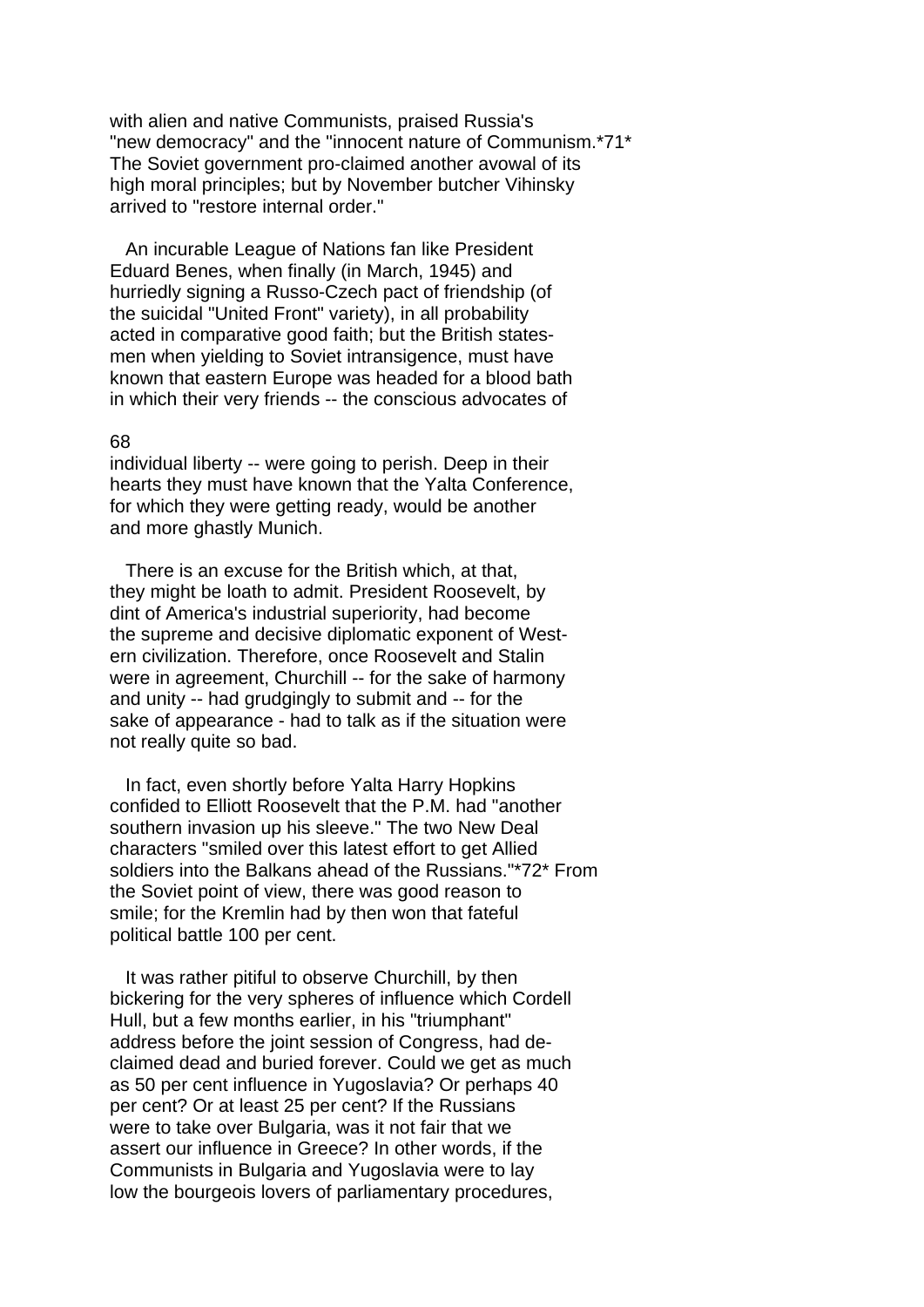might it not be a fair deal to keep British troops in readiness for any possible skirmishes with the Moscowsupported Greek guerrillas?

 The Moscow high command of world revolution was entirely willing to let the Right Honorable Winston Spencer Churchill, as well as Mr. Eden, keep face. It did not alter the realities of eastern Europe one iota, however, when the Prime Minister, as late as December 15, 1944, told the House of Commons: "We still recognize the Polish Government in London as the Government of Poland, as we have done since they reached our shores in the early part of this war."

#### 69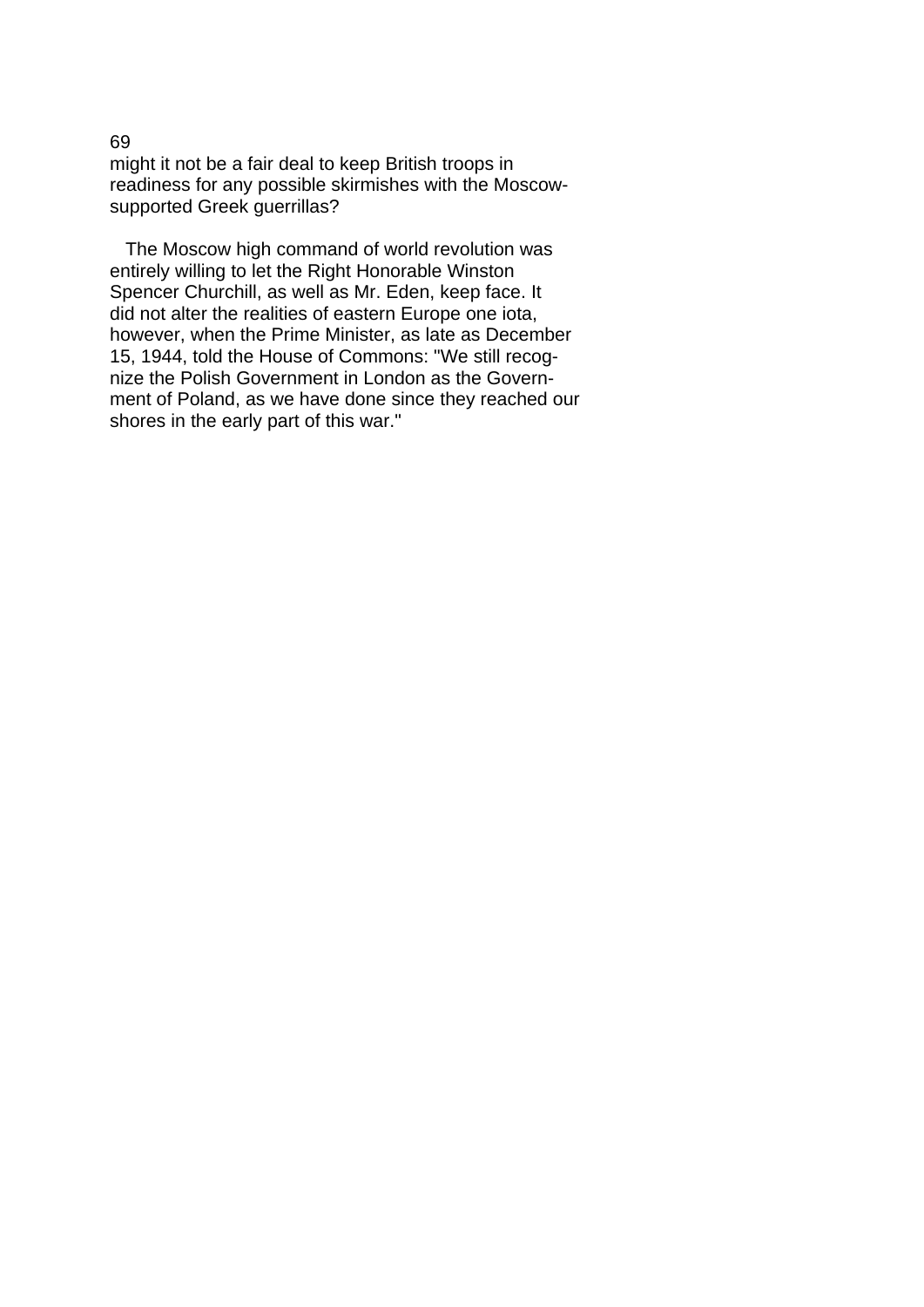## **Chapter 18. Double-Talk to Keep Us Paralyzed**

 As to the position of the Soviet conspirators in the coming postwar world, what mattered was to keep Roosevelt and American public opinion in line. The Communist party and the Communist-fronting liberals of the arts and professions had done mighty fine spade work for that Kremlin effort. The fact that Roosevelt, Hopkins and Hull (the latter resigning in November, 1944) were sick to death also played straight into the hands of the Soviet Union's political strategists.

 In accordance with the official Marxist-Leninist doctrine of temporary compromise with the "complex and whimsical zigzag of history," it was now necessary to hold off the Americans just long enough to let eastern Europe be occupied by Soviet soldiers. Once that amazing fait accompli was established, the Kremlin might concentrate on fooling them in another part of the world -- the Far East.

 For the time being, in the period preceding the Yalta Conference, Roosevelt and the Americans were to be kept in ignorance with regard to Soviet long-range plans. They were to persist in their lovely slumber dream and to hope that some sort of friendship with the "vigorous, new economic democracy" of our "gallant ally" would become the basis for future world peace.

### 71

Thus the obsession of Roosevelt and the fervent prayer of millions of high-minded but world politically naive Americans -- the honest hope for peace -- became America's weakness and Soviet Russia's strength in a game in which the participants played for entirely different stakes.

 The trite and mendacious siren song of living peacefully "side by side," played in the thirties for Roy Howard, Harold Stassen, and other Americans who were willing to listen, was now to be offered in brassenriched, deafening orchestration. It was now necessary for the tacticians of dialectic materialism to make Americans believe that Communism was definitely, finally, and irrevocably dead.

 Consequently, such old reliables of the Soviet lectures tables as loquacious busybody Joseph Edward Davies,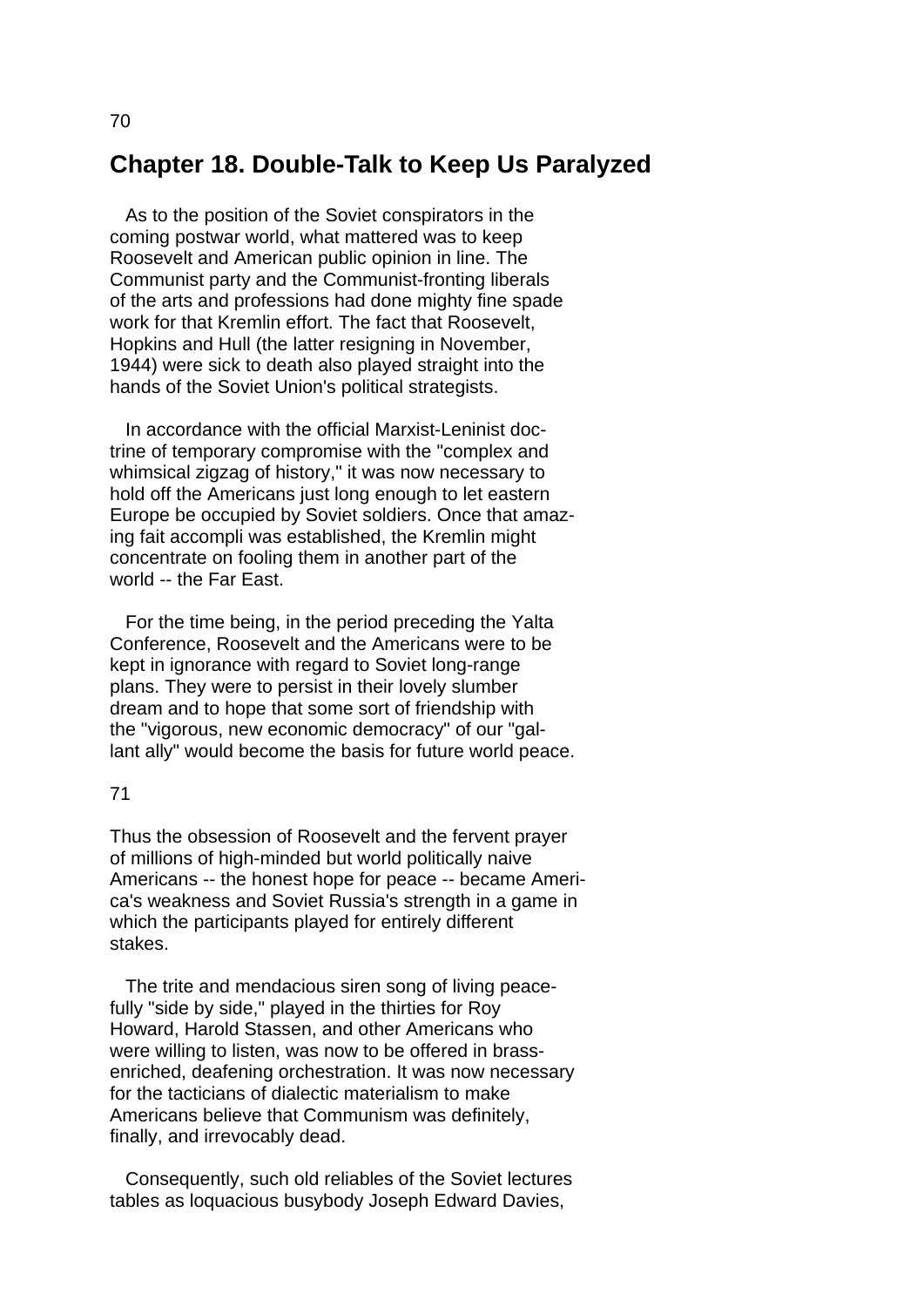Ear1 Browder, and the paid agent, "Czarist General" Victor A. Yakhontoff, renewed their platform antics to make Americans toe the line. Such centers of political confusion and degeneracy as the National Lawyers' Guild, Russian War Relief, and the National Council of America-Soviet Friendship, through the distribution of films, books, pamphlets, and magazines, as well as by sending our expert speakers "free of charge" and by staging "patriotic" rallies, managed to convince Americans that the Russian Bear had turned into a snowwhite dove.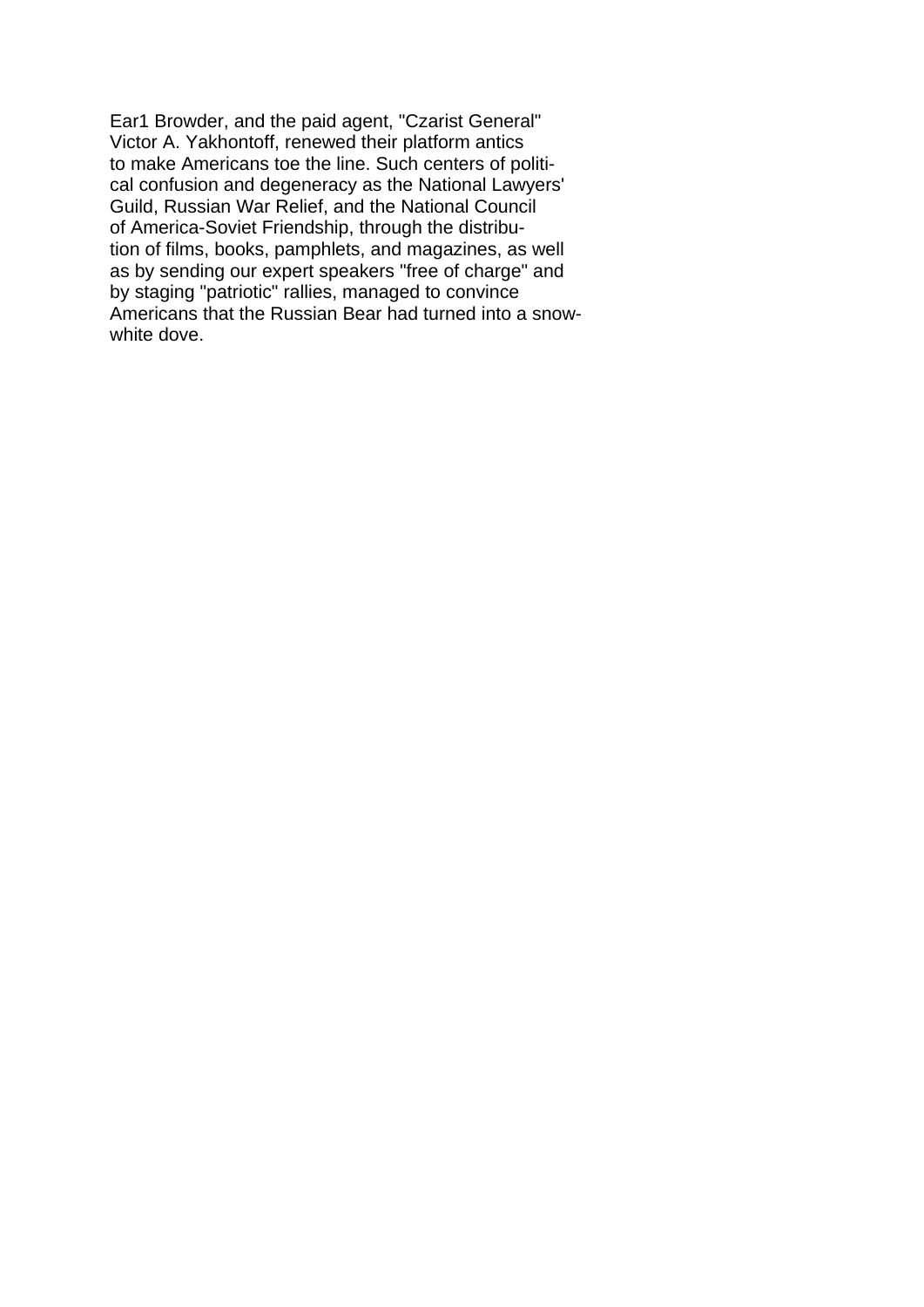## **Chapter 19. Magic Turns Party into Picnic Club**

 THE HOAX was officially launched on May 23, 1944 twelve days prior to the invasion of Normandy -- when at a jumbo rally in New York's Madison Square Garden Earl Browder moved, was seconded, and was unanimously so ordered to dissolve the Communist party. Banners hailing "Our Soviet Friends" and the "Democratic Coalition" set the tone.

 Comrade Browder, who now became Brother Browder, announced the birth of the "Communist Political Association," which he described as "a non-party orgganization of the American working class dedicated to the traditions of Washington, Jefferson, Paine, Jackson and Lincoln, under the changed conditions of modern industrial society."\*73\* Therefore, what could be more "democratic," patriotic, and "American" than to join that innocent picnic club of the "new economic democrats," e.g., the Communist Political Association?

 Could anyone envisage Raissa Browder's husband as a "democrat"? You could not? Now you see him, now you don't. When the war was over, and most men of character, intelligence, and other leadership qualities in eastern Europe had been put six feet or less underground, bourgeois Brother Browder was to be expelled as a betrayer of the "principles" of the proletarian world revolution. It would, of course, be a cardinal crime

### 73

against dialectic materialism and the new people's society ever to let any sentiment of any kind interfere with the strategy and tactics of the Soviet high command. For the time being, Brother Browder served the purpose.

 Black was white, and white was black. The Communists were "democrats." Good republicans, worried over the governmental infringement upon America's greatest contribution to Western civilization -- our Constitution -- were "fascist." The party became a "political association"; the Young Communist League became the American Youth for Democracy; the Communist Workers School, the Jefferson School of Social Science; Marx became Washington; Engels, Jefferson; Lenin, Lincoln. Stalin, of course, merged with Roosevelt into one gigantic mythical, "new democratic" character.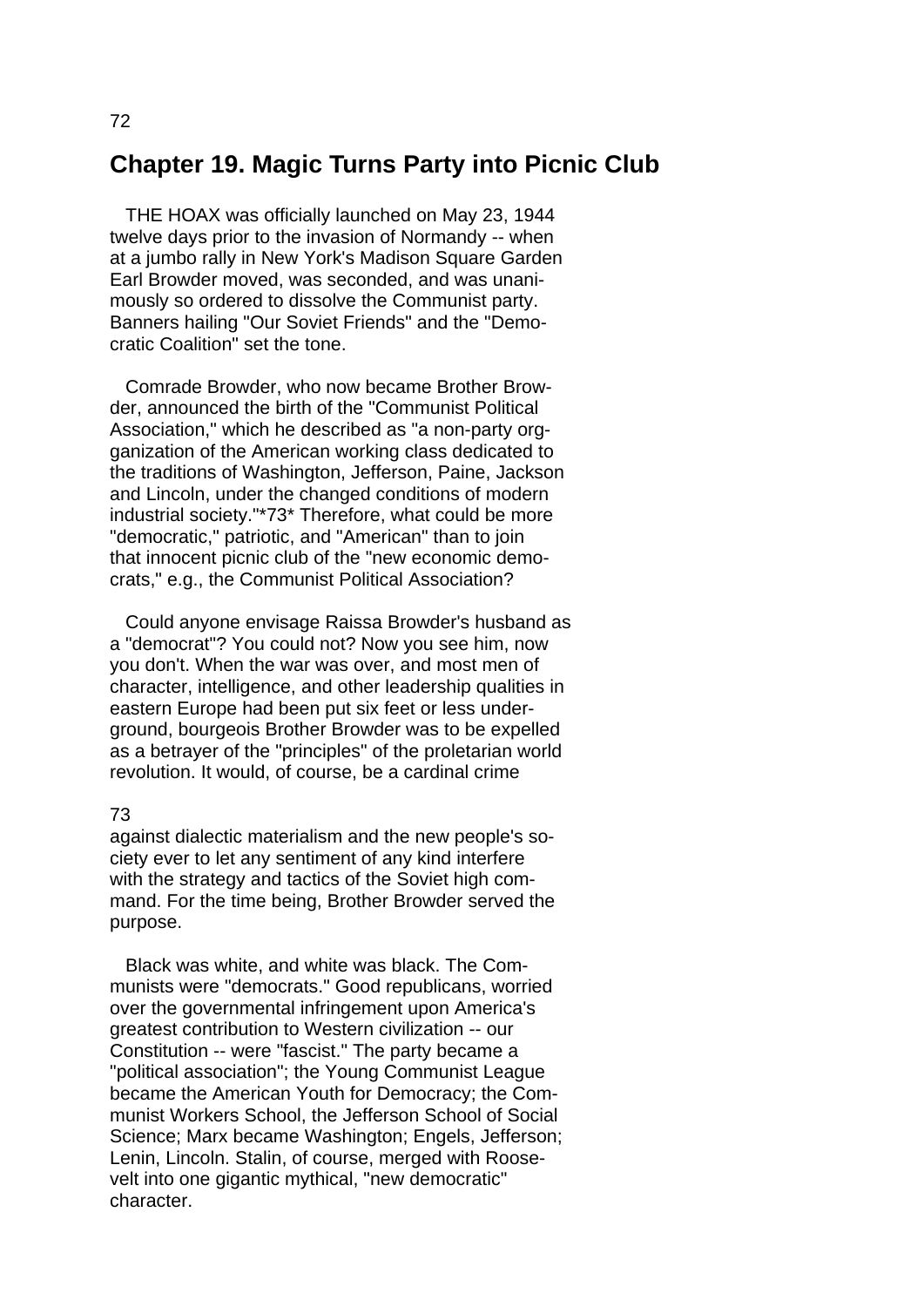The great Roosevelt, who, more capably than either Churchill's Foreign Office or his own Communistinfiltrated State Department, "handled" gallant Kremlin Joe, now had little time left for such trifles as losing the few million East Europeans who, because of their breeding and background, would be the best guarantors of a civilizations of men rather than of robots. Though ever more often talking incoherently and losing himself in a jungle of uncontrolled, reiterative, and embarrassing phrases, he now turned his mind to larger and even more supreme pursuits. Upon accepting his fourth nomination, he went off "to inspect Pacific island bases," which was another way of saying that he was too exhausted to go back to Washington, where the President of the United States belongs. Thinning out rapidly, he had to take another shot at recreation.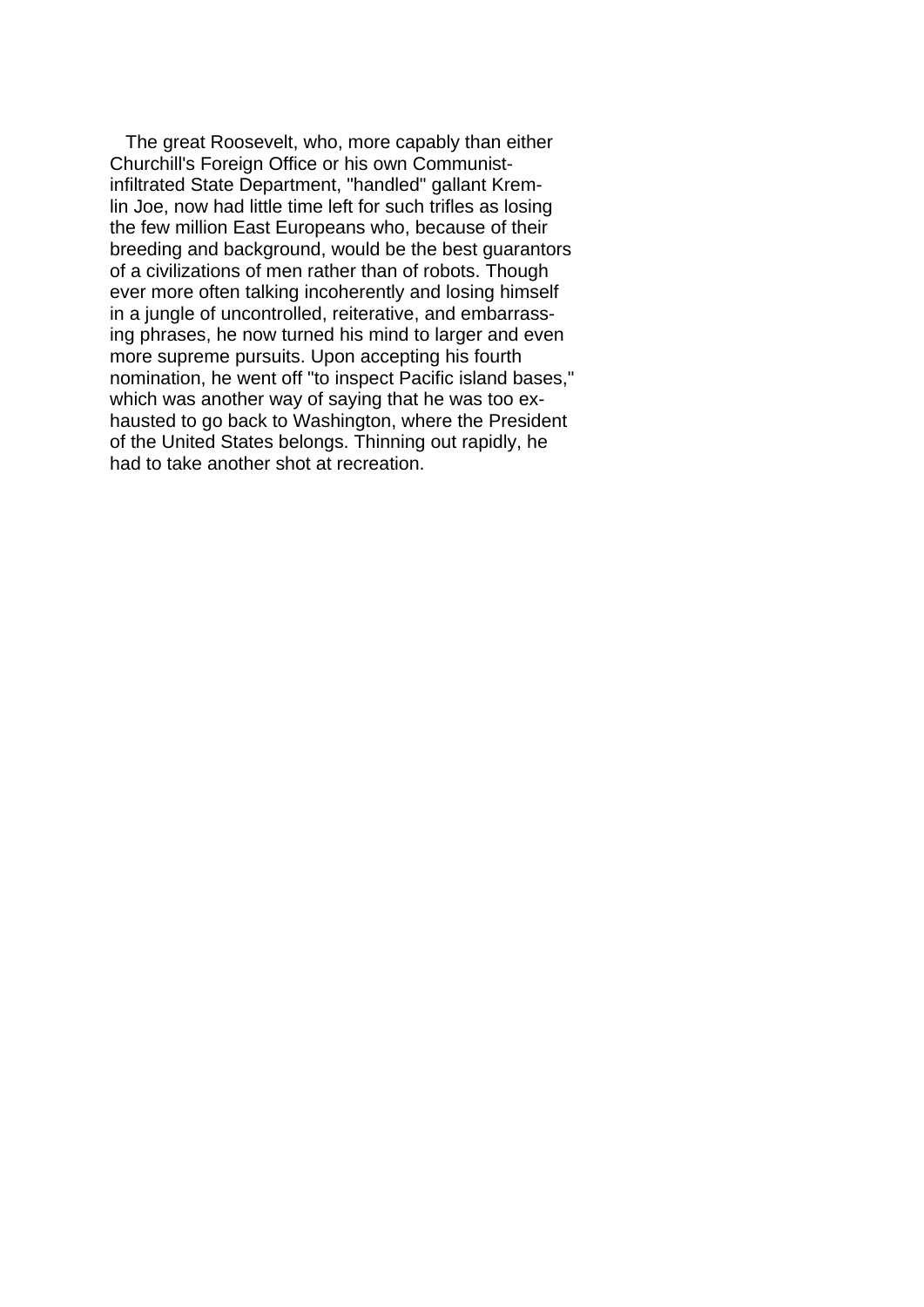## **Chapter 20. Communists Lay Down the Law**

 Harry S Truman, whom the kingmakers chose as Mr. Roosevelt's running mate, was advised by the President himself to "clear everything with Sidney." This means that, for the man who was to succeed the President of the United States within less than a year, it was necessary to cultivate the most revolutionary labor leader in the nation as an indispensable measure to obtain the required votes. Russian-born Sidney Hillman had learned on Soviet Russian soil how revolutionary plots are engineered. The CIO, which he then headed, was well known at the rime to be controlled by the Communists.

 When Harry Truman walked into the smoke-filled room in the Stevens Hotel in Chicago (where he was "cleared" by America's foremost Marxists), the widely known Communists (who later turned out to be espionage agents), John Abt, Lee Pressman, and Nathan Witt, were on hand." Less than three months later, on October 17, 1944, Mr. Truman welcomed "the support of Browder or anyone else who will keep President Roosevelt in office abd win the war and win the peace."\*75\*

 Yet it is fair to say that Harry Truman, who as vicepresidential candidate shook hands with the Communist agents, was less of a dupe than his predecessor, the Vice-

### 75

President who had made the pilgrimage to Soviet Asia and who had visibly and admittedly enjoyed the company of Siberia's slave-labor bosses. This is the depth to which our government -- and a wide segment of the public -- had sunk. This is the contaminated atmosphere in which the Yalta pact was to be "negotiated."

 In line with the deception which the traitors from without and within, through the White House itself, perpetrated on the free American people, the War Department, on December 30, 1944, issued a secret order which destroyed the official barriers against the Communist traitors in the Armed Forces. It expressly condoned "divided loyalty" and established as a guiding rule that "the subversive-suspect should be given the benefit of all reasonable doubt."

 When questioned by the House Military Affair Committee, which investigated the matter, Assistant Secre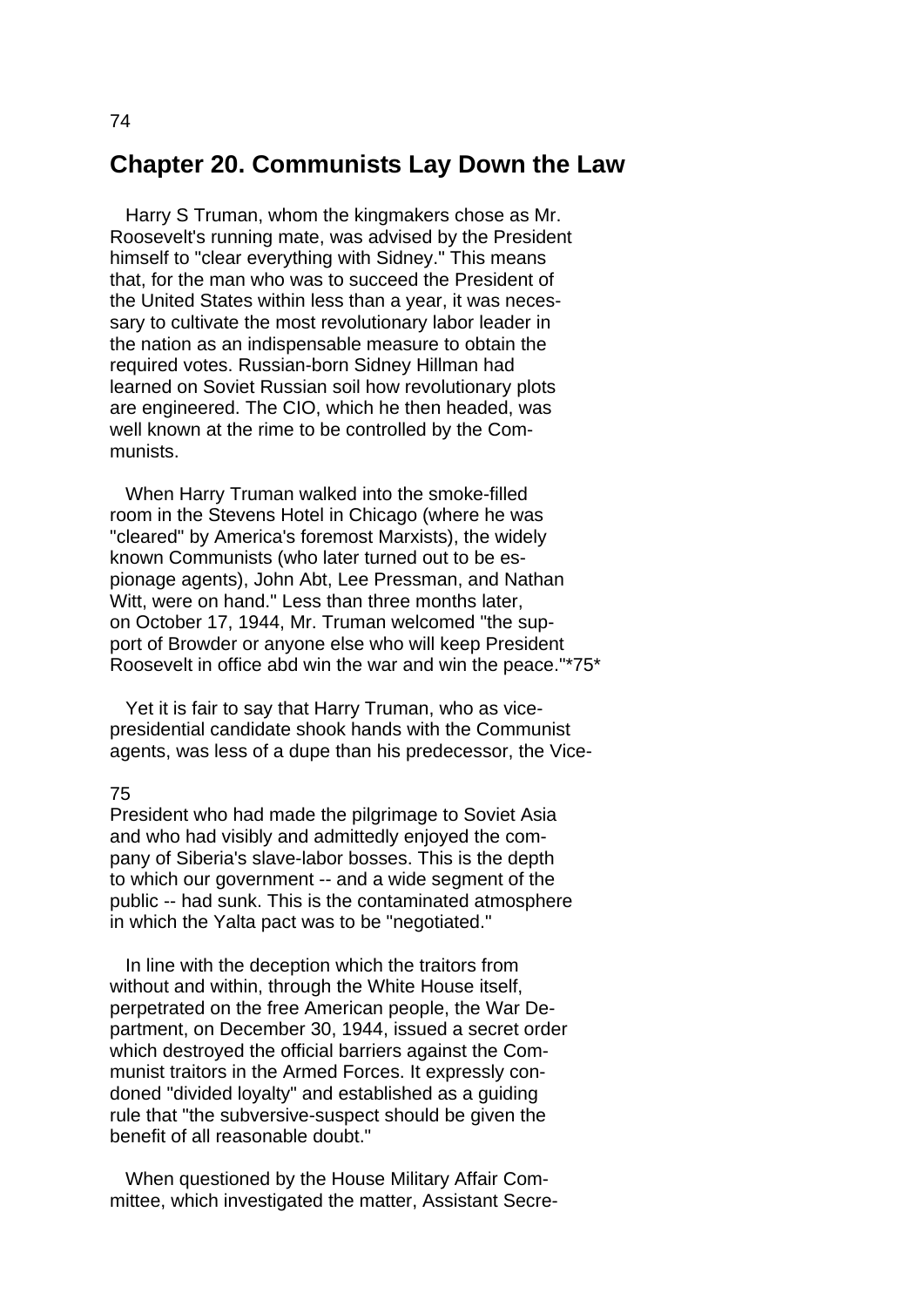tary of War John J. McCloy upheld the theory "that a soldier could be 49% loyal to Russia and 51% loyal to America." The man whom years later, in a critical period of the cold war, the Truman-Acheson administration was to send to Germany as High Commissioner, to teach the Germans democracy, did not know that loyalty to America excluded loyalty to the fatherland of the Communist world conspiracy.

 In this spirit of utter confusion, McCloy and Mc-Narney subsequently commissioned nine characters who had already been adversely reported upon by countersubversive officials.\*78\* And by March 4, 1945, jailbird Browder rejoiced in the Daily Worker because John J. McCloy and Major General Clayton Bissell (the senior Intelligence officer in the War Department) had con-

### 76

firmed the information that Communist affiliation was no longer any "bar to promotions in the Armed Forces, especially the officers' commissions and special services."

 A few months later, in mid-1945, Colonel Charles A. Drake, on orders, had a crew of about eighteen officers, forty to sixty WACS, and a few civilians work in rotation for several weeks to destroy antisubversive records. This was done despite the solemn promise of Secretary Stimson, of May 27, 1944.\*78\*

 Stupidity, treason, and rottenness had penetrated the core of the American government when the moribund President was getting ready for the construction of everlasting peace. Dumbarton Oaks, with Alger Hiss as executive secretary, appropriately laid the ground. Browder, who in the general starry-eyed delirium of brotherly merger had gone to the extreme of offering to clasp J. P. Morgan's hand (but whom the Moscow high command had already marked for the ax), with bourgeois deviationist fervor cheered the President on.

 The day before the fourth inauguration, January 19, 1945, Frances Perkins, who worshiped the ground on which Roosevelt stood, was frightened by his pallor. "Don't tell a soul," she begged of her secretary. " can't stand it. The President looks horrible. I am afraid he is ill."\*79\* Four days later, the man whom neurologists believed to suffer from a cerebral disturbance, boarded the heavy cruiser U.S.S. Quincy, for Yalta.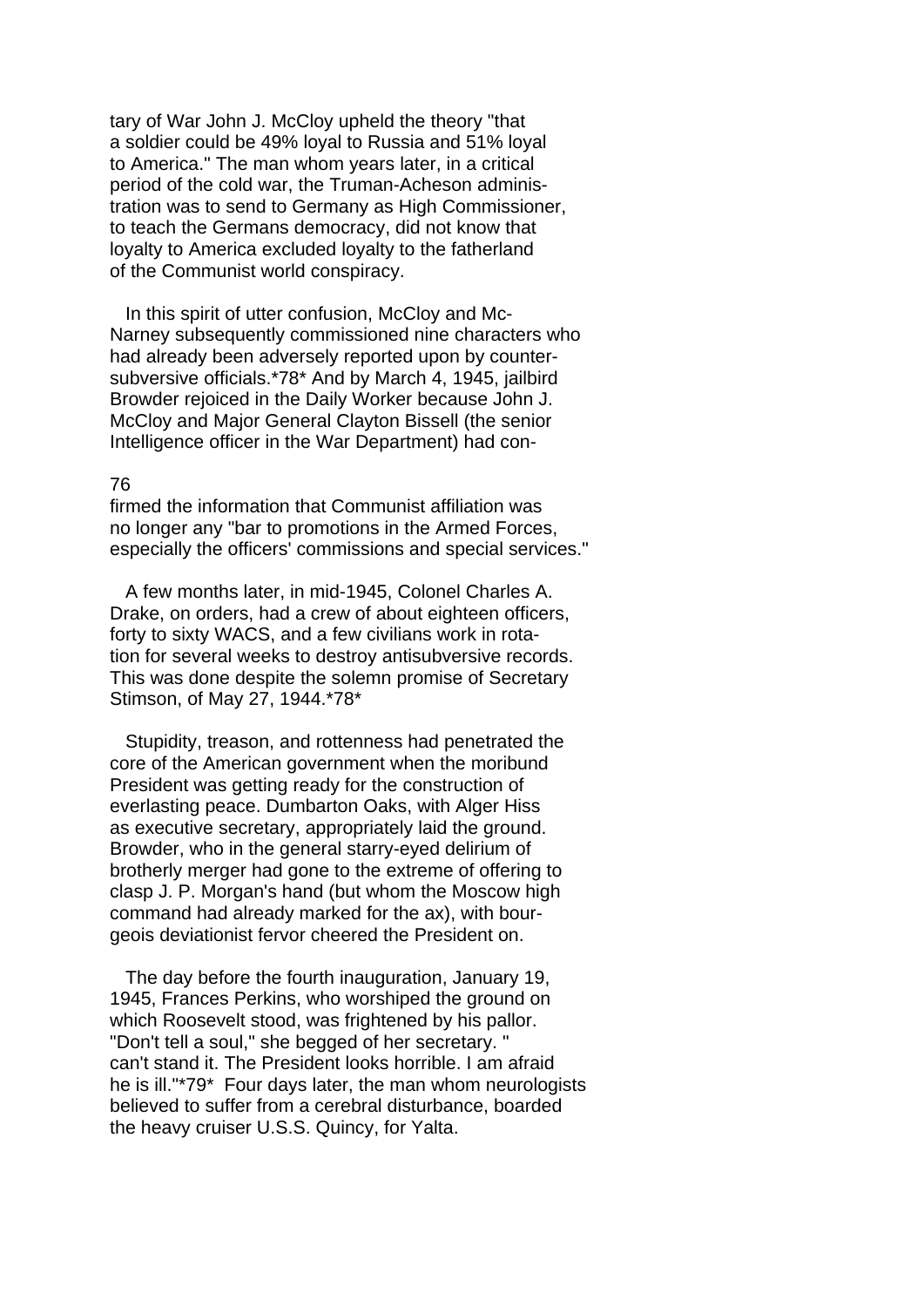# **Chapter 21. Ignorance and Treason Set Yalta Stage**

 Now, Roosevelt hoped, he would complete his immortal work, a permanent peace organization, by convincing the Kremlin thug that the President of the United States was a freehanded, noble, magnanimous gentleman. Had he familiarized himself with the background material which his secretary, Lieutenant William M. Rigdon, held in readiness for him and the delegates, he might have doubted the wisdom of gentlemen negotiating with gangsters. (Kremlin Joe certainly had no objection to Roosevelt being the gentleman.) Was the President afraid of looking at the facts? Or was he merely too feeble to dig into them?

 "Later, when I saw some of the splendid studies," James F. Byrnes relates, "I greatly regretted they had not been considered on board ship. I am sure the failure to study them while en route was due to the President's illness. And I am sure that only President Roosevelt, with his intimate knowledge of the problems, could have handled the situation so well with so little preparaation.

 Mr. Roosevelt's hunch and charm, and the competent advice of Alger Hiss, who was one of the American architects of the Yalta pact, no doubt made up for any lack of background knowledge.

### 78

Ironically, the American Yalta delegates were even more efficaciously separated from their British colleagues than had been those at Teheran. The British stayed at the old Vorontsov Villa at Alupka, a half hour's drive west from Livadia Palace, where the Americans were housed. The Soviet delegation resided at Prince Yusupov's Koreis Villa, halfway between their guests, symbolically splitting the Anglo-Saxon "axis" in two.

 America preparations had been elaborate. Private cable service with Washington had been established; but our cable ship, the U.S.S. Catoctin, because of German mines, was based at Sevastopol, some eighty miles away. Our overland cables, obligingly, were guarded by Soviet riflewomen. What gentlemen would ever surmise that women might indulge in a bit of tapping?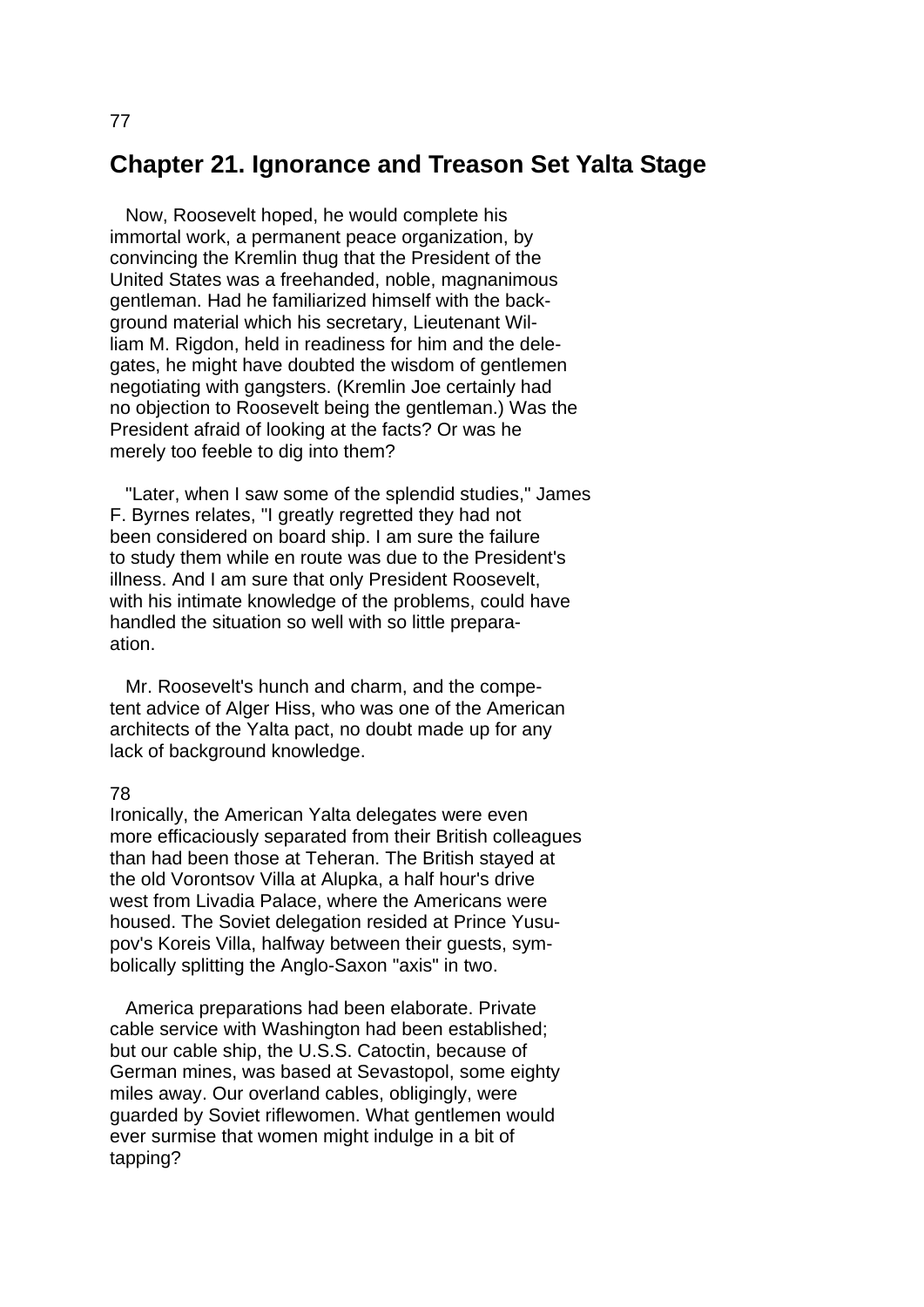## **Chapter 22. Yalta Apologias Don't Stand Up**

 THE FINALITY of the Yalta surrender -- in exchange for protocoled promises and United Nations generalities, neither of which the Soviet government at any time took seriously -- cannot be disputed. Soviet apologists insist that Stalin had to be coaxed into breaking the Matsuoka pact and into joining us in the Pacific war by our signing away the strategic areas of our faithful Chinese ally; but Stalin, throughout the war, had assured us through Harriman,\*81\* Hurley,\*82\* and Hull\*83\* that he would "come in" anyhow. In 1943, to Hull, the promise had been made "without any strings to it." By 1944, when the matter was again discussed with Harriman, Stalin -- encouraged by the unceasing flow of Roosevelt-Hopkins. donations -- specified his conditions: "provided that the United States would assist in building up sixty divisions in Siberia" and "provided the political aspects of Russia's participation had been clarified."\*84\*

 Chinese history - the knowledge of which would have constituted valuable background material for our Yalta delegates -- has taught us that whoever controlled the north finally gained possession of the entire land. It had been that way from Han through Yuan to the Manchu dynasty. Therefore, an American statesman should have done everything in his power to prevent Communist seizure of Manchuria.

#### 80

Dean Acheson, in the summer of 1951, decided that Russia's participation in the war against Japan was sought at Yalta because "it was the then military opinion, concurred in by everyone, that The~ reduction of Japan would have to be brought about by a large-scale landing on the islands."\*85\* As anyone might know, that happened to be specifically General Marshall's opinion, which was not "concurred in" by General Henry H. (Hap) Arnold, Admiral Ernest J. King, Admiral William D. Leahy, General Douglas MacArthur, and Admiral Chester W. Nimitz. Dean Acheson likewise claimed that "at the time these agreements were entered into at Yalta, we did not know whether we had atomic bomb or not."\*86\* Yet, Major General Leslie R. Groves, the man who knew, shortly before the Yalta Conference made a special effort to inform the Presiden~t that the atomic bomb was a 99 per cent certainty and would be ready in August, 1945. Had Roosevelt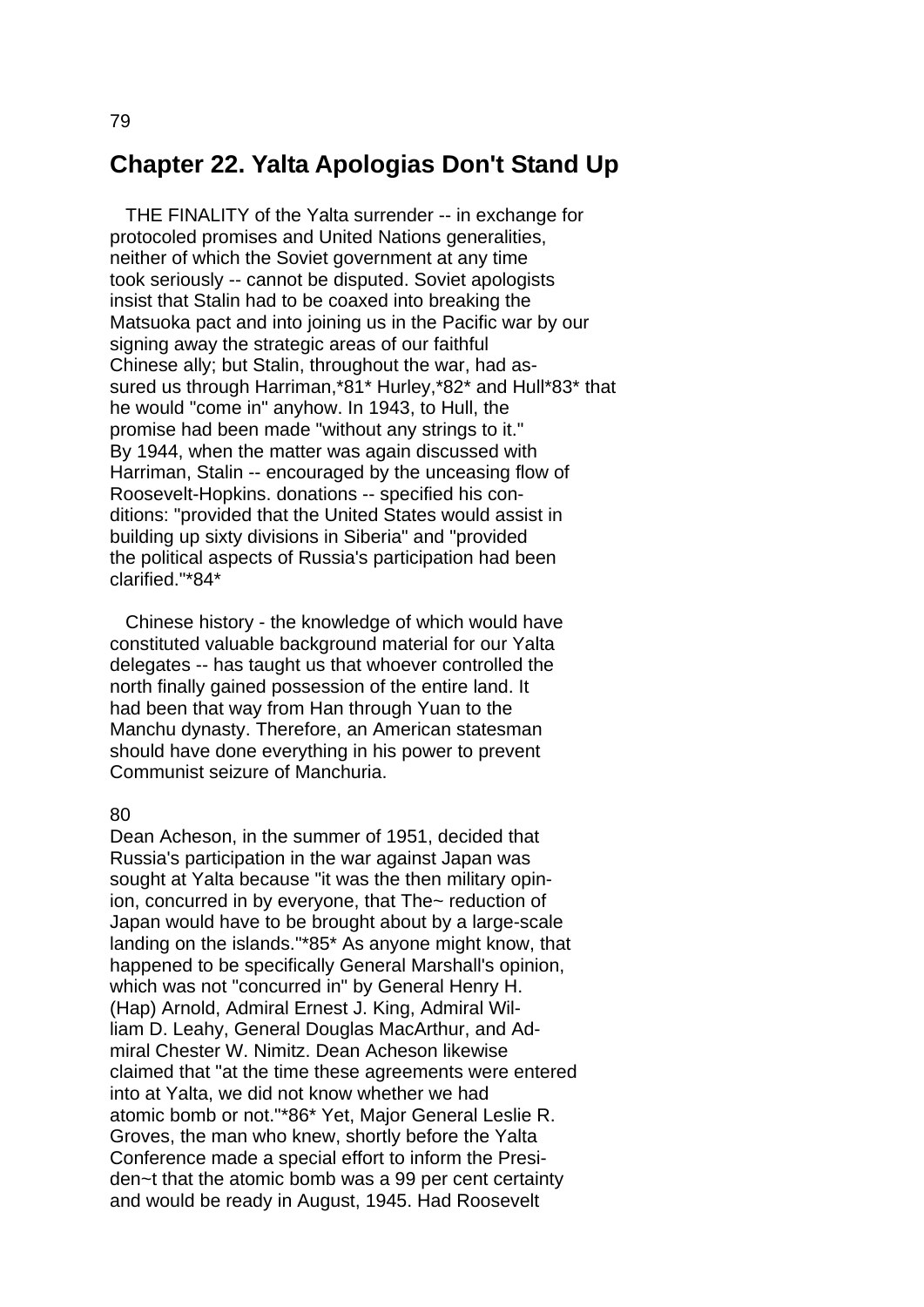still been in his pre-Teheran condition of health, he might, in 1945, have familiarized himself with the background facts of which Secretary of State Dean Goodwerham Acheson appeared to be ignorant in 1951.

 The official, notarized statement of July 13, 1951 by W. Averill Harriman, wartime ambassador to the U.S.S,R., contending that "nothing that was done at Yalta contributed to the loss of control over China by Chiang Kai-shek,"\*87\* may be termed fanciful. If some world conference, through sheer economic pressure, compelled us to "internationalize" Minneapolis and to grant a lease on Chicago to the Soviet Union, and to have our railroads to these cities "jointly operated by a joint Soviet-American Company," and if this con-

#### 81

ference insisted that "die pre-eminent interests of the Soviet Union shall be safeguarded," could we then earnestly claim that we still "retained full sovereignty in America"?

 It seems somewhat capricious on the part of Mr. Harriman to suggest that Chiang Kai-shek willingly and even happily "accepted" the terms of the Yalta pact by signing the Sino-Soviet agreements of August 14, l945, which were ratified by Nationalist China on August 24, l945. What choice did Chiang Kai-shek have? Was his country, geopolitically, anything but a power vacuum? As his lone alternatives lay between the U.S.S.R. and the U.S.A., was it not slightly better to obey the orders of the American President (even though the latter was baffled and ill-prepared to understand Communism or world affairs) rather than embrace Joe Stalin spontaneously?

 "The Yalta understanding," Mr.Harriman emphasizes, "was implemented by the Sino-Soviet agreements which, had they been carried out by Stalin, might have saved the Chinese National Government."\*88\* Can any man who still is able to distinguish between the American and the Soviet way of life believe in earnest that Stalin might carry out any agreement which at the times does not suit the particular "zigzag phase" of the Soviet policy of proletarian world conquest? Only daily injections of Communist propaganda doses, administered by commentators, editorial writers, book viewers, lecturers, professors, ministers, artists, and other "white collar toilers"" could pervert and debauch public opinion to such an extent that Americans in the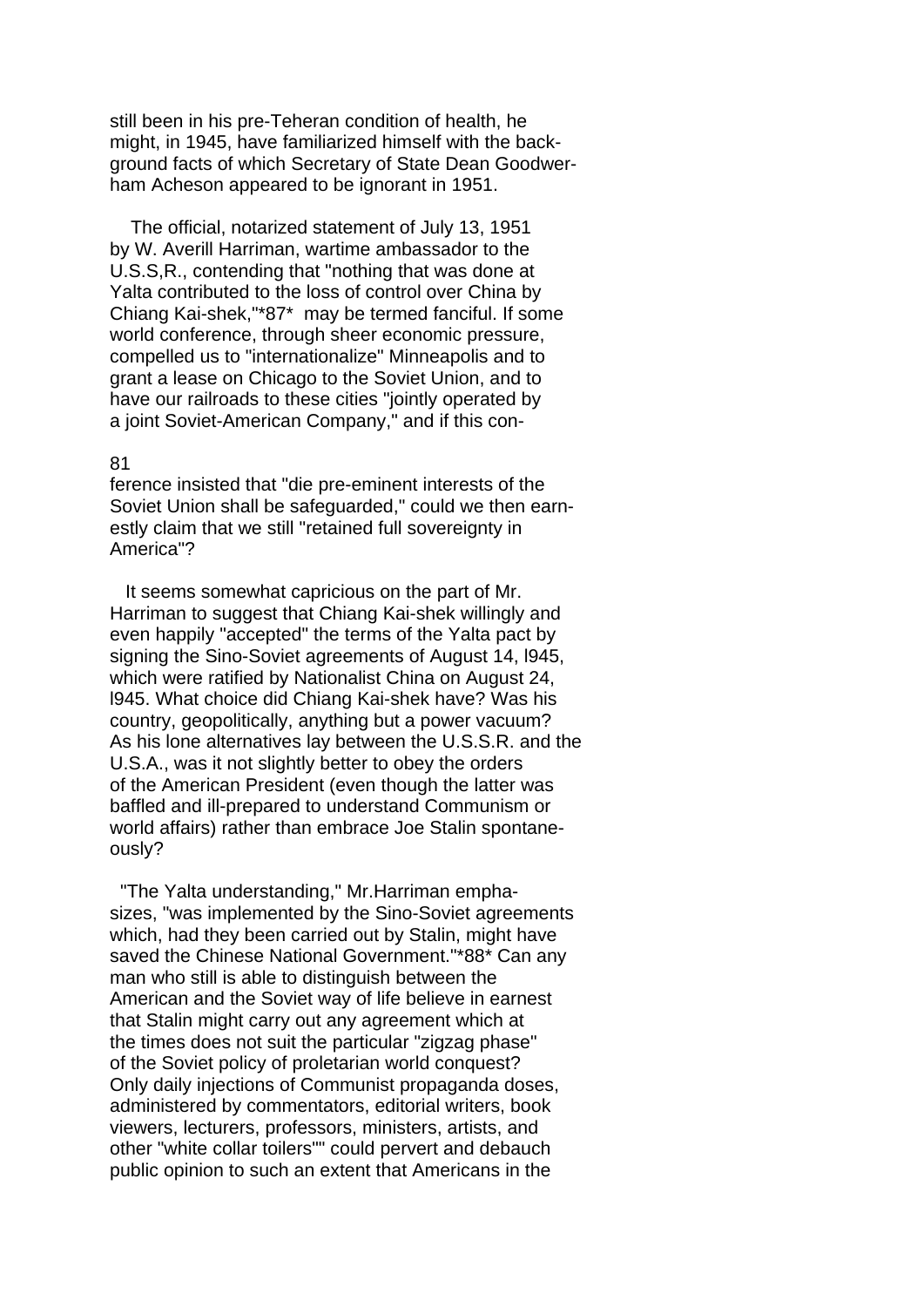## highest places could possibly take gangsters for trustworthy statesmen.

 Had Stalin acted in good faith, he would have advised the President that Japan was already exhausted. As, by virtue of the Matsuoka pact, he was allied with our enemy, his diplomatic spies - of the embassy and the consulates -- kept him informed about Japan. In fact, the Japanese Foreign Minister, on the very eve of Yalta, told the Soviet ambassador in Tokyo that a settlement was quite possible. Consequently, our concessions of territory which did not even belong to us, besides being immoral and illegal, were based on ignorance and stupidity. There are chose who believe that they were based on treacherous submission to the idols of the Communists' world revolution.

#### 82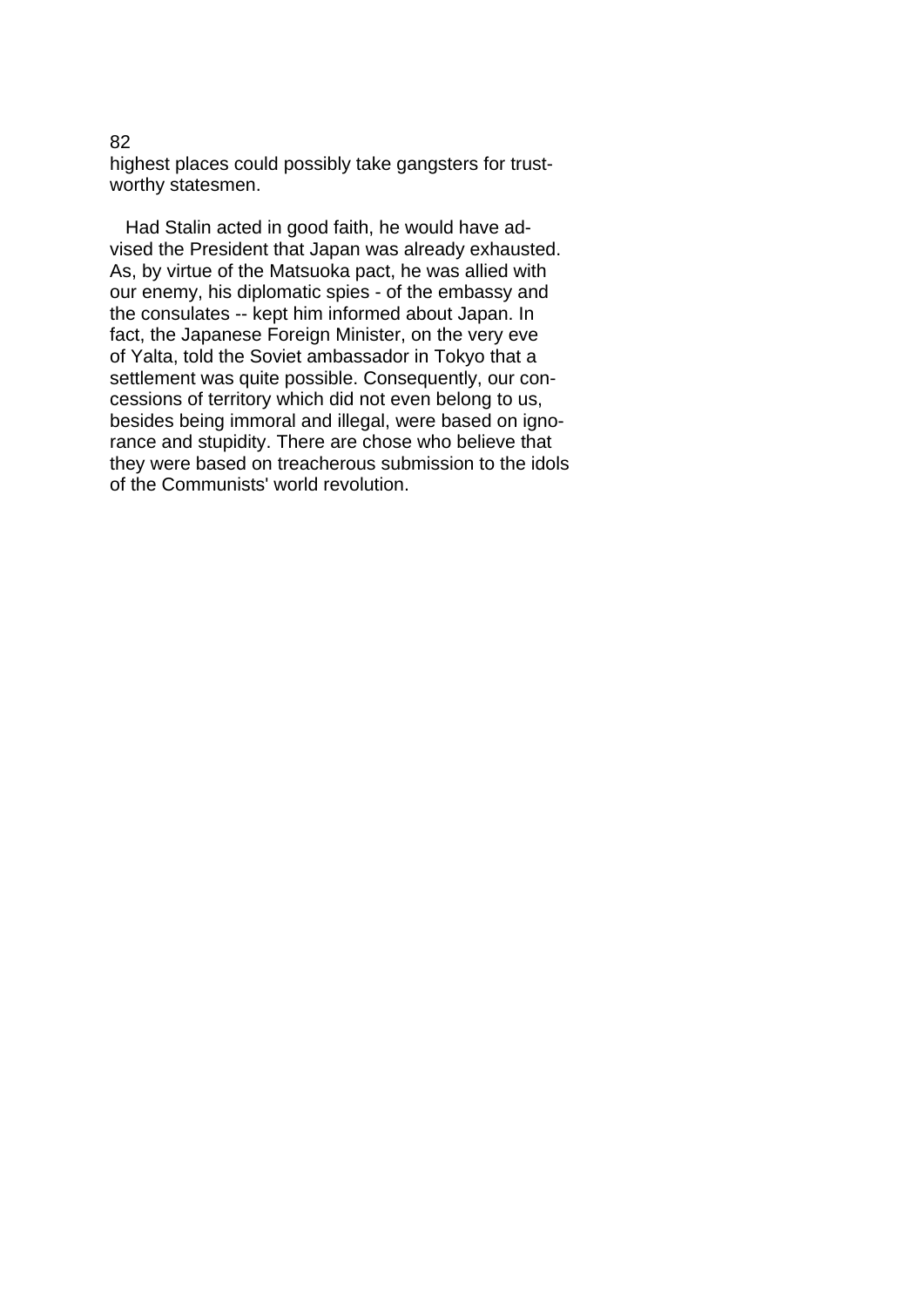## **Chapter 23. Betrayal of Friends and Principles and Ourselves**

 THE SAME Roosevelt who urged Britain to give up Hong Kong, and who demanded that the French withdraw from Indochina, saw nothing imperialistic in going the Bolsheviks a stranglehold on Manchuria, the strategically important Kuriles, Sakhalin, Outer Mongolia, and the ports of Port Arthur and Dairen. What a hue and cry our liberals would have raised had it been suggested that some "imperialist" Western power obtain a port or two.

 New Deal fan Robert E. Sherwood correctly explains that Roosevelt was "tired and anxious to avoid further argument."\*80\* Could America and Western civilization afford a tired man to give the key to China to our most implacable foe? ("He who controls China controls the world," Lenin had prophetically proclaimed.) How tired, we may ask, was Stalin? How tired was General Marshall?

 To soothe his conscience otherwise, the President insisted on "free and unfettered elections in Poland." "How long will it take you to hold free elections?" he wearily and fearfully inquired.

 "Within a month's time," Molotov replied, they could be held.

Polish elections were held on January 19, 1947, which

#### 84

was twenty-three months later. They resulted, as the whole world predicted, in a resounding victory for Communism. According to Soviet standards, they were "free."\*90\*

The chief originator of the Atlantic Charter did not even oppose Stalin's insistence on the use of war prisoners as slave laborers. Worse than that, he agreed to have, all fugitive Soviet nationals or citizens of satellite nations, including hundreds of thousands of General Vlasov's firmly anticommunist "Russian Liberation Movement" and tens of thousands of POW's who elected to stay this side of the Iron Curtain, returned to the Soviet Union. The President of the United States, who meant to lay the foundation of global freedom, stands thus guilty of contravening the Geneva Convention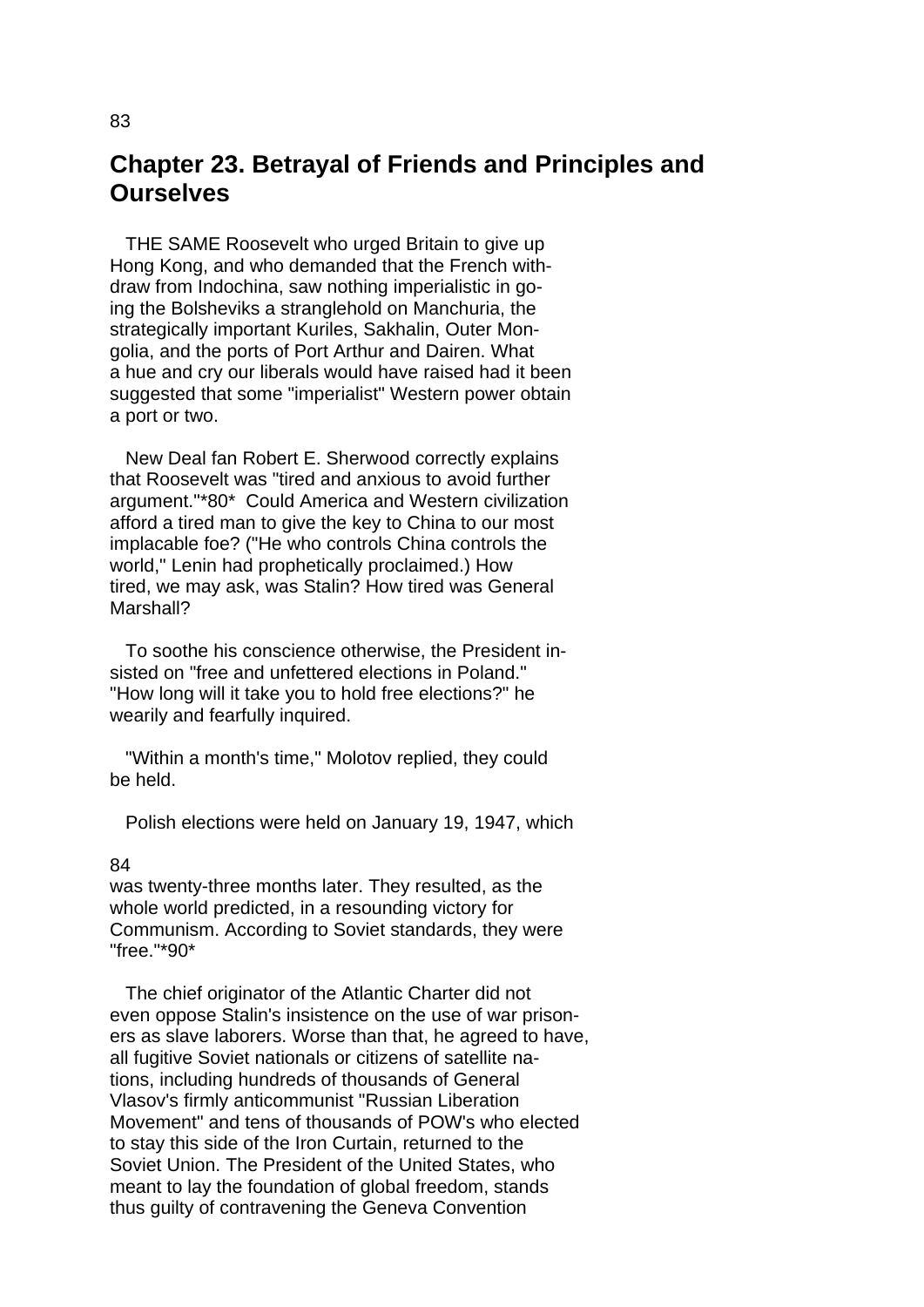and conniving in the most hideous of all of Joseph Stalin's political purges.

 "With this shameful agreement as their authority," the Saturday Evening Post of April 11, 1953, commented editorially (p. 12), "Russian MVD agents strode through the displaced-persons camps after the war and put the finger on thousands who had managed to escape the Soviet tyranny. These miserable victims were herded into boxcars and driven back to death, torture or the slow murder of the Siberian mines and forests. Many killed themselves on the way. Also under a Yalta agreement, the Russians were permitted to use German prisoners in forced labor as an item in 'reparations account.' For such inhumanities there is no excuse."

 Secretary of State Stettinius, who had succeeded Hull in November, 1944, cannot be blamed for these tragic blunders; for, being totally ignorant of foreign affairs,

#### 85

he was not meant to be more than Roosevelt's errand boy and a pleasant companion for sharing the joys of diplomatic convivialities. Hopkins, on the other hand, although like Roosevelt a dying man, did get out of bed just long enough to encourage and supervise Roosevelt's quixotic ventures in totalitarian appeasement.

 "The Romans have given in so much at this conference," the President's number one diplomacy fancier noted, "that I don't think we should let them down."\*91\* In comparison with the human tragedy of handing prisoners of war and political refugees to Communist torturers and executioners, Roosevelt's concession of three United Nation votes for the U.S.S.R.-- which, significantly, he kept a secret -- though irritating and hardly excusable, was a pleasant gesture. Only Stalin's interpreter and Alger Hiss are said to have witnessed this particular submission of Roosevelt to the dictator's desires.\*92\* Years later, in testimony, traitor Hiss claimed that "it is an accurate and not immodest statement to say that I helped formulate the Yalta agreement to some extent."\*93\*

 The Yalta Declaration on Liberated Europe is full of the usual high-sounding phrases about the creation of "democratic institutions of their own choice," "the right of all peoples to choose the form of government under which they will live," and the solemn pledge of the three powers that they "will jointly assist the people in any European liberated [sic] state."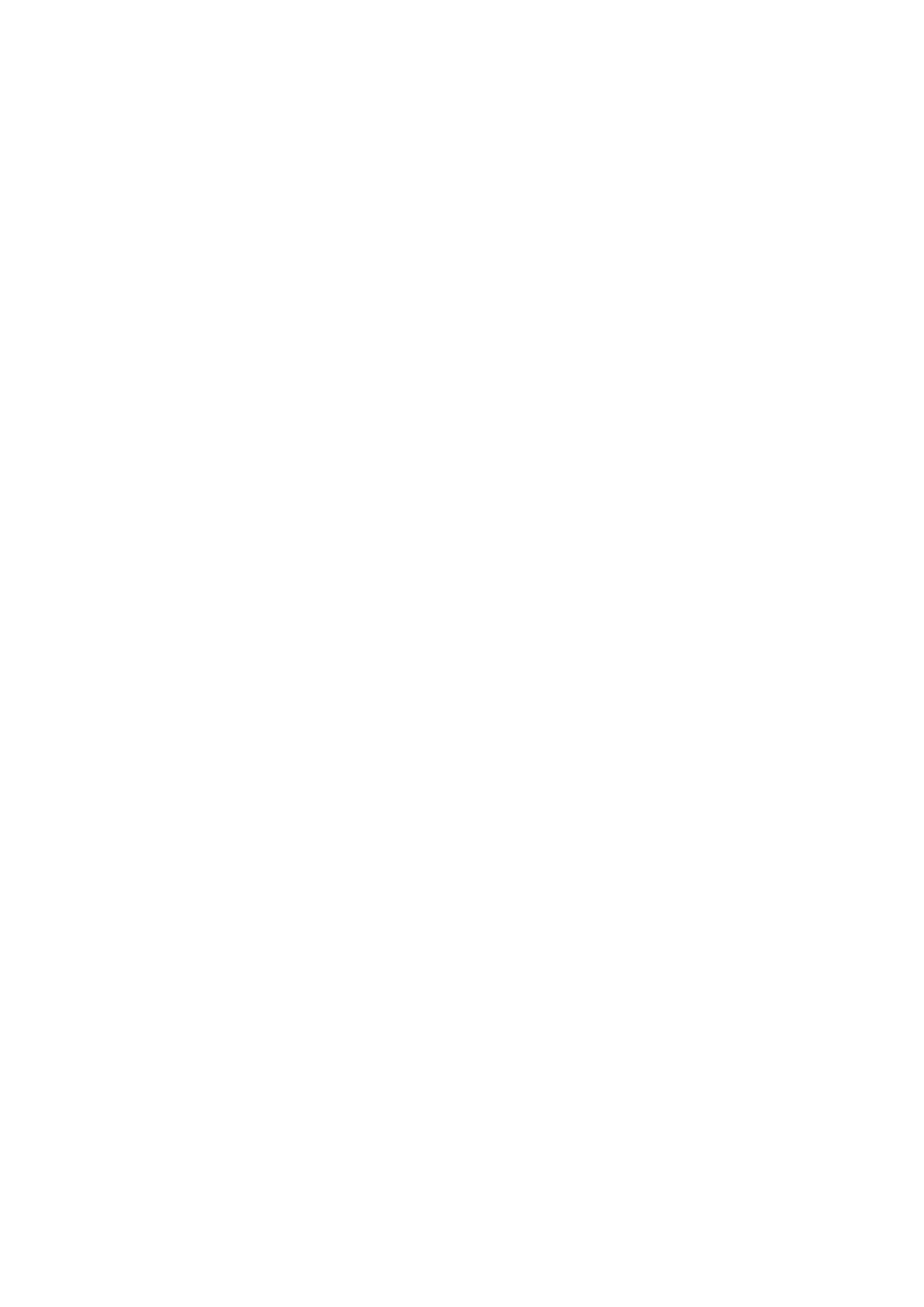### **Chapter 24. The Exultant Mood**

 SHERWOOD reports that "the mood of the American delegates, including Roosevelt and Hopkins, could be described as one of supreme exultation as they left Yalta"\*94\* How supreme and exultant, does he think, was the mood of Roumania's venerable peasant leader, Dr. Juliu Maniu, when, as a ressult of our betrayal, he vanished into a Communist jail? Or of the resistance hero, General Mihailovich, when he was executed at the behest of our intermittent friend, Marshall Tito? Or of Jan Masaryk, when he perished by way of defenestration? Or of Cardinal Mindszenthy when, in rather prolonged sessions, his chemical components were readjusted to the pattern of a more useful citizen of a "people's democracy"?

 How could a great nation like America, which sacrificed so much in every corner of the globe, be guided into such abject surrender and such a hollow travesty of "global unity"?

 At home in America, Freda Kirchwey, in the Nation of February 17, 1945 (p. 169), raved that "the communique issued jointly at the close of the conference is a most impressive list of achievements." Considering Miss Kirchwey's impressive list of Communist fronting it is likely that she has been impressed to this very day.

 Yet even the New Republic, whose editors, Bruce Bliven, George Soule, Michael Straight, and Stark

### 87

Young, were not known for vigorous opposition to the Communist encroachment, in its issue of February 19 (p. 243) admitted that "on the whole, the results at Yalta represent a substantial victory for Stalin."

 The New Yorker's trusted "progressive" mouthpiece, Howard Brubaker, in the issue of February 24 (p. 59), referred to the Crimea Conference as "a brilliant success" which "delighted the liberty-loving world." Had Mr. Brubaker forgotten Lubianka prison and the sickening executions of even Stalin's closest comrades? Would he regard the slaughter of tens of thousands of decent Balts as "a brilliant success"? Where was the omniscient commentator's foresight? Where his imagination? Was he then unable to envisage the orgies of pillage, rape, and murder which the Communist hordes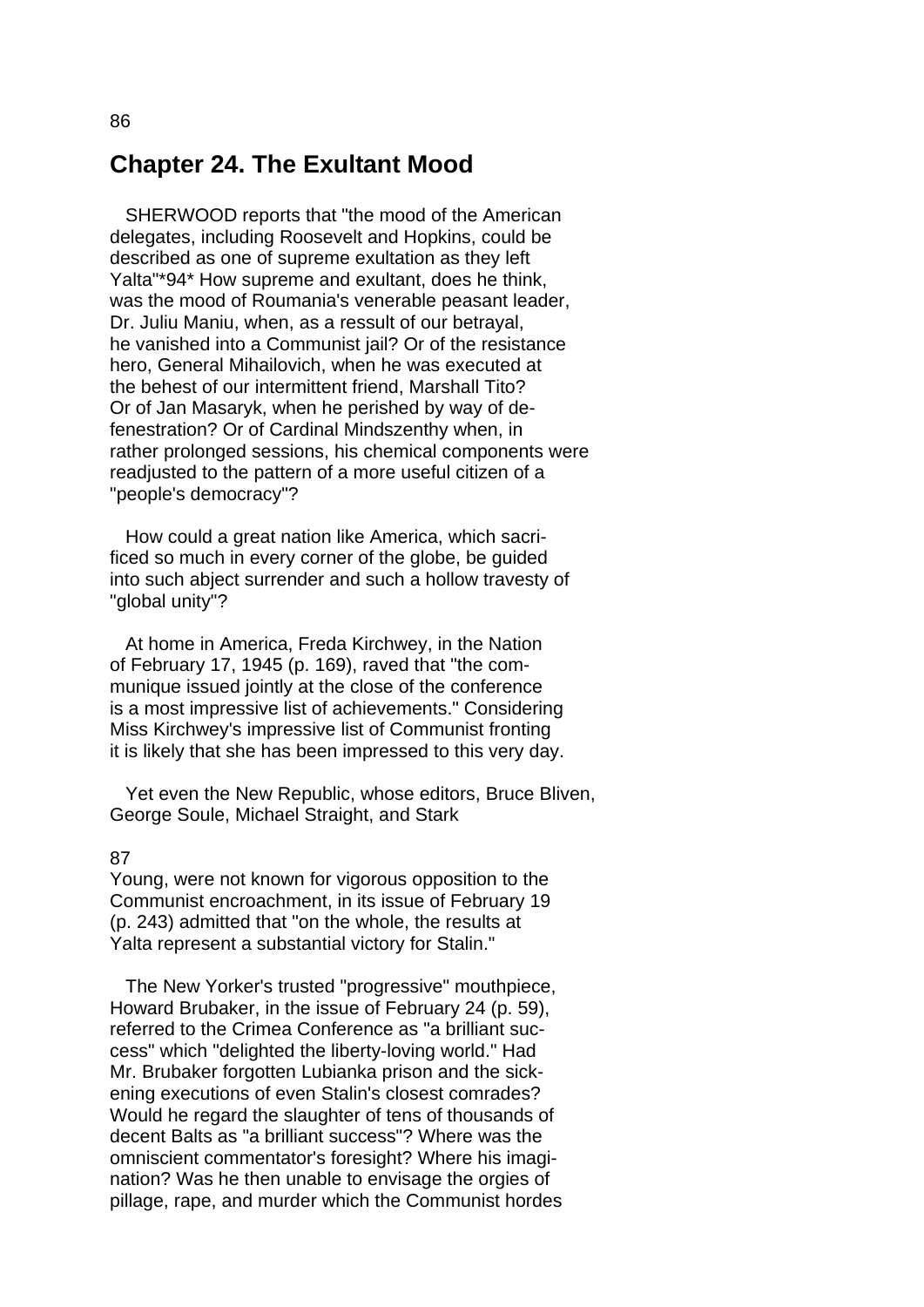would stage among those European bourgeois who believed that the property which they had acquired by industry and thrift was their own? Could the clever esthete not foresee the not exactly delightful mock trials which Tsola Dragoicheva's black widow squads were going to stage all over unhappy Bulgaria?

 But Mr. Brubaker had always been eager to express in crisp and fashionable phrases what was held to be bon ton in the smarter circles of literary New Yorkers. It may therefore be considered as quite likely that the mouthpiece "hit the spot." Yalta, in the eye of New York's intellectual vanguard, was "it." If old Europe and China lay prostrate before the "new people's democracy," so much the better.

 In exactly the same vein, one page further in exactly the same issue of the New Yorker, Mollie Panter-Downes reported from London that "people here...

#### 88

appeared to be especially pleased by the announcement that the headquarters of the reparations commission would be in Moscow." Who were these "people" whom the London reporter had interviewed? How would these "people" have cherished the idea of doing a stretch of reparations labor somewhere in the mines of the Ural Mountains? And were our sophisticated New Yorkers really pleased to learn that a war which was meant for liberty had opened the gates to tyranny? But "exultation" reigned from Roosevelt, the cheerful giver, down to the more perverted literary wretch of New York's vanguard aristocracy.

 Mr. Roosevelt's feverish exultation, nevertheless, must have been of a somewhat artificial variety. Did he put on a show for the world? Or for America? Or for some of the people he knew who could not help raising their eyebrows at Yalta? Or perhaps for his own self, to quiet unpleasant doubts which made him lie awake before it was time to get up?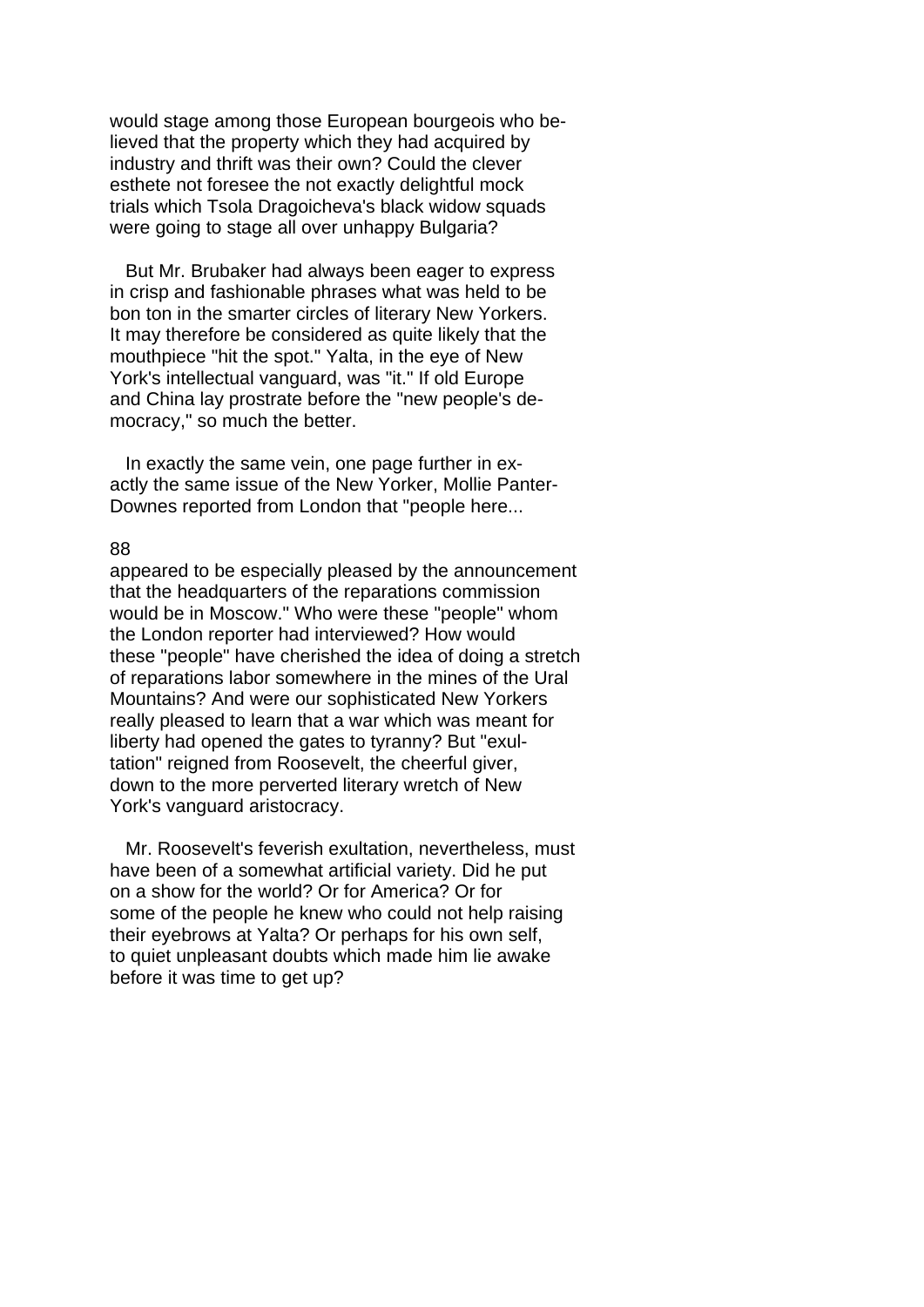## **Chapter 25. Haunting Hunches**

 THE President had been feeling uneasy about the outcome of his world peace gamble long before the Crimea Conference was staged. Indications of the Soviet leaders' bad faith had been accumulating with frightening rapidity. When even left-winger Pearson had found it proper to enumerate the Kremlin's official "slaps" at us, there must have been something wrong with the Soviet attitude.

 Is it possible that President Roosevelt had left Lieutenant Rigdon's background data untouched because he feared that the bare facts might weaken his determination once more -- in one grand finale -- to outdo himself as the genial and bountiful donor who could break any heart, and finally to clinch his long-frustrated pursuit of elusive Kremlin Joe by a spectacular marriage symbolique de dipiomatie?

 What if Kremlin Joe, whom he had so devotedly served, was basically no better than a common prostitute in whose book the word "loyalty" merely existed as one of the tricks reserved for country yokels? What if he --and therefore America -- should have to pay the price of folly which thousands of dupes before him, generation after generation, had paid? Was he, psychologically, perhaps on a level with distinguished but romantic fools who, from Catullus to Toulouse-Lautrec, saw their loftiest dreams dragged through the mud because they

#### $90$

treated the underworld in terms of honorable society?

 "I just have a hunch that Stalin... doesn't want anything but security for his country, and I think that if I give him every thing I possibly can and ask for nothing in return, noblesse oblige...." These words surely must have run from Roosevelt's subconscious again and again, to plague him.

 Had Stalin ever obliged? When had he disclosed noblesse? The thought was maddening. He, Roosevelt had gambled on the noblesse de coeur -- the loftiness of hear-of the anti-individualist, anti-heart "Man of Steel." He had attempted to melt the coeur d'acierthe heart of steel -- of the robber of Tiflis, the five-time convict of Siberia, the man who had coldly purged millions of Ukrainian peasants because they wanted to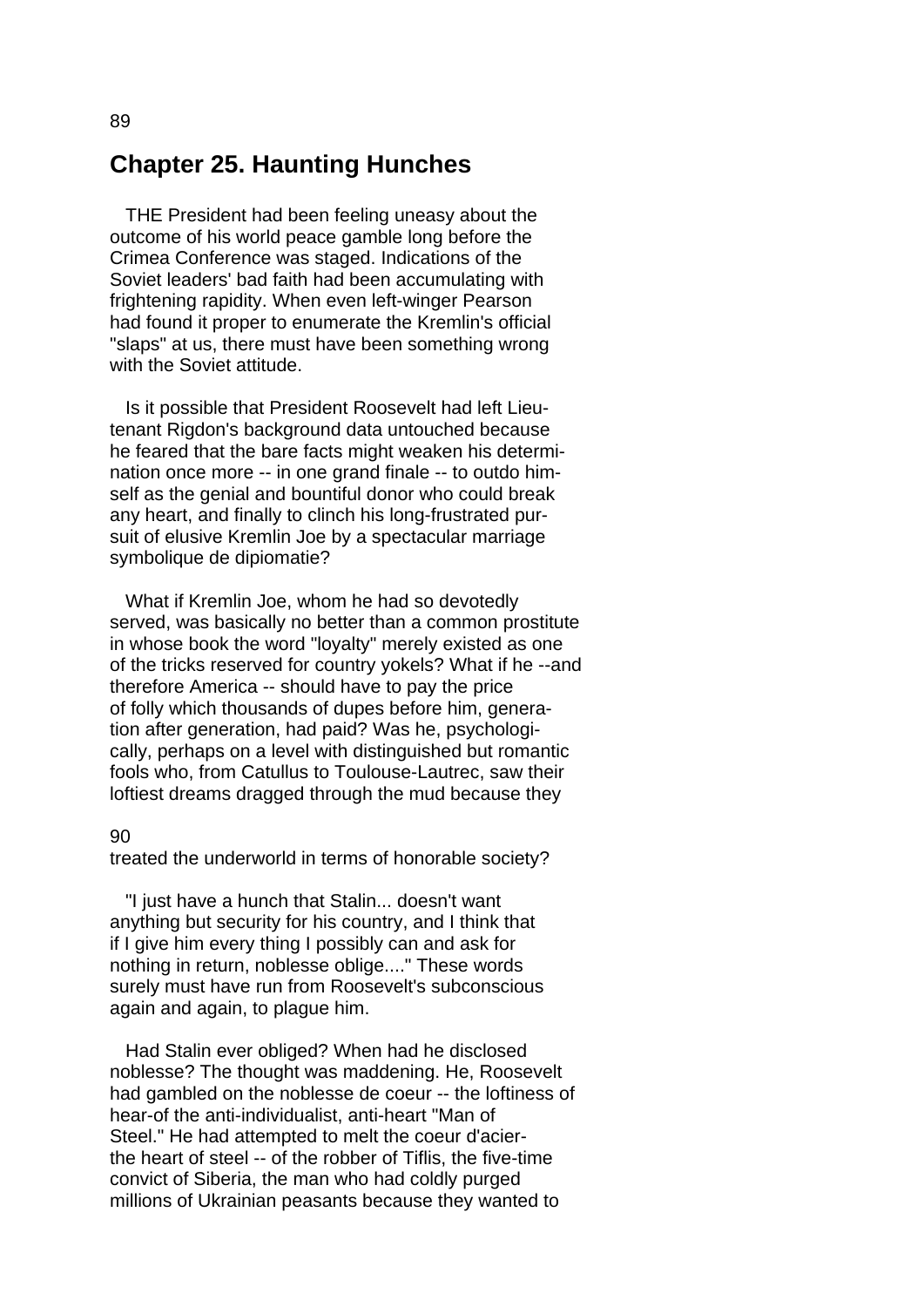cultivate their land the way they pleased and bravely resisted collectivization of their farms.... Stalin, the knave who had Bukharin, Tomsky, Rykov, Radek, Zinoviev, Kamenev, and most of his other "comrades" broken in prison cells so that they could testify against themselves and be cast on the trash heap of streamlined humanity,... Stalin, the fiend who had ordered the "liquidation" of more than two million "deviationists" of his own Communist party ...

 Fantastic thoughts must have weighed on the mind of the man who had set out to "handle" Kremlin Joe. Long before he went to Yalta, Roosevelt realized that Stalin might not work with him "for a world of democracy and peace." But if that was the case, if Stalin "did not come in" (to use the words Roosevelt had spoken to the White House physician), then the "bet" was lost, then every move he had made on the global chess-

91

board was false, and his entire political strategy, from A to Z, had been based on a monstrous hoax. " Queer thing about hunches...Sometimes they are right and sometimes they are awful."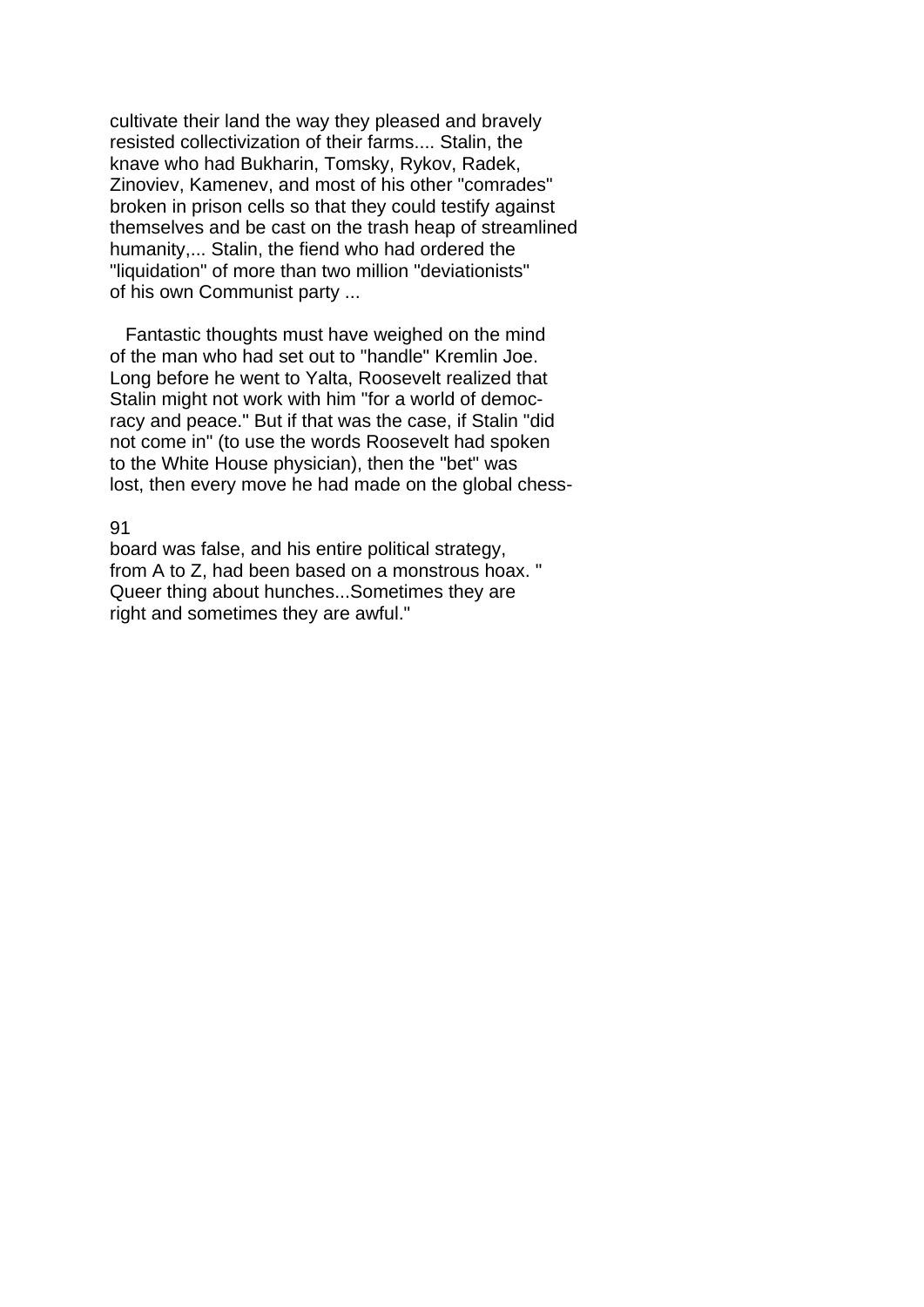## **Chapter 26. Ding-Dong Show to Quiet Doubts**

 CHURCHILL's words had caused him anguish, on December 16, l944, less than two months before the Yalta Conference opened. Couldn't the old P.M. ever adjust himself to the new time? Was it really necessary to have told the world the day before that His Majesty's Government still recognized the Polish government in London as the government of Poland, "as we have done since they reached our shores in the early part of this war"?

 The President had been frightened then. What if Stalin took up the challenge and told Churchill off before the whole world? The chasm between East and West would be unbridgeable. Yalta would be off... would collapse like the proverbial house of cards, before it was even started.

 Immediately, on that same December 16, Roosevelt had implored the Marshal-Tovarisch to refrain from any public commitment with the Lublin Poles. The toverisch had taken his time in answering. Was that romantic wooer Roosevelt getting cagy? Was he getting fussy? Was he writhing under the grip which had been tightened ever since Teheran?

 On December 27, 1944, Kremlin Joe deigned to suggest to the impatient capitalist world reformer that he

#### 93

might as well mind his own business. The Groton graduate who had pursued the love of the "Man of Steel" with everything he -- and his nation -- had, felt dismayed. Was the ground slipping away from under his feet? Was he sinking into a morass of Soviet deceit and trickery and cynical laughter? Had he heard shrieks? Were those the shrieks of the millions of individuals - every one with, a soul which the Atlantic Charter was supposed to protect -- who were to be cast before the idol of the robot state, as a gesture of good will, a sort of offering, twentieth-century style?

 Roosevelt did not wait eleven days to dispatch his reply. On December 29, 1944, in one of his ever less frequent moments of clarity of mind, he sent another missive to Joseph Vissarionovich Stalin. he had felt hurt by the brusque message, he told the diplomatic bride-to-be with whom, symbolically, he was to middle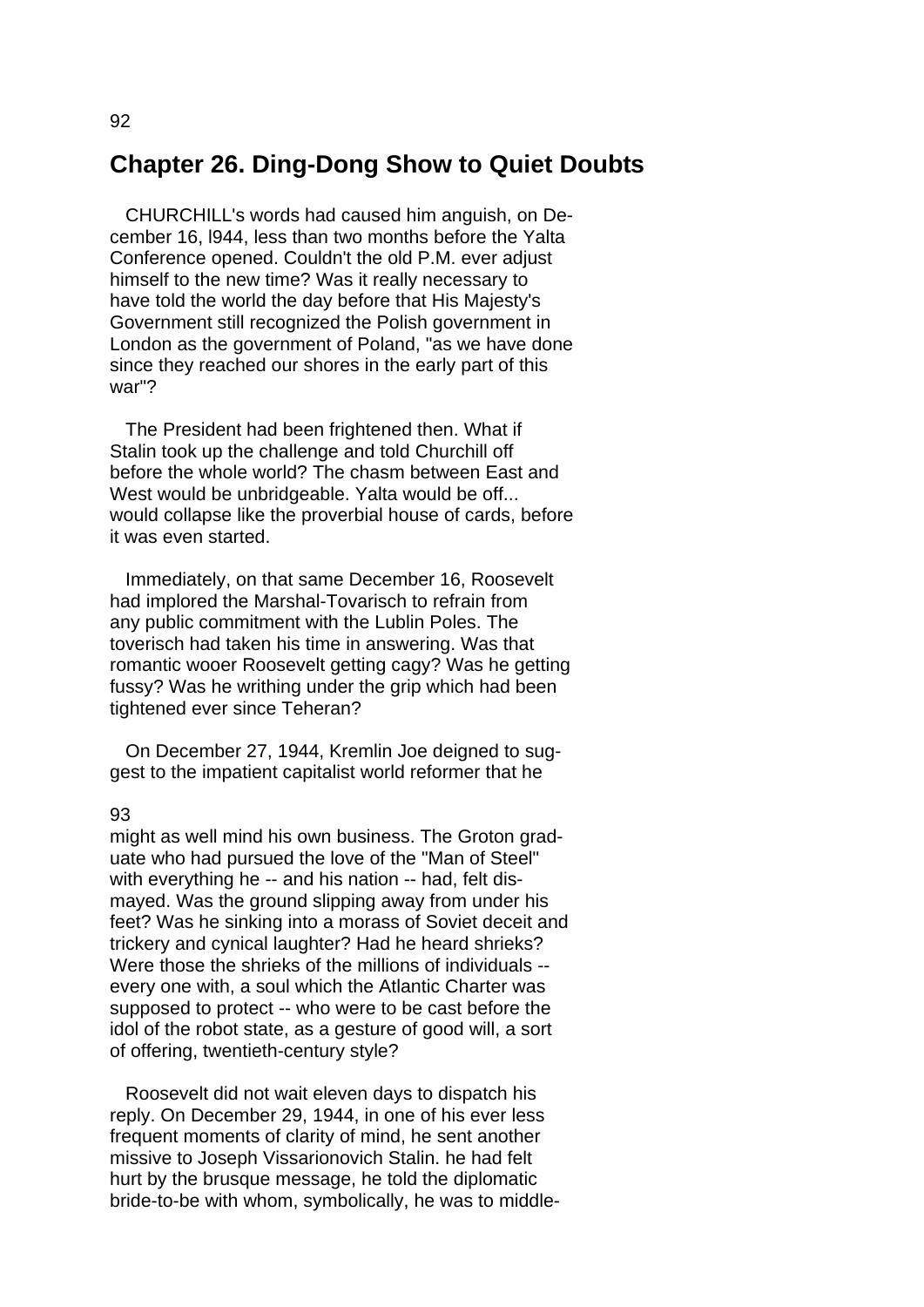aisle it at Yalta. The message had "disturbed and deeply disappointed him."

 As a reply to that frustrated lover's groaning and whining, the government of the U.S.S.R. ushered in the Year of Yalta by announcing, on January 5, 1945, that the provisional government of Poland, with which it had dealt de facto ever since its birth, was now officially recognized. Let Roosevelt make the best of it. Wouldn't he ever grow up? What else did he expect, considering that the Lublin stooges had been handpicked by the Politburo in the first place?

 All of that, let us bear in mind, had happened before the Yalta Conference took place. When, on February 12, the Yalta Declaration was made public, the Lublin puppet boys grew uneasy. Why should their provisional

#### 94

government "be recognized on a broader democratic basis?" Was the West going to play any tricks on them? But Stalin, who had gone through the motions of the marriage de convenance at Yalta, calmed the tovarisches of the Lublin "people's democracy" by entrusting his crony and personal representative, Nikolai A. Bulganin, with a special message.

 "The Yalta Declaration," Bulganin told the Lublin stooges on February 17, 1945 (less than a week after it was signed), "is a scrap of paper.... You will be the Government of Poland, no matter how those elections turn out and whatever might happen in the meantime. Be steadfast and have faith in Stalin!"\*95\*

 At about this time, on February 13, 1945, Professor Arthur Upham Pope, a vice-chairman of the National Council of American-Soviet Friendship and a perennial booster of the Soviet causes, in the Daily Worker (p. 7), indicated the right "line" by calling the Polish government in London a group of "reactionaries" and exhorting the future Fifth Amendment Americans to back the Lublinites. The crypto-Communists and other worshipers of "dialectic materialism" in the editorial offices of hundreds of respectable newspapers knew where to look for their cues.

 On the same day, February 13, 1945, Senator Elbert D. Thomas (Democrat, Utah), referring to the publication of the Yalta Declaration, exclaimed; "mark this day down as one of the great days of world history." The Honorable Warren R. Austin (Republican, Ver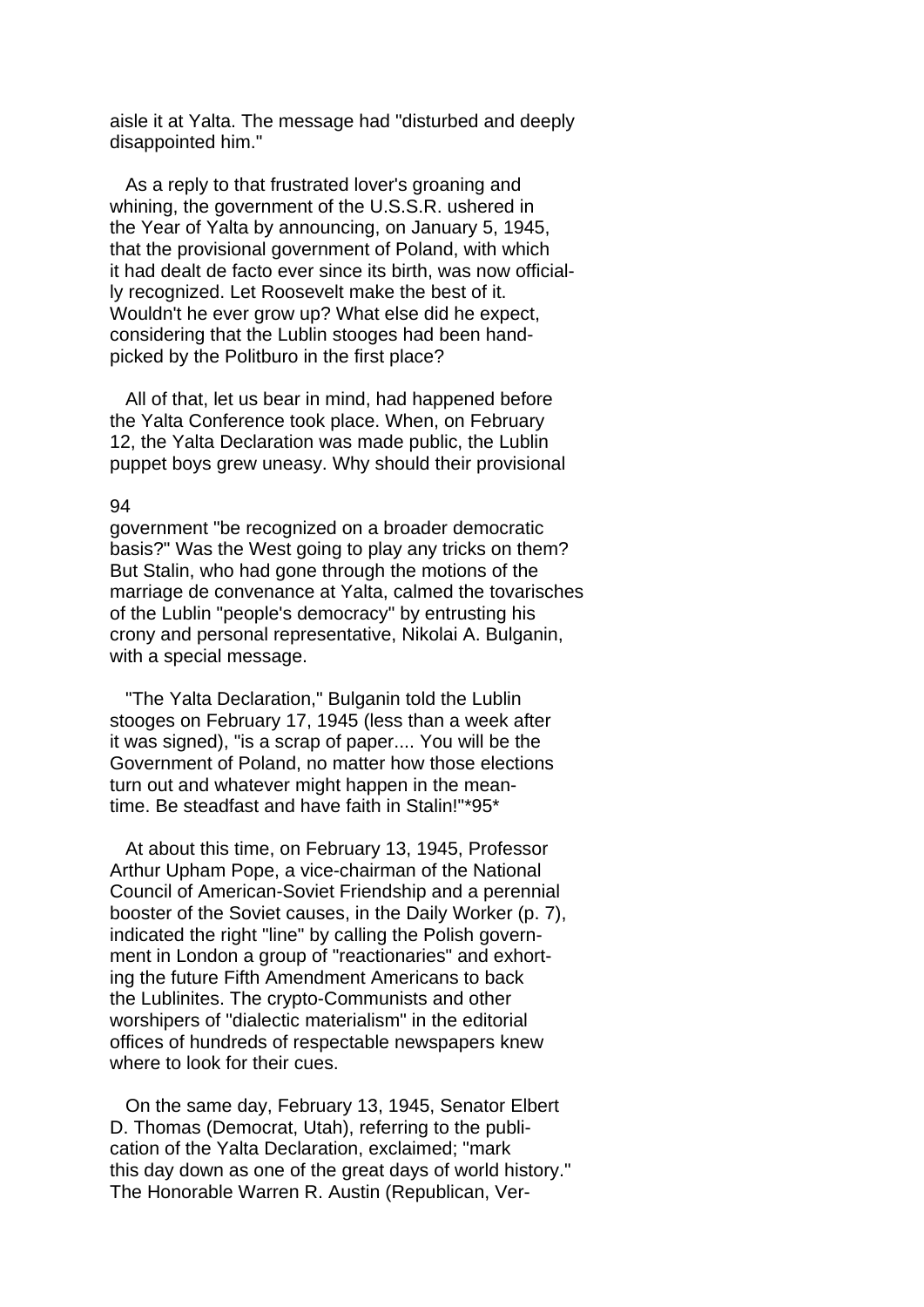mont), who, significantly, was later to represent us at the United Nations, said of Yalta: "It's the answer to a prayer."\*96\*

#### 95

 But on February 24, 1945, in violation of the Yalta pact -- which had been signed on February 11 -- the U.S.S.R. indicated her unwillingness to co-operate in the Allied Control Councils in Bulgaria, Hungary, and Roumania, and on February 27, Andrei Y. Vishinsky, in another violation of the Yalta pact, insisted by an official demarche that King Michael of Roumania substitute Communists and Communist tools for certain members of his cabinet. Despite these Soviet manifestations of contempt for the agreements which had been signed at the Crimea Conference, Franklin Delano Roosevelt, on March 1, 1945, told a joint session of Congress that "more than ever before, the major Allies are closely united." It must be left to each one of us to conjecture how the President might have felt when our "bipartisan" Congress wildly cheered his optimistic pronunciamento.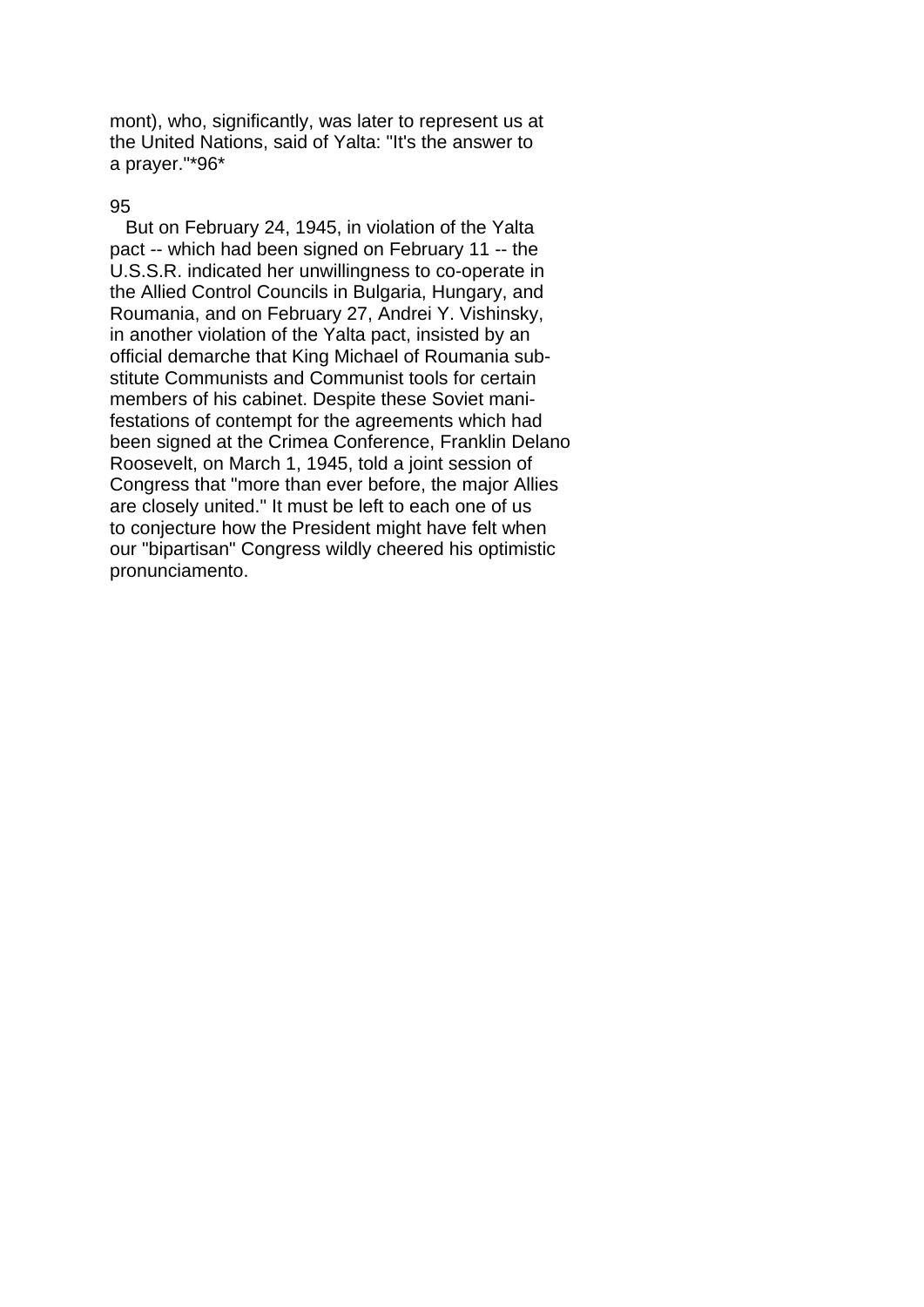## **Chapter 27. The House of Dreams Collapse**

 THE VERY next day, on March 2, 1945, it was the embarrassing duty of Ambassador William Averell Harriman to inform the man who had gambled his life's work and his nation's safety on a cordial understanding with the directors of Operation World Revolution that the Soviet government declared itself unable to broaden Poland's provisional government. Consequently, a few graduates of Moscow's Lenin Institute who years before had betrayed their country, Poland, by becoming naturalized citizens of the Soviet robot state, as the core of the Lublin government were to represent Poland exclusively before Mr. Molotov, Mr. Harriman, and Sir A. Clark Kerr.

 A few days later, President Roosevelt talked to Arthur H. Vandenberg, the one-time isolationist senator from Michigan whom, in deference to bipartisan national unity, he had nominated as a delegate to the San Fransico Conference, where his dream-child, the United Nations, was to be born. Vandenberg had been feeling uneasy about this unity in what might turnout to be a tragic error and "had been making stern public remarks about what he regarded as Russia's sinister designs upon Poland."

 Harassed by the organized smear of America's pinko cohorts in every type of public communication and "information," and quite willing to protect the Pres-

#### 97

dent against any additional embarrassment, Vandenberg had offered to withdraw. "Just between us, Arthur," the President said, "I am coming to know the Russians better."\*98\* How nice it would have been had the President of the United States known the Russians several presidential terms earlier.

 By March 27, in a message to Prime Minister Churchill, Roosevelt confided that he had been, "watching with anxiety and concern the development of the Soviet attitude." Deploring the Bolshevik terror and the open breach of the Yalta promise, he stated that he was "acutely aware of the dangers inherent in the present course of events, not only for the immediate issue involved but also for the San Francisco Conference and future world co-operation."\*99\*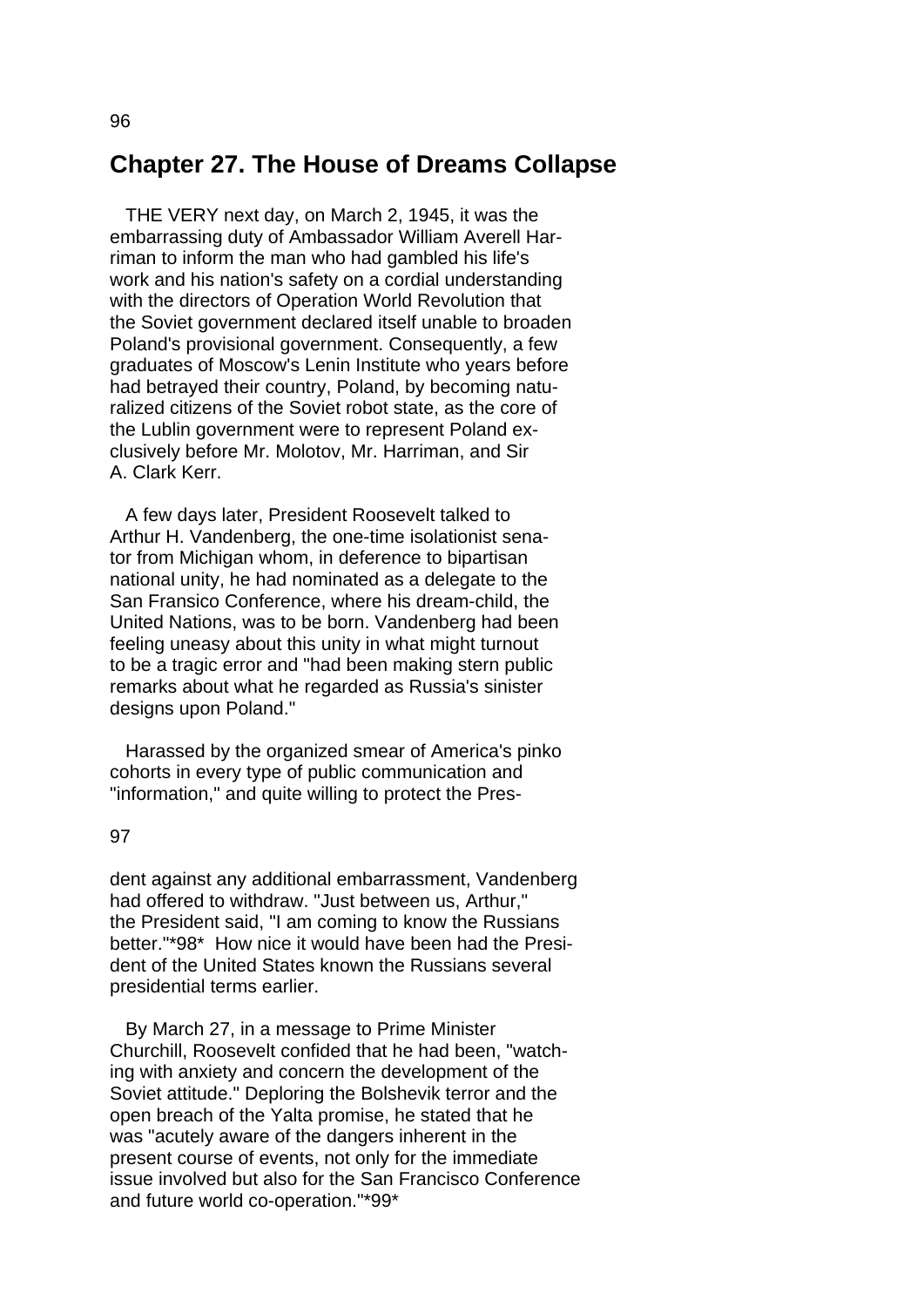On April 1, eleven days before his death, in a tragically disillusioned message to Stalin, the President expressed his "concern" over the "apparent indifferent attitude" of the Soviet government with regard to "the carrying out, which the world expects, of the political decisions which we reached at Yalta."\*100\*

 Learning of the betrayal of China -- which was yet a secret deal -- Roosevelt's old and faithful friend and servant, Ambassador Pat Hurley, hurried back to Washington. "If anybody can straighten out the mess of internal Chinese politics," the President had told his son Elliot at the and of the Teheran Conference, "he's the man.... Men like Pat Hurley are invaluable. Why? Because they're loyal."\*101\*

 The President could not help admitting to the ambassador that, on the last day of the conference, in a state of utter exhaustion, he had signed the shameful

#### 98

document. His grief and remorse, in addition to his state of health, must have made him look pathetic.

 "Go ahead," he told his friend, "ameliorate it or set it aside, and return to the fundamental principles that you have been fighting for, because they are mine."\*102\*

 Soon, indeed, Pat Hurley and other loyal servants of their country, who stood by principles, were to be ousted from the Department of State. The Acheson-Hiss-Marshall-Jessup era -- the Truman era -- was to unfold. Harry Dexter White, the deceiver and spy who drafted the Morgenthau Plan, in the year of Roosevelt's eclipse was to be promoted to Assistant Secretary of the Treasury. Henry Morgenthau, his boss, whose views so often had seemed removed from reality, on the eve of the President's death, "thought he was quite normal."\*103\* Emaciated, pallid, and trembling, the once ebullient donor and magnificent hunch player had come to the end of the road. The illusion to which he had sacrificed the principles of the Atlantic Charter, the lives of free men, and the honor of his country, had vanished in the clouds. Stricken with despair, the President died a broken man.

 One question to Messrs. Gunther, Swing, and Wells: Can you really look Americans straight in the eyes, gentlemen, when you still declare that it made sense - as of any time -- to "bargain," "'negotiate," and "co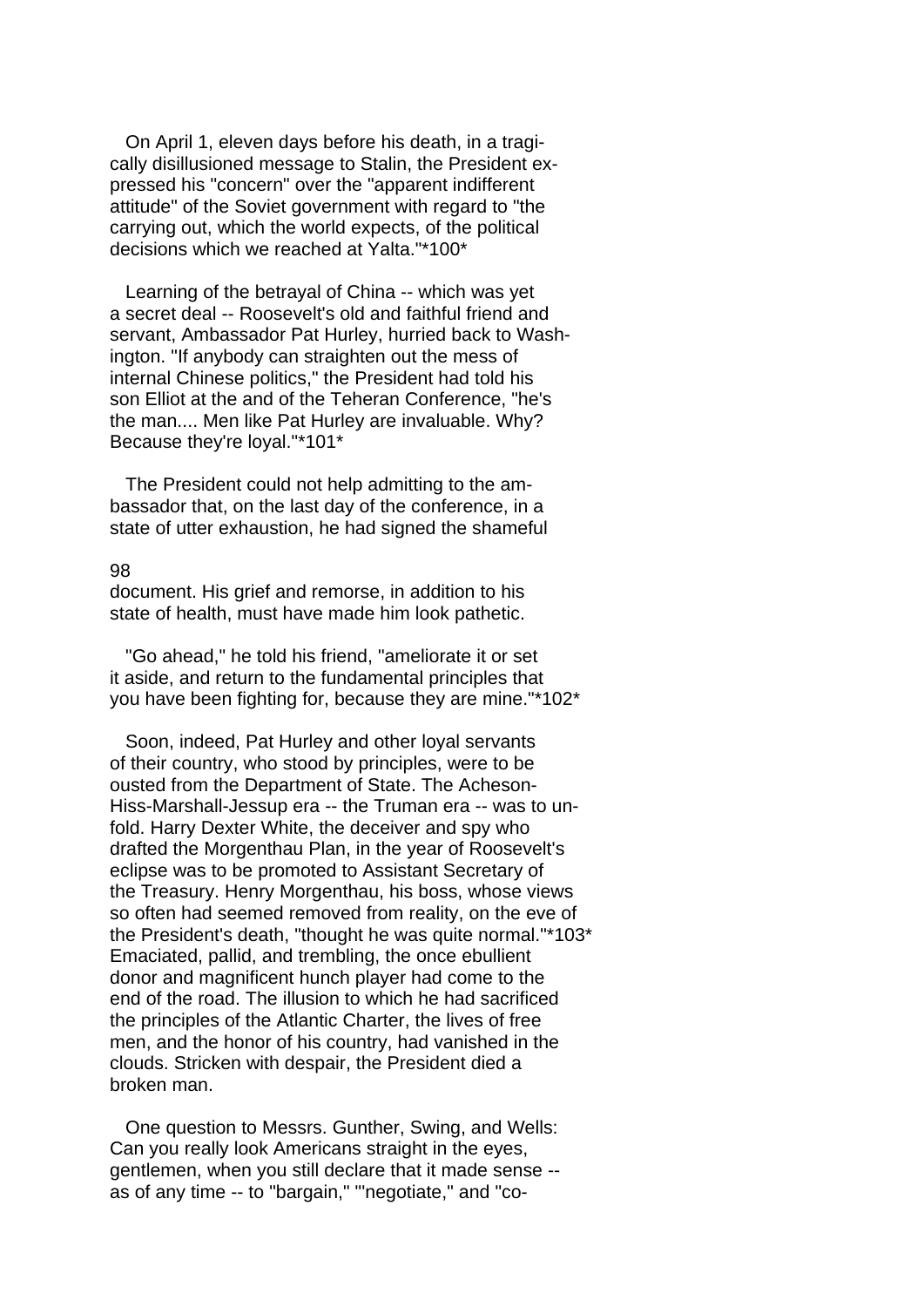operate" with the criminals of the Kremlin?

THE END

-----------------------------------------------------------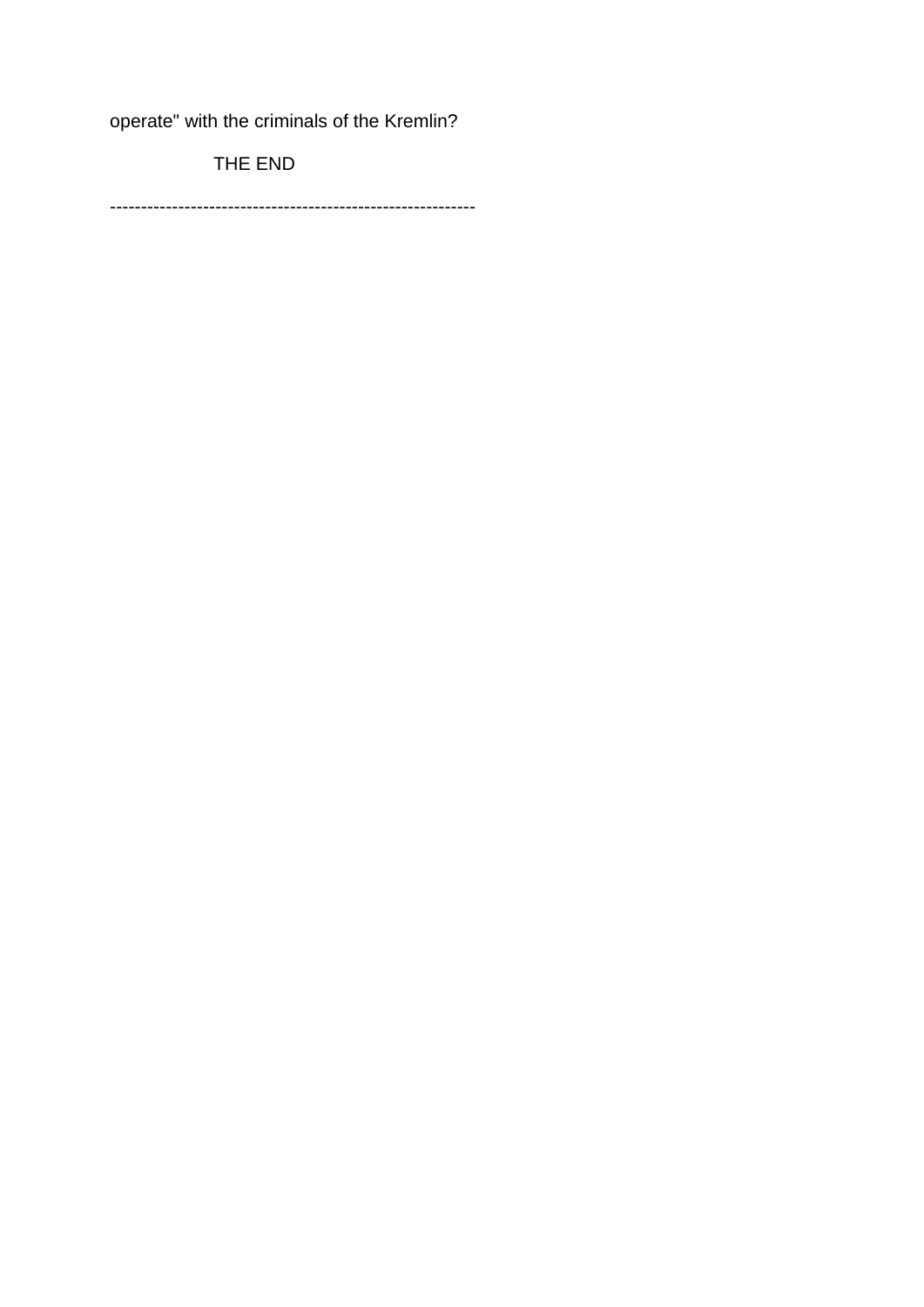# **REFERENCES**

1. Sumner Welles, Seven Decisions That Shaped History (New York: Harper, 1951) p.170.

2. Raymond Swing, "What Really Happened at Yalta," New York Times Magazine, Feb. 20, 1949, p 10.

3. John Gunther, Roosevelt in Retrospect: A Profile in History (New York: Harper, 1950, p 359.

4. John T. Flynn, The Roosevelt Myth, (New York: Devin-Adair, 1948) p.241.

5. Ibid, p 192.

6. Ibid, p 193.

7. Whittiker Chambers, "I Was the Witness," Saturday Evening Post, March 1, 1952, p 102.

8. Flynn, op.cit. pp.253-255; see also California Legislature, Joint Fact Finding Committee, Fourth Report, Un-American Activities in California, 1948: Communist Front Organizations; (Sacramento, CA, 1948) p. 180.

9. Richard L. Stokes, "A Tragic Tale of Lend-Lease," Human Events, April 1, 1953, pp. 1, 2.

10. Flynn, op.cit., p 340.

11. John R. Deane, The Strange Alliance: The Story of Our Efforts at Wartime Co-operation with Russia (NY:Viking, 1947) p. 49.

12. US House of Representatives, 81st Congress, 2nd Session, Committee on Un-American Activities, Hearings Regarding Shipment of Atomic Material to the Soviet Union During World War II (DC, US Gov Printing Office [GPO], 1950), pp. 1156 ff.

13. NY Times, December 8, 1949, p. 1.

14. US House of Representatives, Hearings Regarding Shipment of Atomic Material...p. 967.

15. Ibid, p 922.

16. Isaac Don Levine, "Stalin's Spy Ring in the U.S.A.," Plain Talk, December 1947, p 3.

17. US House of Representatives, Hearings Regarding Shipment of Atomic Material...p. 1160.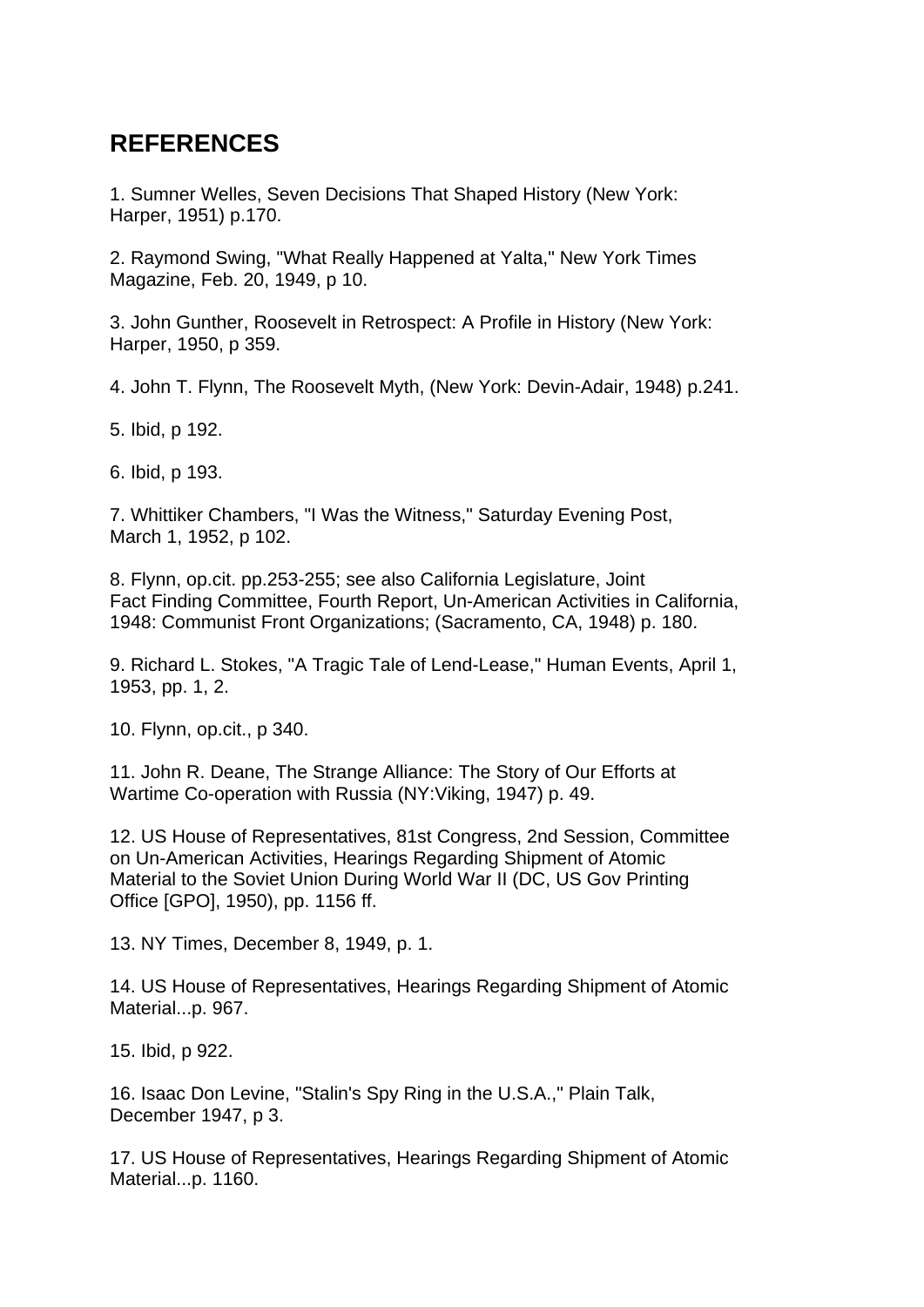18. Deane, op.cit., p. 89.

19. Winston Churchill, The Hinge of Fate, (The 2nd WW vol IV) (Boston: Houghton Mifflin), p 201.

20. Robert E. Sherwood, Roosevelt and Hopkins, (NY: Harper, 1948), p 590.

21. William C. Bullitt, "How We Won the War and Lost the Peace," Life, August 30, 1958, p. 94.

22. Ross T. McIntire, White House Physician, (NY:Putnam, 1946), p. 171.

23. Francis Perkins, The Roosevelt I IKnew, (NY:Viking, 1946), p. 352.

24. Joseph Alsop, "Why We Lost China: I, The Fued Between Stilwell and Chiang," Saturday Evening Post, January 7, 1950, p. 47.

25. Alfred Kohlberg, Studpidity, Treason or Irrationality? (LA:First Congregational Church, 535 Hoover St, 1952), p. 18.

26. Major Hamilton A. Long, America's Tradgedy-Today, (NY:Post Printing), pp. 15-25.

27. Elizabeth Bently, Out of Bondage, (NY:Devin-Adair, 1951), p. 182, see also pp. 263, 264.

28. Ibid, pp. 164, 165.

29. Special Report by Conrad Komorowski in New York Daily Worker, February 25, 1942, p. 5.

30. US Senate, 81st Congress, 2nd Session, Hearings Before Senate Foreign Relations Committee [Tydings Committee] on State Department Loyalty Investigation, Part 1, April, 27, 1950 (GPO), pp. 686, 687.

31. Cordell Hull, Memoirs (NY:Macmillian, 1948), Chapter 90, pp. 1249 ff.

32. Elliot Roosevelt, As He Saw It, (NY:Duell, Sloan, and Pearce, 1946), p. 117.

33. Jan Ciechanowski, Defeat in Victory, (Garden City, NY: Doubleday, 1947), p. 159.

34. Hull, op.cit, p. 1252.

35. Max Eastman, "The Greeks Knew Too Much," Plain Talk, October 1949, p. 19.

36. Long, op.cit., p. 12.

37.Ibid, p. 21.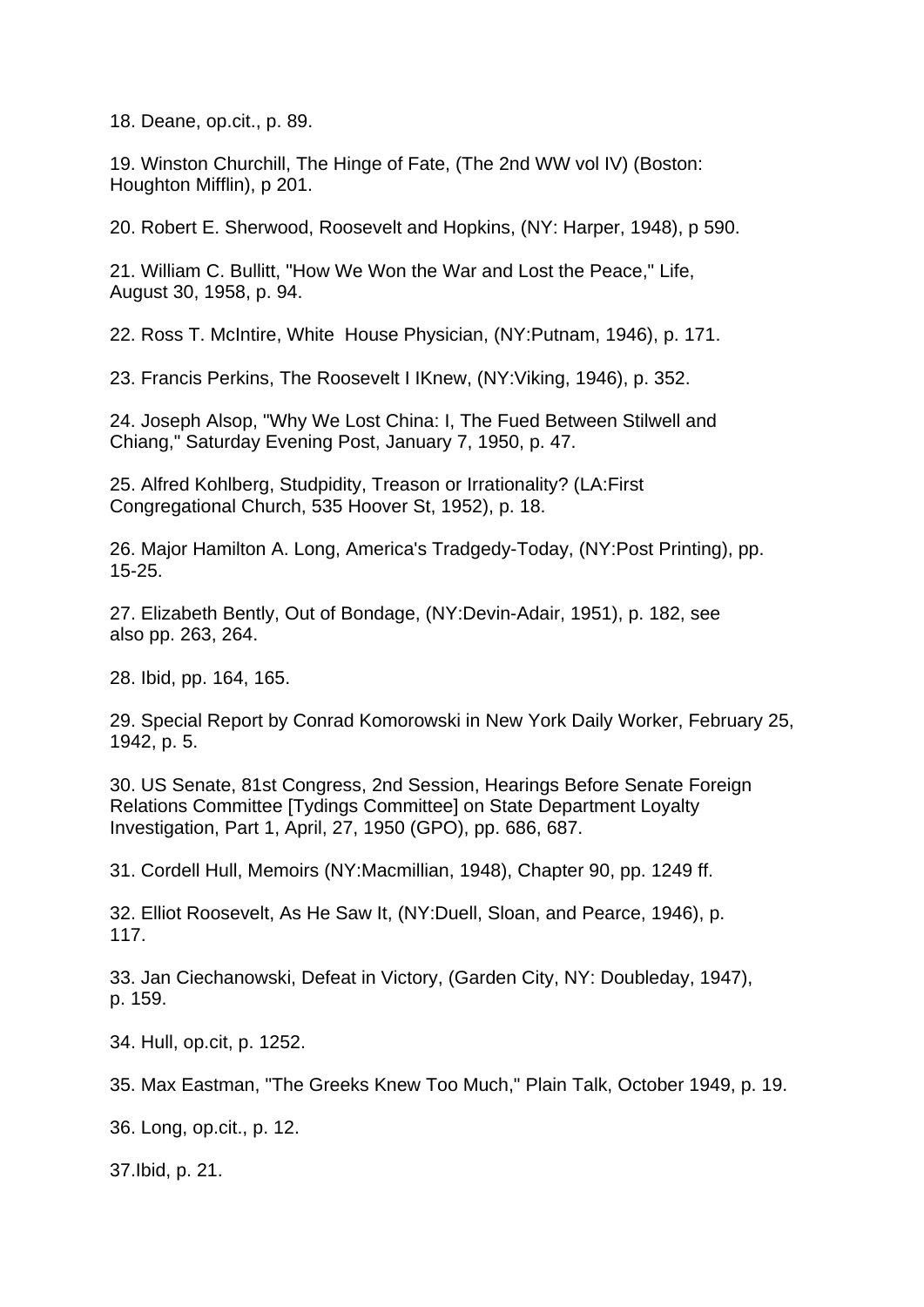38. US Senate, 82nd Congress, 1st Session, Military Situation in the Far East, Hearings Before Committee on Armed services and Committee on Foreign Relations, Part V, Appendix, (GPO, 1951) p. 3341.

39. Serwood, op.cit., pp. 748-49.

40. William d. Leahy, I Was There: The Personal Story of teh Chief of Staff to Presidents Truman and Roosevelt; Based on his Notes and Diaries Made at the Time; (NY:Whittlesey House, 1950), p. 175.

41. Flynn, op.cit., p. 345.

42. James A. Farley, Jim Farley's Story: the Roosevelt Years, (NY: Whittesey House, 1948), p. 362.

43. US House of Representatives, Hearings Regarding Shipment of Atomic Material...p. 1187.

44. The Freeman, June 18, 1951, p. 592.

45. Mark Clark, Calculated Risk, (NY: Harper and Row, 1950), pp. 368-71.

46. Elliot Roosevelt, op.cit., pp. 184-85.

47. William Henry Chamberlain, America's Second Crusade, (Chicago: Regenery, 1950), p. 206.

48. Elliot Roosevelt, op.cit., pp. 186-91.

49. Sherwood, op.cit., p. 804.

50. Long, op.cit., pp. 26-27.

51. Ibid, p. 12.

52. Ibid, p. 13.

53. Ibid, pp. 28-31.

54. US Senate, 81st Congress, 1st Session, Committee on the Judicary, Hearings Before the Subcommittee on Immigration and Naturealization, September 14, 1949, Part II, (GPO), p. 785.

55. Henry A. Wallace, Soviet Asia Mission, (NY:Reynal and Hitchcock, 1946), Atuhor's note and pp. 116-39.

56. Ibid, pp. 187-93.

57. US Senate, 82nd Congress, 2nd Session, Committee on the Judiciary, Institute of Pacific Relations, Report No. 2050, p. 223.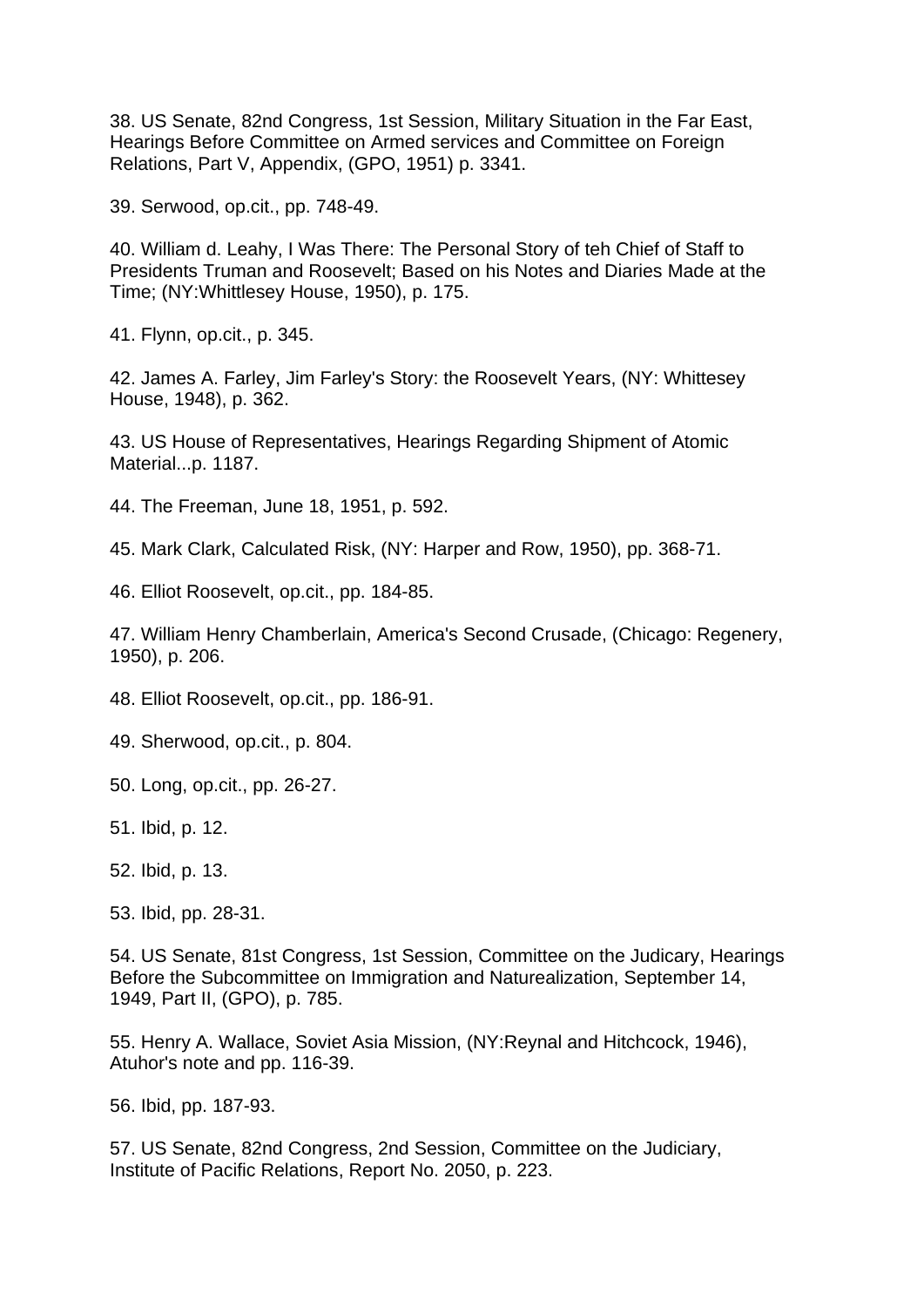58. US Senate, 82nd Congress, 1st Session, Committee on the Judiciary, Institute of Pacific Relations, Part V, pp. 1302, 1206.

59. As reported by International News Service.

60. US Senate, 82nd Congress, 2nd Session, Committee on the Judiciary, Institute of Pacific Relations, Report No. 2050, p. 224.

61. Churchill, Closing the Ring, (The 2nd WW vol IV) (Boston: Houghton Mifflin), p 708.

62. Gunther, op.cit., p. 353.

63. Sherwood, op.cit., p. 849.

64. McIntire, op.cit., p. 175.

65. Henry L. Stimson, On Active Service in Peace and War, (NY:Harper, 1948), p. 575.

66. James F. Byrnes, Speaking Frankly, (NY:Harper, 1947), p. 22.

67. Farley, op.cit., p. 363.

68. US House of Representatives, 80st Congress, Special Session, Committee on Un-American Activities, Report on Soviet Espionage Activities in Connection with the Atom Bomb, September 28, 1948 (US Gov. Printing Office) pp. 181, 182.

69. Stimson, op.cit., p. 581.

70. Stanislaw Mikolajczyk, The Rape of Poland; Pattern of Soviet Agression, (NY: Whittlesey House, 1948), p. 70.

71. Reuben M. Markham, Rumania Uner the Soviet Yoke (Boston: Meader, 1949), p. 169.

72. Elliot Roosevelt, op.cit., p. 231.

73. Angela Calomiris, Red Masquerade: Undercover for the FBI, (Philadelphia: Lippincott, 1950), pp. 141-142.

74. Kohlberg, op.cit., p. 23.

75. As quoted by International News Service.

76. Long, op.cit., pp. 13, 14.

77. Ibid, p. 39.

78. US House of Representatives, 79th Congress, 1st Session, Military Affairs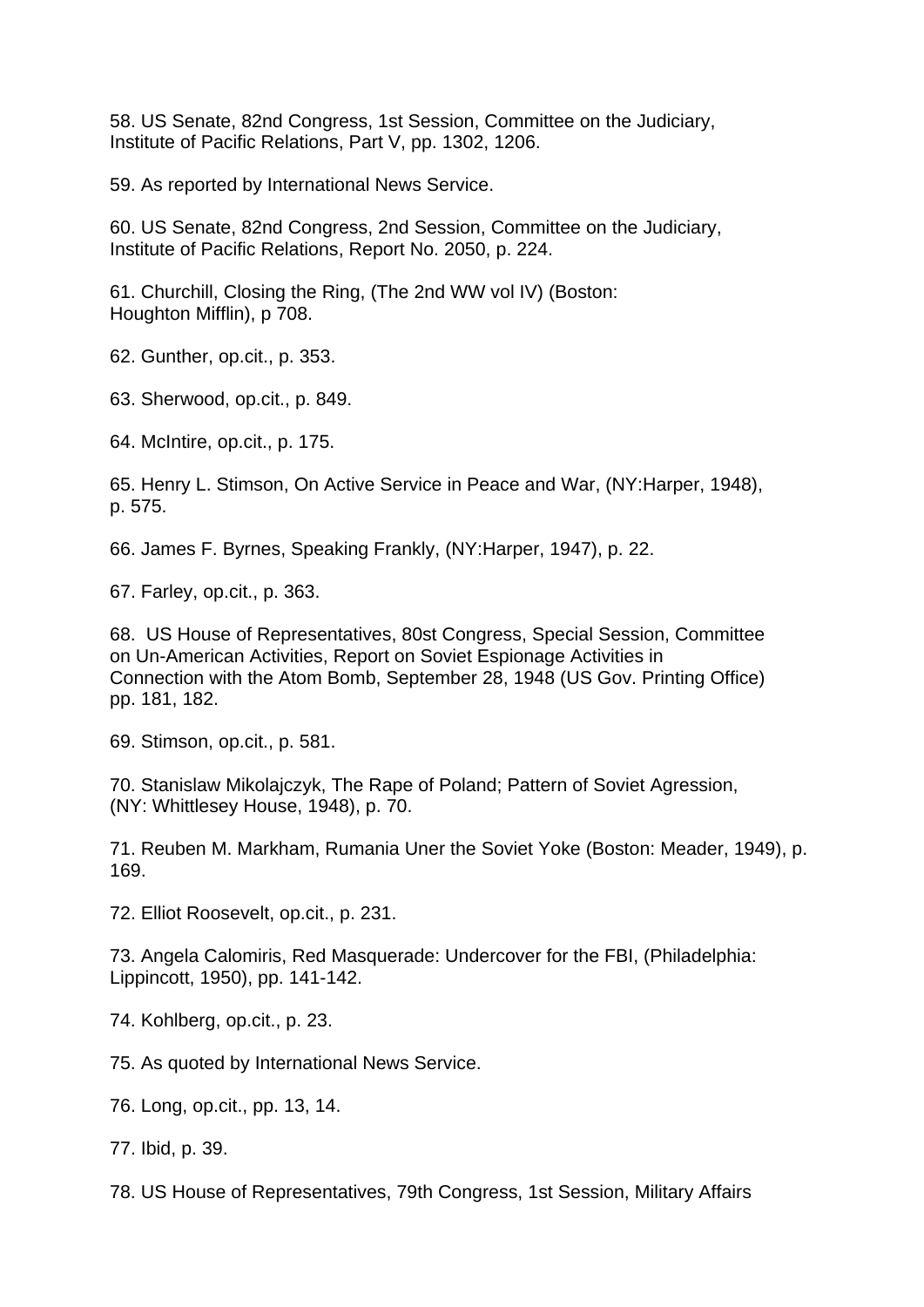Committee, Record of Hearings, October 31, 1945 (GPO), pp. 963 ff.

79. Perkins, op.cit., p. 394.

80. Byrnes, op.cit., p. 23.

81. Deane, op.cit., p 226.

82. Leahy, op.cit., p 147.

83. Hull, op.cit., p 1309.

84. Deane, op.cit., p 247.

85. US Senate, 82nd Congress, 1st Session, Military Situation in the Far East, ...Part III...p. 1845.

86. Ibid.

87. Ibid., Part V, Appendix, p. 3340.

88. Ibid.

89. Sherwood, op.cit., p. 867.

90. Byrnes, op.cit., p. 32.

91. Sherwood, op.cit., pp. 861, 862.

92. Ralph de Toledano and Victor Lasky, Seeds of Treason, (NY: Funk and Wagnalls, 1950), p 108.

93. Ibid.

94. Sherwood, op.cit., p. 869.

95. Rear Admiral Ellis M. Zacharias and Ladislas Farago, Behind Closed Doors; the Secret History of the Cold War, (NY:Putnam, 1950), p. 58.

96. NY Daily Worker, February 14, 1945, p. 3.

97. Byrnes, op.cit., p. 53.

98. Arthur H. Vandenberg, Jr, "Vandenberg's Privat Papers," NY herald Tribune, March 26, 1952, p. 29.

99. Byrnes, op.cit., p. 54.

100. Ibid., pp. 54, 55.

101. Elliot Roosevelt, op.cit., p. 204.